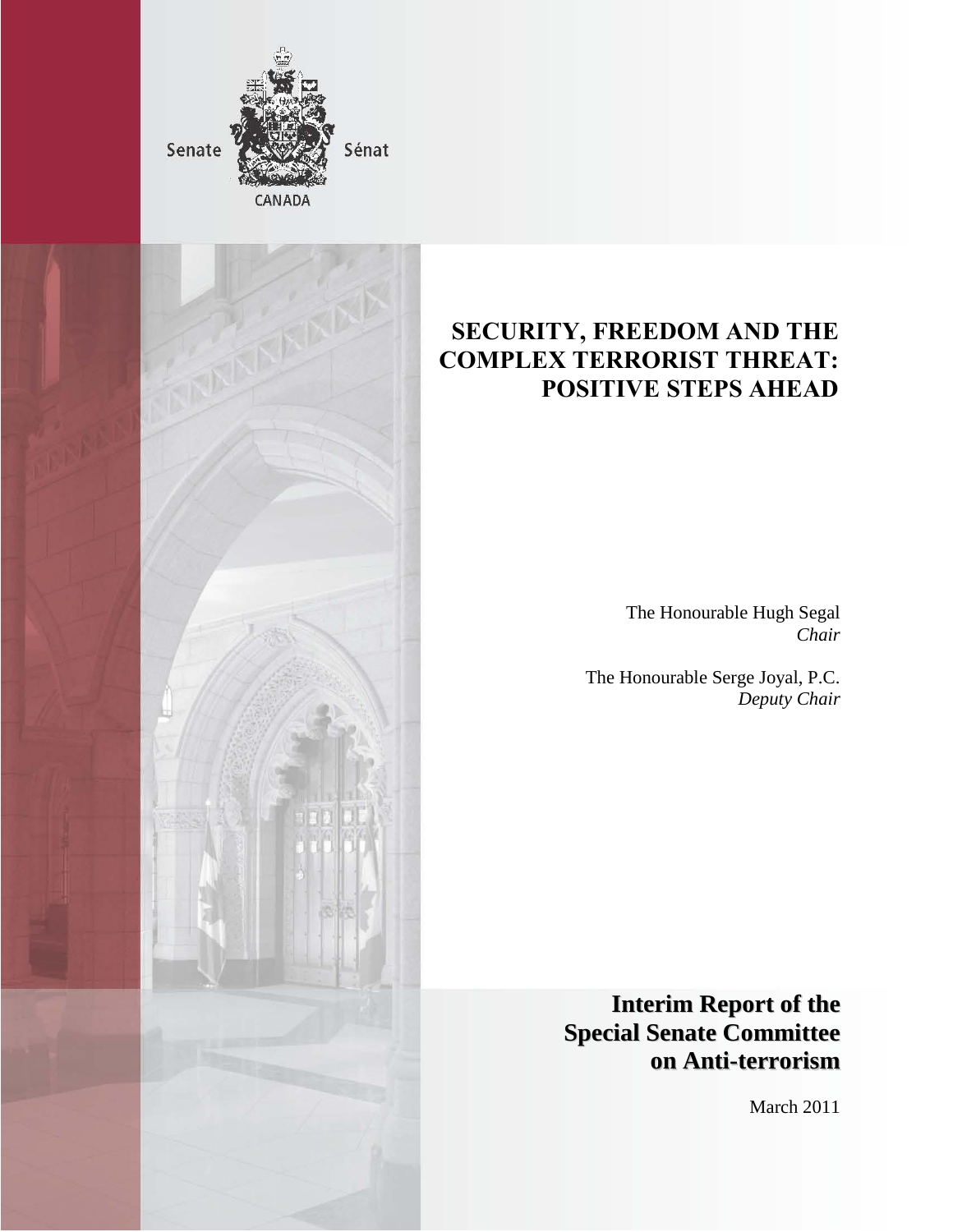*Ce document est disponible en français.*

*\*\*\*\*\*\*\*\**

Available on the Parliamentary Internet: [www.parl.gc.ca](http://www.parl.gc.ca/) (Committee Business – Senate – Reports)  $40^{\text{th}}$  Parliament –  $3^{\text{rd}}$  Session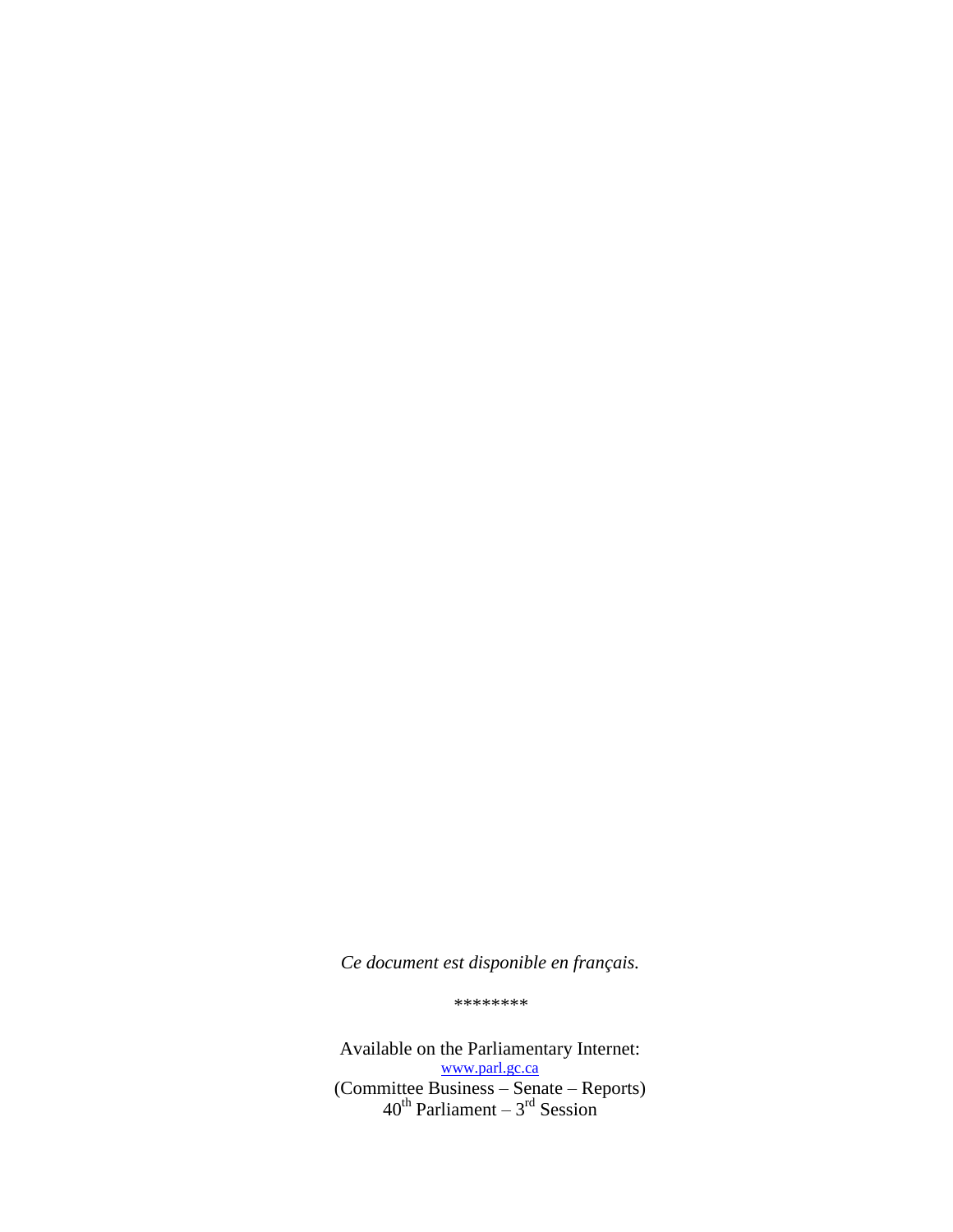# <span id="page-2-0"></span>**TABLE OF CONTENTS**

| 1.                                                                  |  |
|---------------------------------------------------------------------|--|
| 2.                                                                  |  |
|                                                                     |  |
|                                                                     |  |
| 3.                                                                  |  |
|                                                                     |  |
|                                                                     |  |
| CHAPTER 2: CHALLENGES ASSOCIATED WITH TERRORISM INVESTIGATIONS      |  |
|                                                                     |  |
| 1.                                                                  |  |
|                                                                     |  |
|                                                                     |  |
| 2.                                                                  |  |
|                                                                     |  |
|                                                                     |  |
|                                                                     |  |
| 3.                                                                  |  |
|                                                                     |  |
| CHAPTER 3: PARLIAMENTARY OVERSIGHT OF CANADA'S NATIONAL SECURITY 42 |  |
|                                                                     |  |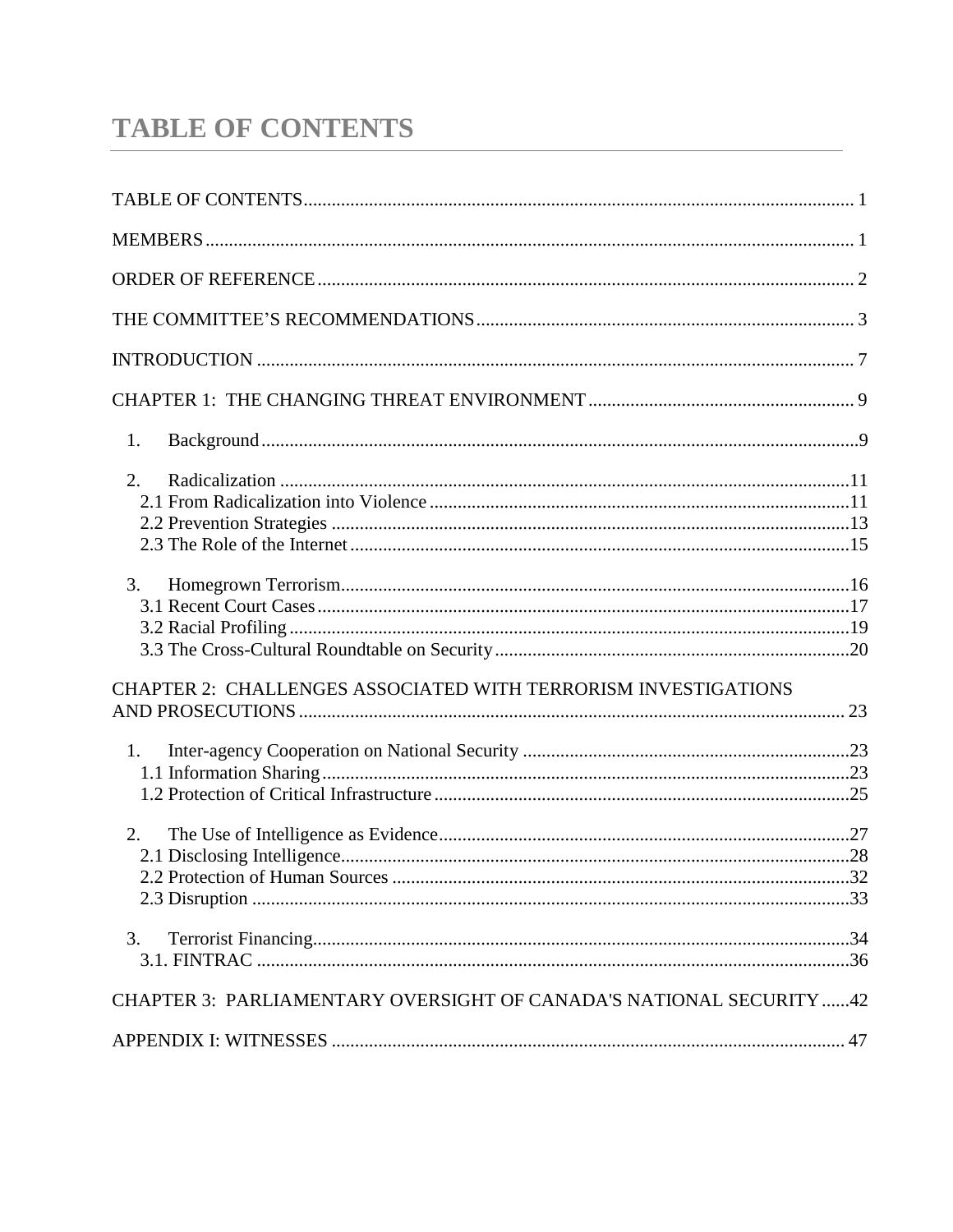## **MEMBERS**

The Honourable Hugh Segal, Chair The Honourable Serge Joyal, P.C., Deputy Chair

*The Honourable Senators:* George Furey Mobina S.B. Jaffer Elizabeth Marshall Pierre Claude Nolin David P. Smith, P.C. David Tkachuk Pamela Wallin

*Ex officio members of the committee:*

The Honourable Marjory LeBreton, P.C., (or Gérald Comeau) and James Cowan (or Claudette Tardif).

*Other Senators who have participated from time to time in the study:* The Honourable Senators Roméo Dallaire, Michael Duffy, Fabian Manning, Grant Mitchell, Dennis Glen Patterson and Donald Neil Plett.

*Parliamentary Information and Research Service, Library of Parliament:* Dominique Valiquet and Cynthia Kirkby, analysts.

*Clerk of the Committee:* Barbara Reynolds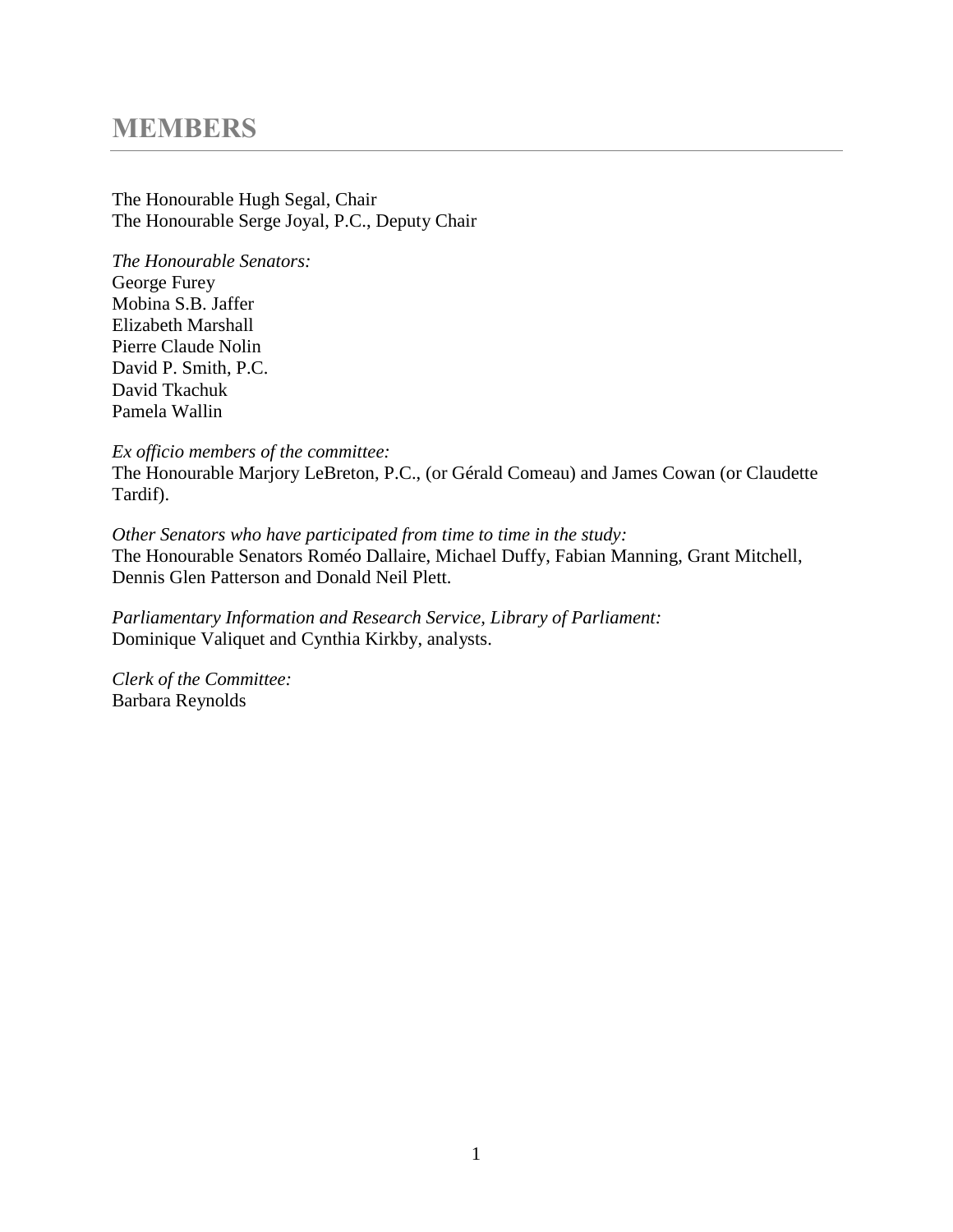## <span id="page-4-0"></span>**ORDER OF REFERENCE**

Extract from the Journals of the Senate, Thursday, May 27, 2010:

The Honourable Senator Comeau moved, seconded by the Honourable Senator Di Nino:

That the Special Senate Committee on Anti-terrorism be authorized to examine and report on matters relating to anti-terrorism.

The question being put on the motion, it was adopted.

Gary W. O'Brien *Clerk of the Senate*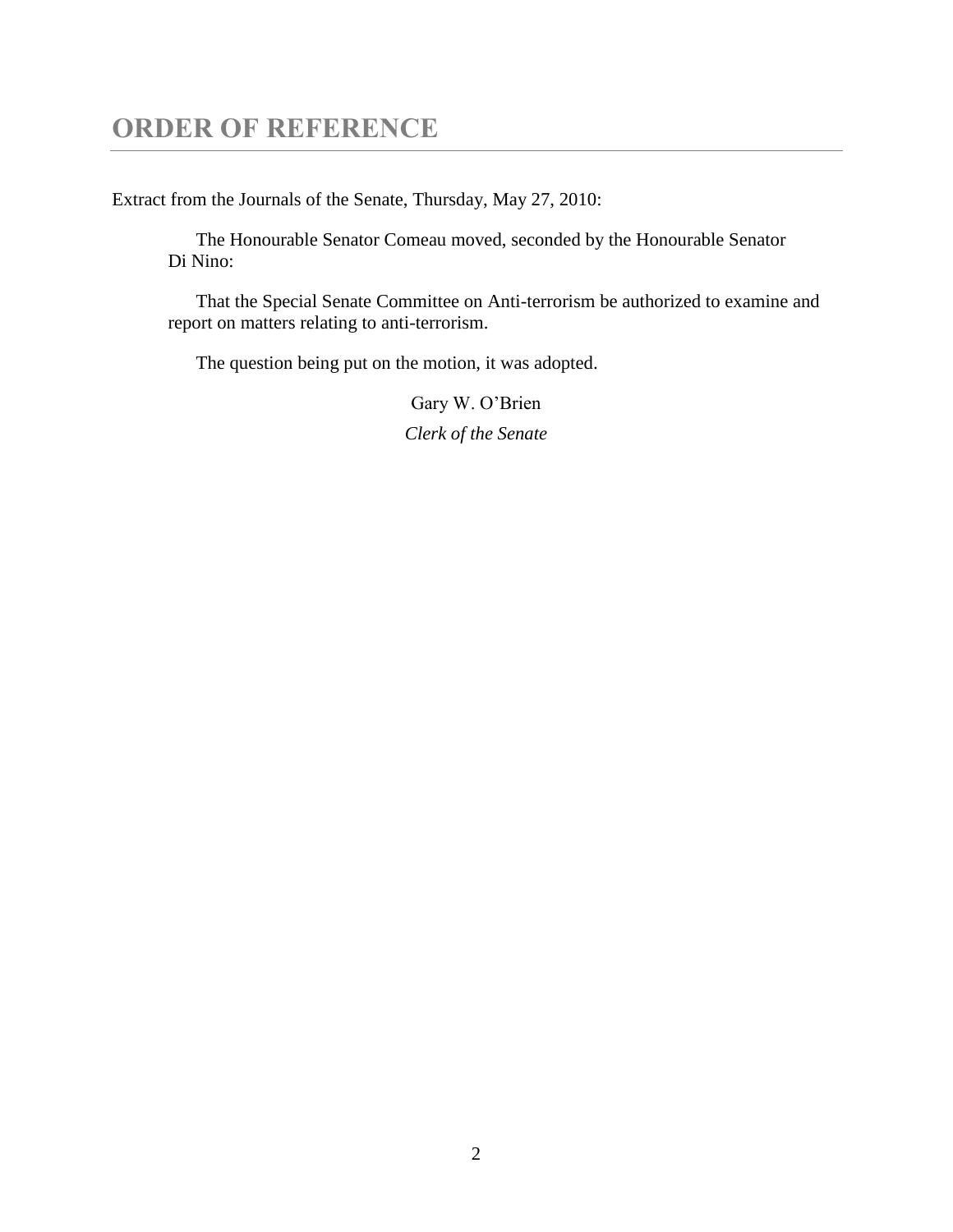## <span id="page-5-0"></span>**CHAPTER 1: THE CHANGING THREAT ENVIRONMENT**

**(1) That, given the lack of a strong research basis specific to the transition from radicalization into violence in Canada, the federal government provide support, including financial support, to enable others to conduct such research, in order to better understand and prevent violent extremism, and consider funding programs that have been proven to be successful that focus on countering radicalization leading to violence specifically.**

**(2) That the federal government work with relevant stakeholders, including private partners, and study the technology used in combating child pornography, to seek, through the application of existing laws, to counter the role of the Internet and other means of telecommunication in radicalization, not through censorship, but through such methods as limiting the circumstances in which potentially radicalizing material is automatically suggested to an audience that did not necessarily look for it and encouraging community leadership to respond to messages and websites that glorify and encourage violence or terrorist acts.**

**(3) That the Department of Justice publish and table a factual report on Canada's recent terrorism prosecutions on a routine and timely basis, both to inform the public with respect to the facts of these cases and to ensure that lessons learned are shared with all law enforcement agencies and prosecution services across Canada.**

**(4) That the federal government conduct a review of section 83.26 of the** *Criminal Code* **to determine whether amendments are required to provide better guidance to the courts with respect to the role of the "totality principle" in imposing consecutive sentences for terrorism-related offences, in a way that does not limit the Crown from seeking, or the judge from imposing, longer sentences as circumstances may require.** 

**(5) That the federal government, in conjunction with its provincial and territorial counterparts, work with law enforcement and intelligence agencies involved in the fight against terrorism to develop policies and practices to ensure that, while necessary intelligence and policing should be robust, lawful and engaged, racial profiling is not used as a shortcut.**

**(6) That the federal government, in conjunction with its provincial and territorial counterparts, work with law enforcement and intelligence agencies to accelerate efforts to recruit employees who better reflect the diversity of the Canadian population, to achieve a workforce of approximately 16% visible minority employees within three years, so as to increase the likelihood that members of minority communities will be able to communicate with authorities in their own languages and in an atmosphere of cultural awareness.**

**(7) That the federal government reiterate its commitment to the Cross-Cultural Roundtable on Security (CCRS), and take steps to (i) increase its independence from the Department of Public Safety, (ii) ensure that information flows from communities to the**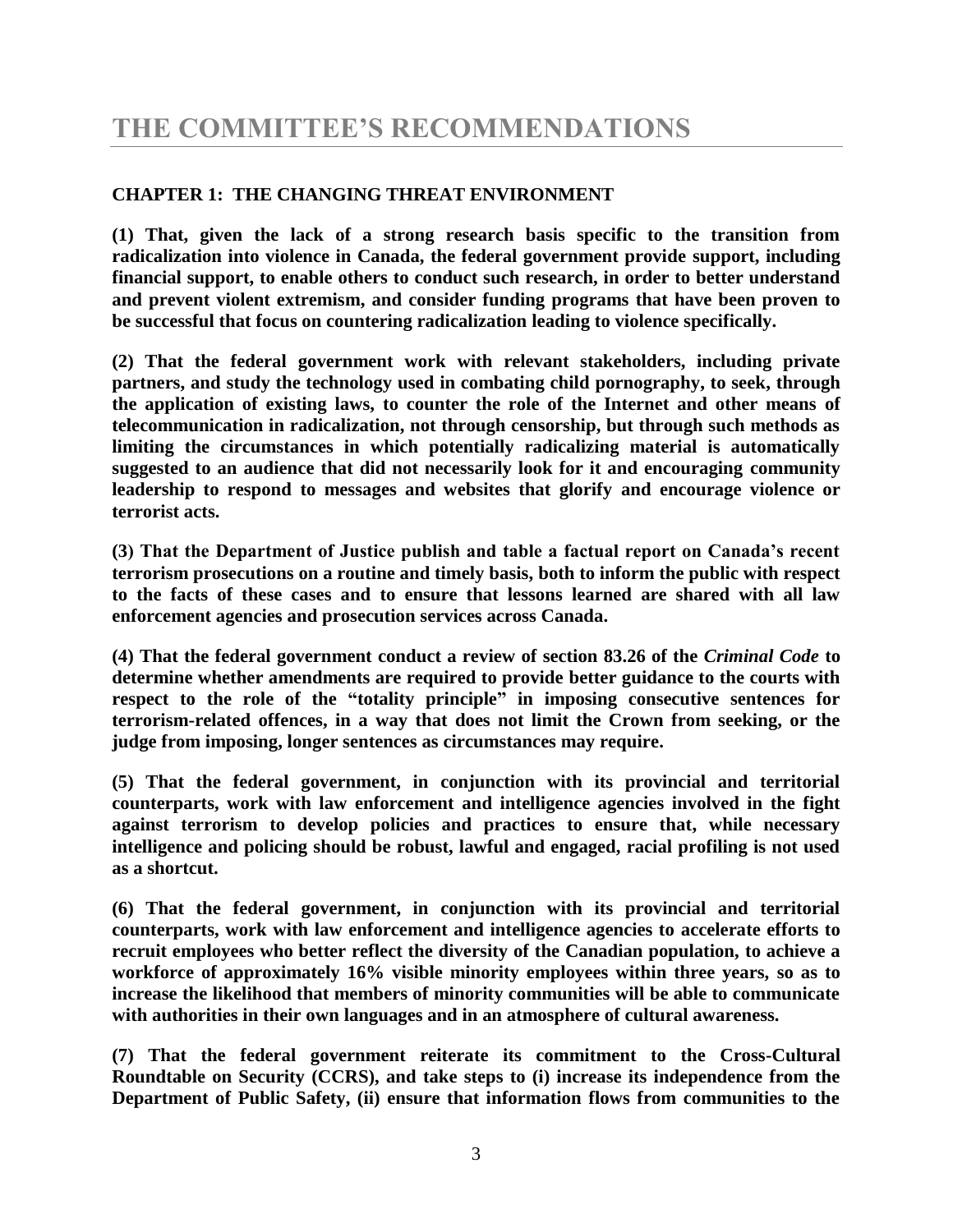**Government, as well as vice versa, (iii) ensure appointments to the CCRS are current, and (iv) when appointing new members to the CCRS, ensure the individuals appointed are representative of the communities most directly affected by national security policy.**

## **CHAPTER 2: CHALLENGES ASSOCIATED WITH TERRORISM INVESTIGATIONS AND PROSECUTIONS**

**(8) That the role of the National Security Advisor (NSA) be expanded through legislation that clearly establishes the NSA's functions and powers with respect to coordinating national security activities, resolving disputes between agencies with national security responsibilities, and overseeing the effectiveness of government activities in national security. The National Security Advisor must also have the authority to transmit information received from an agency regarding a national security threat to other agencies responsible for national security.** 

**(9) That the** *Canadian Security Intelligence Service Act* **be amended (i) to require that CSIS provide to the appropriate law enforcement agencies, or to the National Security Advisor, information that may be used in an investigation or prosecution regarding an offence constituting a "threat to the security of Canada" within the meaning of section 2 of that Act; (ii) when it is possible and reasonable to expect that the intelligence will be relevant to an investigation or criminal prosecution, to require that CSIS retain intelligence collected during an investigation into threats to the security of Canada (such as operational notes, tapes of interviews, and verbatim transcripts of intercepted communications); (iii) to require that CSIS collect and provide this material so as to comply with the rules of evidence and disclosure; and (iv) to clarify that the transfer of a human source from CSIS to a police service will not prevent the police service from invoking the police informer privilege. Disputes over the use of a human source could be resolved through the intervention of the National Security Advisor.** 

**(10) That the federal government examine the importance of amending section 12 of the**  *Canadian Security Intelligence Service Act* **in order to clarify and ensure CSIS's right to utilize lawful disruption as a method of preventing terrorist attacks, and that CSIS establish an official procedure and formal guidelines on the terms and conditions of utilizing such preventive activities. These should require CSIS to report all cases of disruption to the Minister of Public Safety, in a manner similar to that set out at section 25.1 of the** *Criminal Code* **and following, with respect to the requirements imposed on designated public officers.**

**(11) That the federal government examine whether it would be useful to amend the legislation governing national security agencies other than the Canadian Security Intelligence Service, such as the Royal Canadian Mounted Police, the Department of Foreign Affairs and International Trade, the Canada Border Services Agency and the Communications Security Establishment, to allow those agencies to transmit to the National Security Advisor information relating to national security that would be relevant to the NSA's proposed expanded mandate.**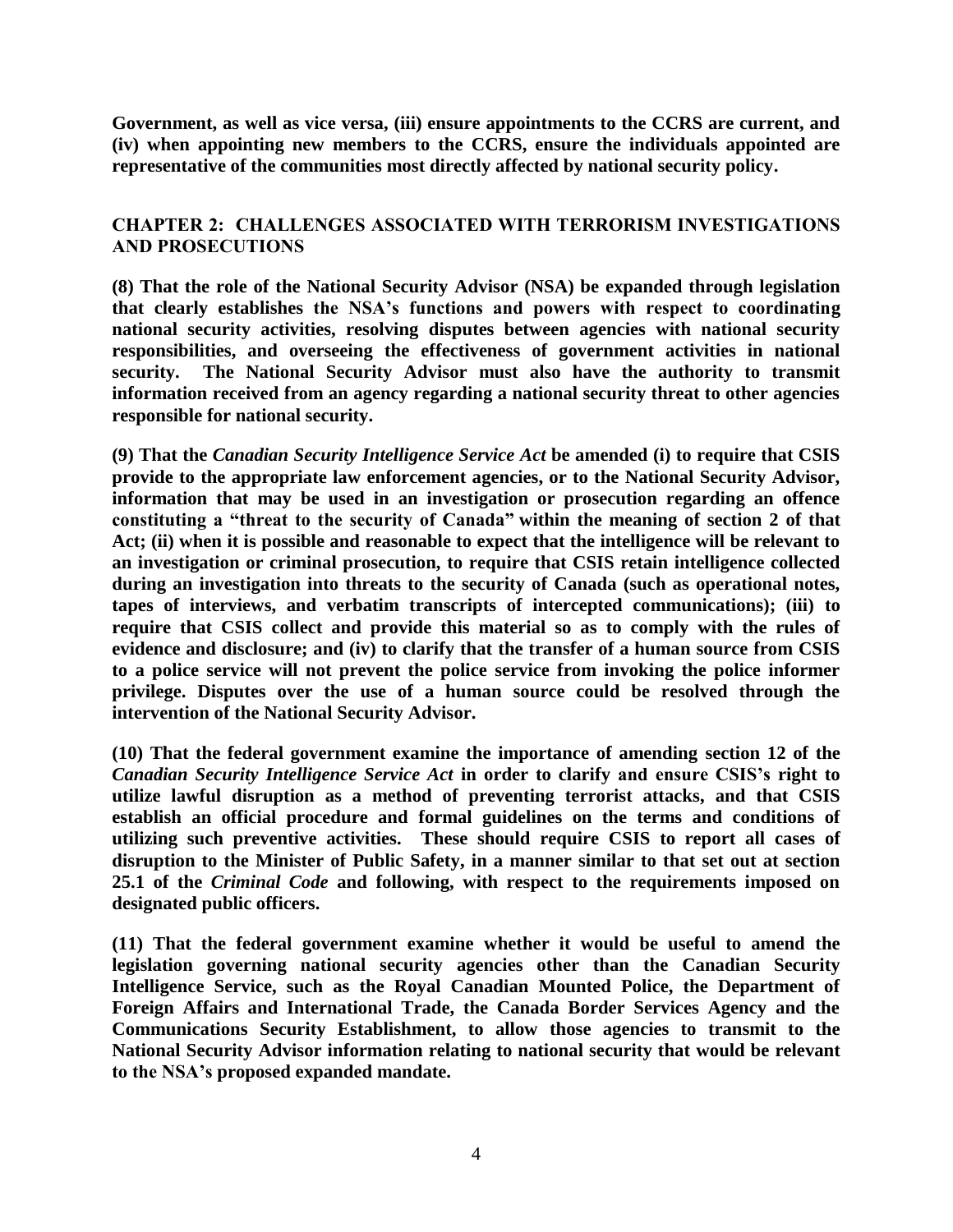**(12) That the federal government allocate appropriate resources to ensure the protection of Canada's critical infrastructure, for example with respect to the robust use of all available satellite technologies, and that it adopt, in a manner that is consistent with and reinforces the purposes of the** *Emergency Management Act* **and the new legislative framework expanding the mandate of the National Security Advisor, a proactive approach, notably in establishing secure information sharing systems and protocols with the private sector, provincial and territorial governments, and international partners.**

**(13) That the federal Minister of Justice consult with his or her provincial and territorial counterparts on the usefulness of amending sections 38 to 38.16 of the** *Canada Evidence Act*  **so as to abrogate the two-court system in criminal law and to permit the trial judge to make decisions regarding confidentiality related to national security, to examine secret intelligence, to review his or her initial confidentiality orders, and to ensure due process of law through adequate safeguards, including, where applicable, through the assistance of a special advocate.** 

**(14) That the federal government examine, particularly in anticipation of the statutory review mandated for 2011, the usefulness of amending the** *Proceeds of Crime (Money Laundering) and Terrorist Financing Act* **and its regulations to reduce the \$10,000 threshold for financial transactions related to terrorist financing, and to include, in the definition of "monetary instruments," prepaid cards and mobile communications devices that are used to transfer funds. To that end, the government shall carry out a "cost-benefit" analysis, giving consideration, for example, to costs for the private sector, protection of personal information, and the operational capacity of the Financial Transactions and Reports Analysis Centre of Canada.** 

**(15) That the statutory mandate of the National Security Advisor include evaluating the integration and effectiveness of the Financial Transactions and Reports Analysis Centre of Canada.**

## **CHAPTER 3: PARLIAMENTARY OVERSIGHT OF CANADA'S NATIONAL SECURITY**

**(16) That, consistent with the practices in the United Kingdom, Australia, France, the Netherlands, and the United States, the federal government constitute, through legislation, a committee composed of members from both chambers of Parliament, to execute Parliamentary oversight over the expenditures, administration and policy of federal departments and agencies in relation to national security, in order to ensure that they are effectively serving national security interests, are respecting the** *Canadian Charter of Rights and Freedoms,* **and are fiscally responsible and properly organized and managed.** 

**The proposed committee of Parliamentarians shall have the same right to access information as the Security Intelligence Review Committee. Members of the Committee shall be appointed by the Governor in Council, and will hold office during periods of prorogation. Meetings of the Committee shall be held** *in camera* **whenever the Chair, a majority of members present or the Minister considers it necessary for the Committee to**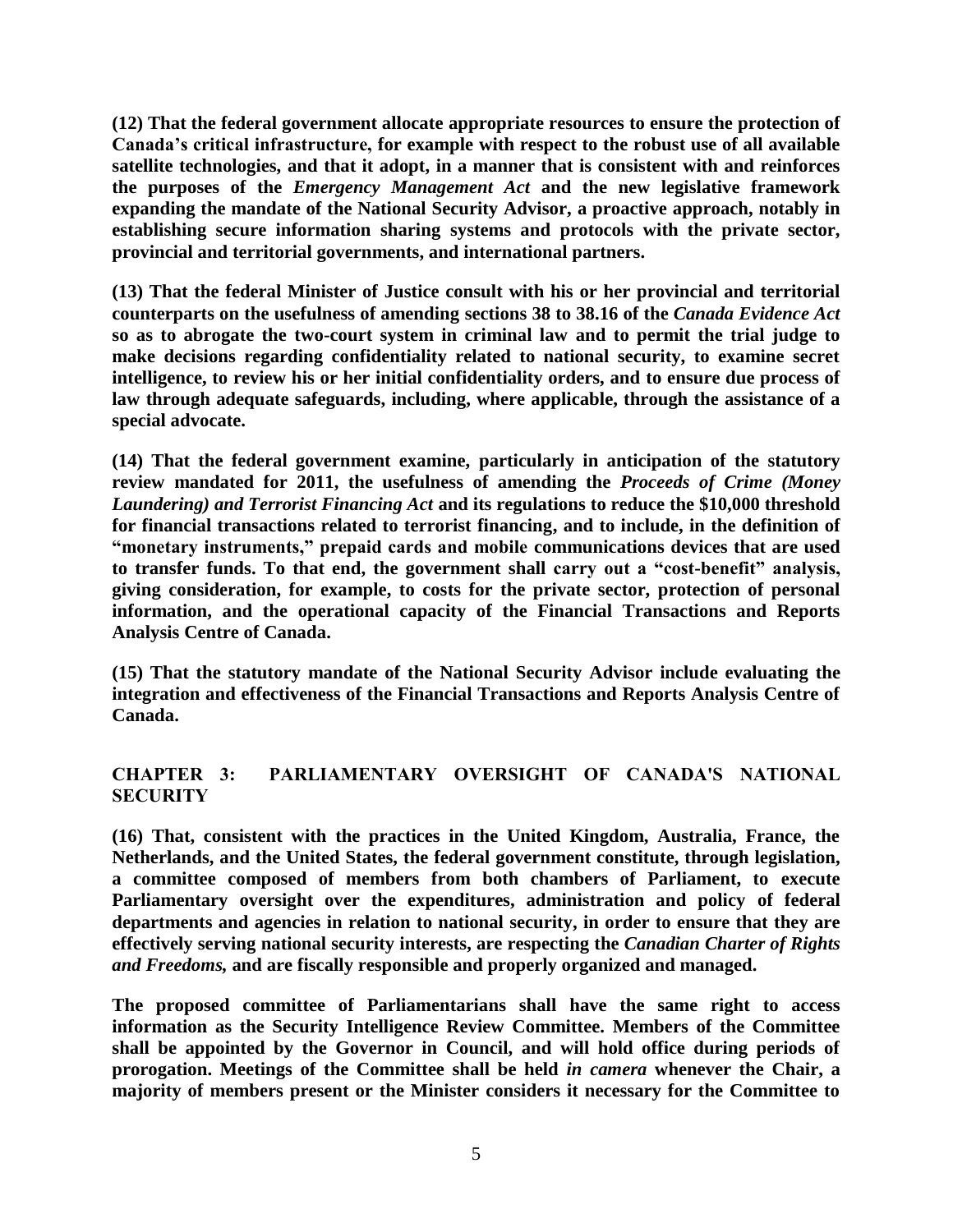**do so. Members of the committee shall be required to swear an oath of secrecy similar to that found in the schedule to the** *Canadian Security Intelligence Service Act* **or to the Oath of a Privy Councillor, or both, and be permanently and statutorily bound to secrecy for purposes of application of the** *Security of Information Act.* **The committee shall report to the Prime Minister, who would make that report public within 60 days of receipt. When matters in the report need to be removed for national security reasons, the report, when made public, must indicate that this has transpired.**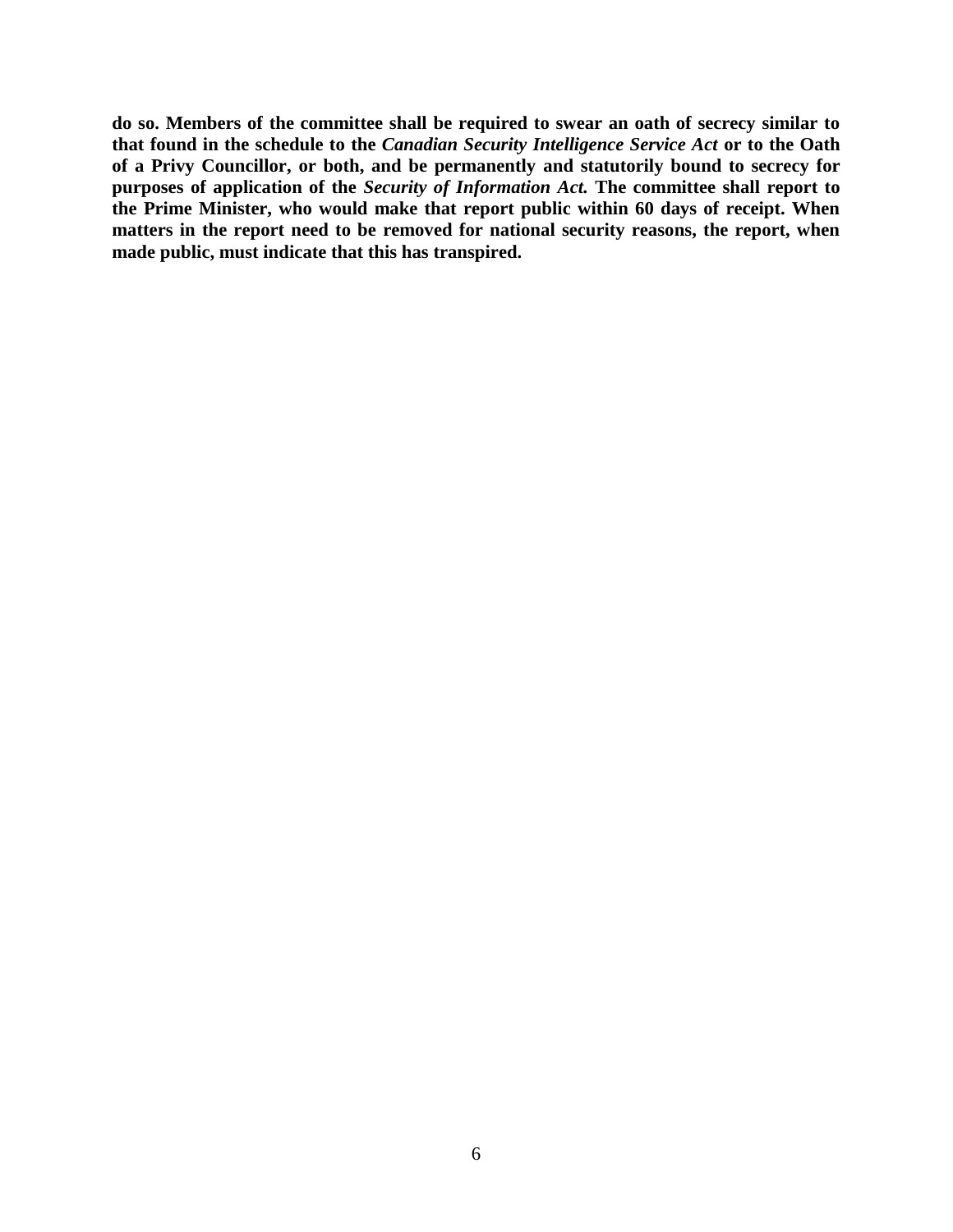## <span id="page-9-0"></span>**INTRODUCTION**

The fight against terrorism requires striking a delicate balance. On the one hand, terrorism represents a unique and potentially devastating threat to national security, and the public must be protected through vigilant intelligence gathering and proactive law enforcement. On the other hand, Canada has a strong history of commitment to human rights and the rule of law, as evidenced by the *Canadian Bill of Rights*, the common law and the *Civil Code,* and the Canadian constitution, including the *Canadian Charter of Rights and Freedoms*, and the ratification of various international human rights agreements. Attempting to safeguard civil liberties and freedom while also keeping people safe from the threat of terrorism is not an easy feat. The purpose of detecting, preventing, acting lawfully against and prosecuting terrorist acts is to keep Canada and Canadians safe from those who would imperil our democratic freedom, core values and tolerant way of life, by harming Canadians through acts of violence. We must keep in mind what and who we are protecting, as well as how best to protect Canadians against a diverse and serious threat spectrum. The study undertaken by the Special Senate Committee on Anti-terrorism (the Committee) seeks to determine how best such a balance can be struck in this country and its resultant recommendations set out guidelines to help in achieving the end of keeping Canadians both safe and free.

## **BACKGROUND**

 $\overline{a}$ 

In February of 2007, the Special Senate Committee on the *Anti-Terrorism Act* tabled Fundamental Justice in *Extraordinary Times*,<sup>1</sup> after reviewing the *Anti-Terrorism Act*, enacted in 2001 in the aftermath of the September 11 attacks in the United States, as well as the entire Canadian anti-terrorism framework. The Committee crafted a total of 40 recommendations, ranging in scope from amending specific aspects of Canadian legislation through to showing leadership in engaging the United Nations on the issue of how to properly deal with alleged or known terrorists.

<sup>&</sup>lt;sup>1</sup> Special Senate Committee on the *Anti-Terrorism Act*[, Main Report: Fundamental Justice in Extraordinary Times,](http://parl.gc.ca/39/1/parlbus/commbus/senate/com-e/anti-e/rep-e/rep02feb07-e.htm) February 2007. The Committee tabled [a separate report](http://parl.gc.ca/39/1/parlbus/commbus/senate/com-e/anti-e/rep-e/rep04mar07-e.htm) on 28 March 2007, subsequent to the Supreme Court of Canada's decision in *Charkaoui* v. *Canada (Citizenship and Immigration)*, [2007] 1 S.C.R. 350, 2007 SCC 9.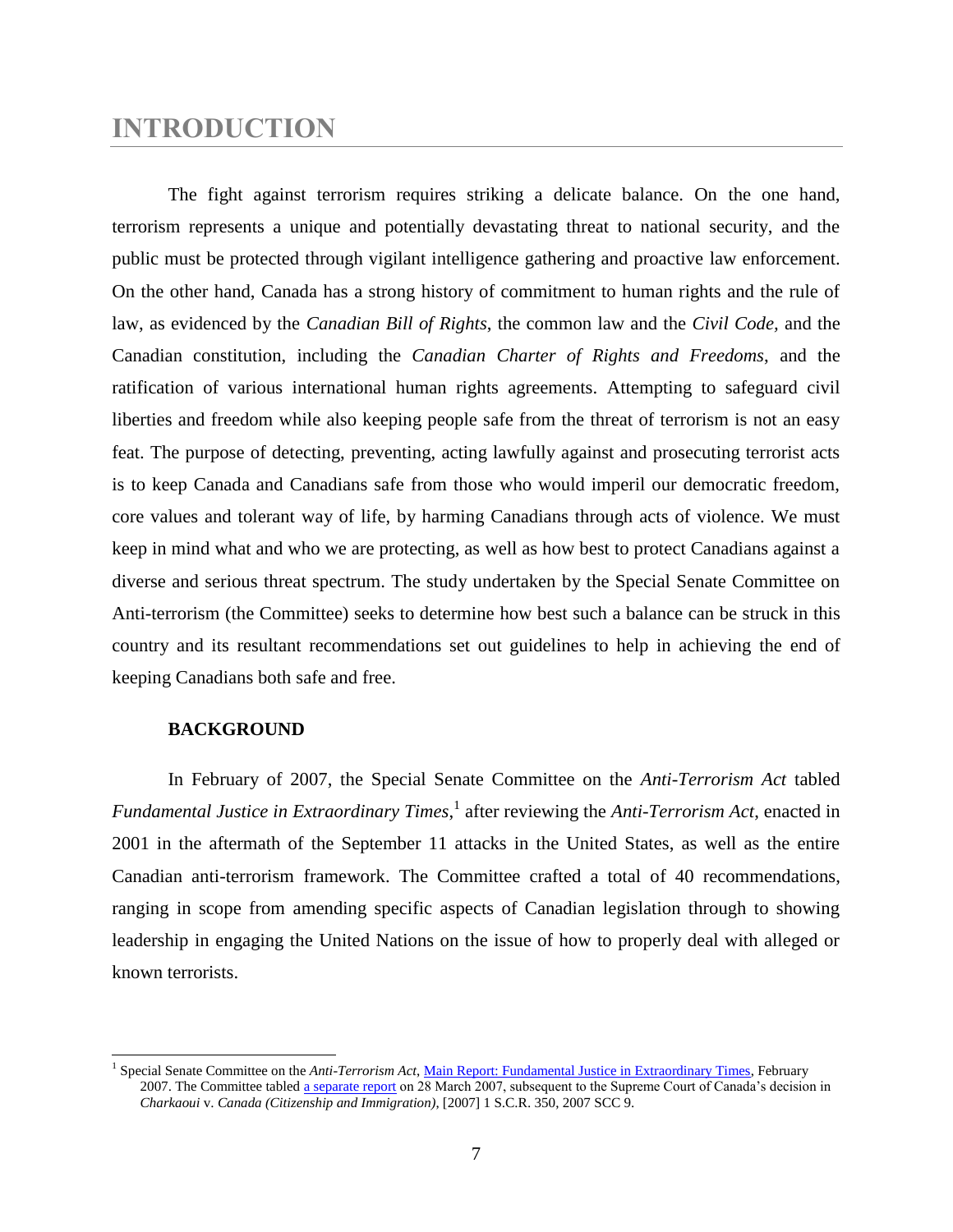In May 2010, the Special Senate Committee on Anti-terrorism (this Committee) was created and authorized, by Order of Reference from the Senate dated 27 May 2010, to examine and report on matters relating to anti-terrorism. To that end, the Committee held 11 hearings between 13 May 2010 and February 14, 2011, and heard from 32 witnesses, including scholars and members of the law enforcement and intelligence communities, from countries including Canada, the United States, the United Kingdom, and Australia. This report focuses on the broad themes that emerged from this study: the changing threat environment (Chapter 1), the challenges associated with terrorism investigations and prosecutions (Chapter 2), and Parliamentary oversight of Canada's national security (Chapter 3).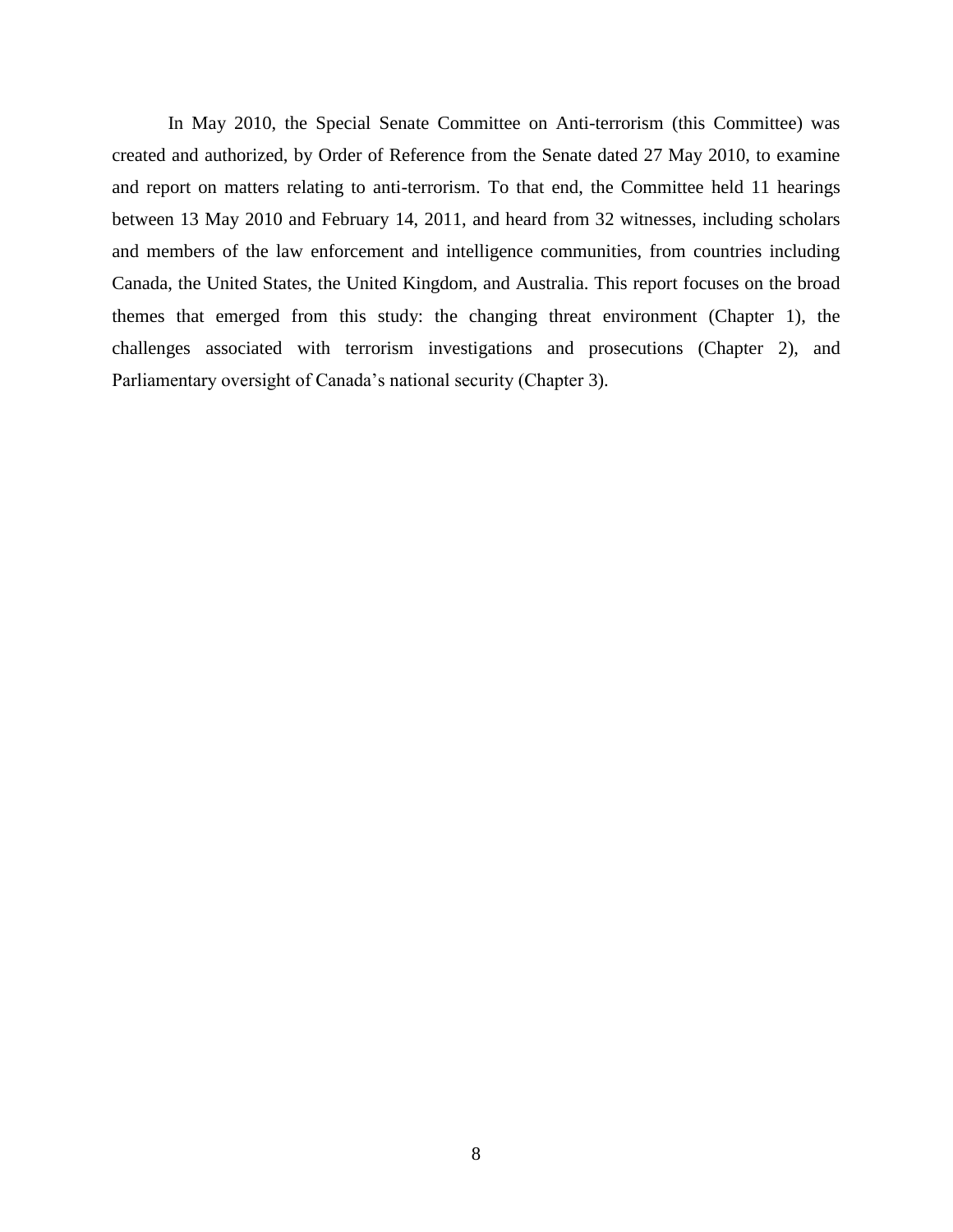## <span id="page-11-0"></span>**CHAPTER 1: THE CHANGING THREAT ENVIRONMENT**

### <span id="page-11-1"></span>**1. Background**

In *Fundamental Justice in Extraordinary Times*, the Committee noted that the terrorist threat had not abated since the attacks on 11 September 2001, and that in fact the war in Iraq seemed to be exacerbating the problem by radicalizing many Islamist ideologues. This Committee has since heard that Islamist extremism, as practised or inspired by Al Qaida, remains the pre-eminent terrorist threat to western countries, including Canada, and, according to Monik Beauregard, Director of the Integrated Threat Assessment Centre, Canada has been specifically identified by Al Qaida as a viable target on more than one occasion. $<sup>2</sup>$ </sup>

The listing of an entity under section 83.05 of the *Criminal Code* is a public means in this country of identifying a group or individual as being associated with terrorism. The Governor in Council, on the recommendation of the Minister of Public Safety, may add an entity to the list if there are reasonable grounds to believe that the entity has knowingly been involved in a terrorist activity or is knowingly assisting a terrorist group. A review of the listed entities must be conducted every two years, to determine whether there are still reasonable grounds for an entity to be listed. The review completed on 23 December 2010 demonstrates the centrality of Islamist extremism as a threat to Canada and to Canadians. Following the review, all previously listed entities remained on the list, including Al Qaida, Al Qaida in the Islamic Maghreb,<sup>3</sup> and Al Shabaab, which, according to some recent news reports, is now considered to be the number one threat to national security. Al Qaida in the Arabian Peninsula has also been added as a listed entity, after claiming responsibility for the attempt to ship explosives hidden in ink cartridges on cargo planes destined to Chicago from Yemen.<sup>4</sup>

Although some experts believe that the jihadi movement is weaker today than it was five years ago, as demonstrated by the failure of Al Qaida to mount successful major attacks against

<sup>&</sup>lt;sup>2</sup> Special Senate Committee on Anti-Terrorism[, Evidence,](http://parl.gc.ca/40/3/parlbus/commbus/senate/com-e/anti-e/pdf/01issue.pdf) 31 May 2010 (evidence of Monik Beauregard, Director, Integrated Threat Assessment Centre).

<sup>&</sup>lt;sup>3</sup> Al Qaida in the Islamic Maghreb had previously been known as Salafist Group for Call and Combat.

<sup>&</sup>lt;sup>4</sup> Public Safety Canada, The Government of [Canada lists Al Qaida in the Arabian Peninsula as a terrorist entity,](http://www.publicsafety.gc.ca/media/nr/2010/nr20101223-eng.aspx) 23 December 2010.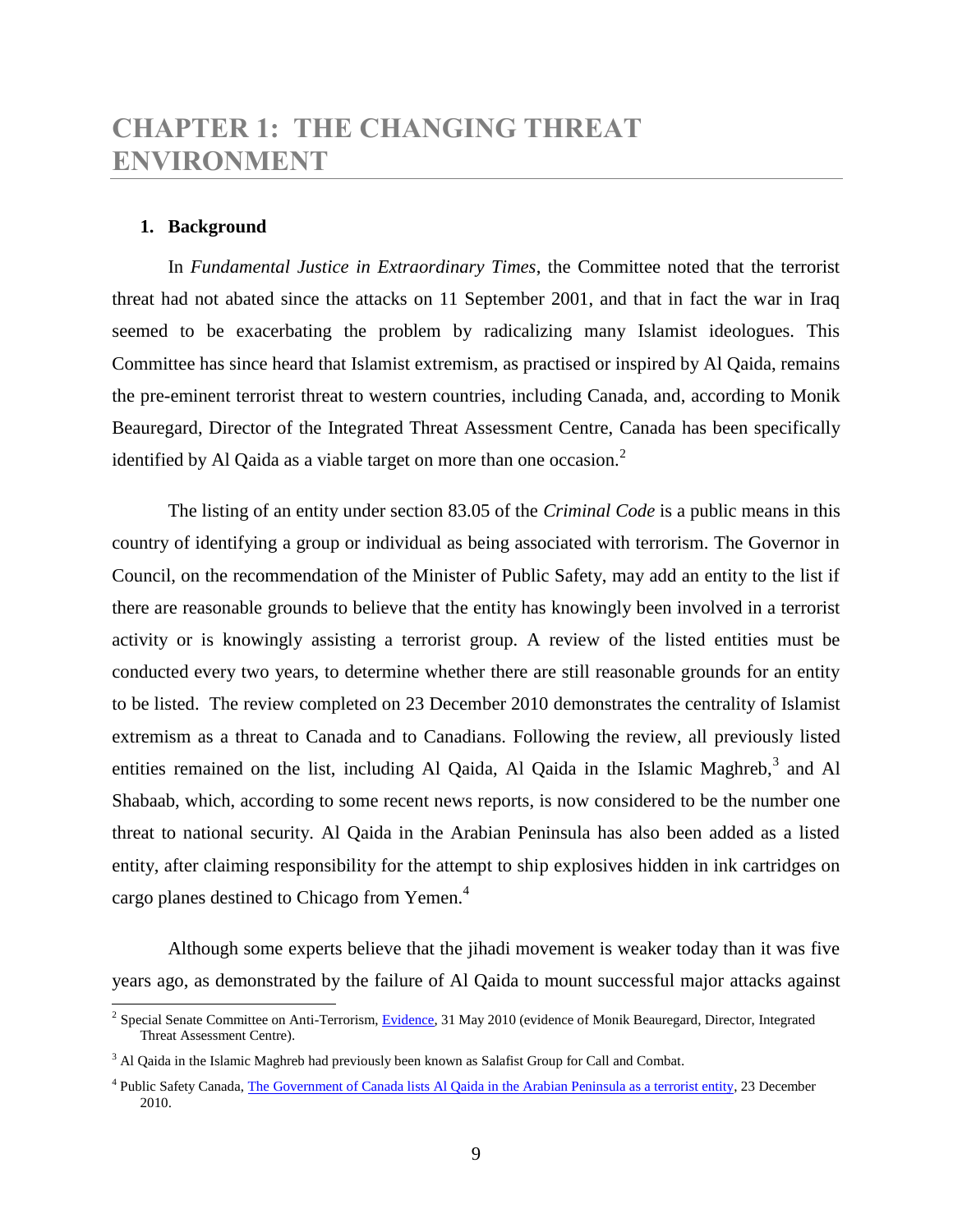the West and by the decline of popular support in the Muslim world for Al Qaida, this Committee is of the opinion that the threat of terrorism in Canada remains strong, and is evolving. This evolution includes, in recent years, the phenomenon of radicalization and "homegrown" terrorism, as part of "a global shift in terrorism toward decentralized, autonomously radicalized, violent jihadist individuals or groups who strike in their home countries."<sup>5</sup> Such attacks may be harder to detect and prevent because they can be planned and executed more quickly, by individuals who blend in due to their familiarity with local culture and customs, without the enhanced scrutiny that results from crossing international borders.

There is also some suggestion that, given this operational shift, the threat is evolving towards the goal of inflicting maximum economic damage, if not mass casualties. Al Qaida in the Arabian Peninsula is said to have boasted that expenses for the "supposedly 'foiled plot'" involving ink cartridges totalled \$4,200 but costs to the U.S. and other Western countries would be in the billions of dollars in terms of new security measures, reflecting a new strategy of lowcost attacks designed to inflict broad economic damage.

Finally, the Internet plays an increasing role in the changing threat environment. Although there is less consensus on the likelihood of terrorist attacks against websites or Internet-based databases themselves or attacks via the Internet that cause damage to real-world infrastructure, this Committee heard that the Internet plays a growing role in the radicalization process, as will be discussed in further detail below, and also offers terrorists operational capabilities, for example by enabling terrorist groups to collect intelligence about their targets, communicate with one another, plot strategy and tactics, and raise funds. The potential also exists, however, to combat terrorism through the Internet, although as always, the appropriate balance between security and civil liberties must be sought, to ensure that the vast majority of individuals, who do not pose a threat to national security, are able to conduct their business without fear of being monitored without lawful reason.

<sup>&</sup>lt;sup>5</sup> Jerome P. Bjelopera and Mark A. Randol, *American Jihadist Terrorism: Combating a Complex Threat, Congressional Research* Service, 7 December 2010, p. 7, citing Marc Sageman.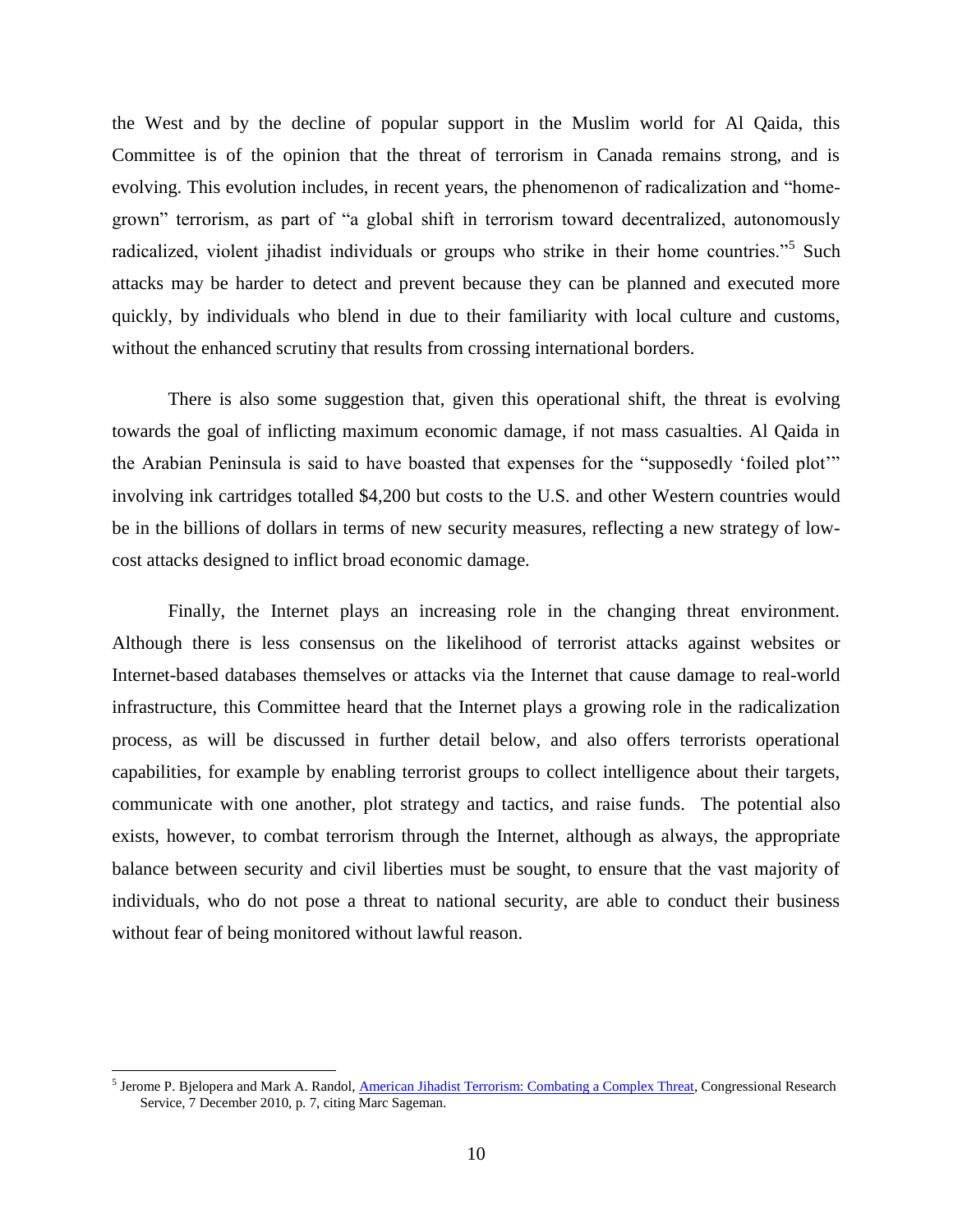### <span id="page-13-0"></span>**2. Radicalization**

 $\overline{a}$ 

The RCMP has defined radicalization as "the process by which individuals — usually young people — are introduced to an overtly ideological message and belief system that encourages movement from moderate, mainstream beliefs towards extreme views."<sup>6</sup> While much of the current focus is on Islamist extremism, Canadian research notes that radicalization is not limited to any single ethnic or interest group; it has spanned the entire "left-right" political spectrum, from environmental and animal rights activists to neo-Nazis, as well as a range of ethnic and religious interests.<sup>7</sup>

#### **2.1 From Radicalization into Violence**

<span id="page-13-1"></span>Research into the radicalization process has identified certain commonalities among individuals involved in terrorism, particularly in the context of Islamist extremism. The RCMP notes, for example, that although poverty and alienation are popular explanations for what drives people towards terrorism, "many dangerous extremists spring from the ranks of the privileged middle and upper-middle classes."<sup>8</sup> Similarly, in an influential report, the New York Police Department noted that "fifteen to thirty-five year-old male Muslims who live in male-dominated societies are particularly vulnerable" and that "[m]iddle class families and students appear to provide the most fertile ground for the seeds of radicalization."<sup>9</sup> Religious conversion may also play a key role in the radicalization of some individuals.

Other research has emphasized that these commonalities or indicators are not "root" causes," since they are neither sufficient nor necessary conditions for terrorism, but are rather "permissive factors," in that they may help establish an environment in which terrorism is *more likely* to occur.<sup>10</sup> These permissive factors may be categorized as global factors, state factors, or sociocultural factors. Global factors include foreign policy decisions and military interventions, and, due to the globalised media, including the Internet, foreign grievances may resonate more

 $6$  Royal Canadian Mounted Police, **Radicalization** – [A Guide for the Perplexed,](http://www.rcmp-grc.gc.ca/pubs/nsci-ecrsn/radical-eng.pdf) June 2009, p. 1.

<sup>&</sup>lt;sup>7</sup> Royal Canadian Mounted Police, *Radicalization – A Guide for the Perplexed*, June 2009, p. 2; Jamie Bartlett, Jonathan Birdwell and Michael King[, The Edge of Violence,](http://www.demos.co.uk/files/Edge_of_Violence_-_full_-_web.pdf?1291806916) Demos, December 2010, p 13.

<sup>&</sup>lt;sup>8</sup> Royal Canadian Mounted Police, *Radicalization – A Guide for the Perplexed*, June 2009, p. 5.

<sup>&</sup>lt;sup>9</sup> New York Police Department, [Radicalization in the West: The Homegrown Threat,](http://www.nypdshield.org/public/SiteFiles/documents/NYPD_Report-Radicalization_in_the_West.pdf) 2007, p. 22.

<sup>&</sup>lt;sup>10</sup> Jamie Bartlett, Jonathan Birdwell and Michael King[, The Edge of Violence,](http://www.demos.co.uk/files/Edge_of_Violence_-_full_-_web.pdf?1291806916) Demos, December 2010, pp. 37-38.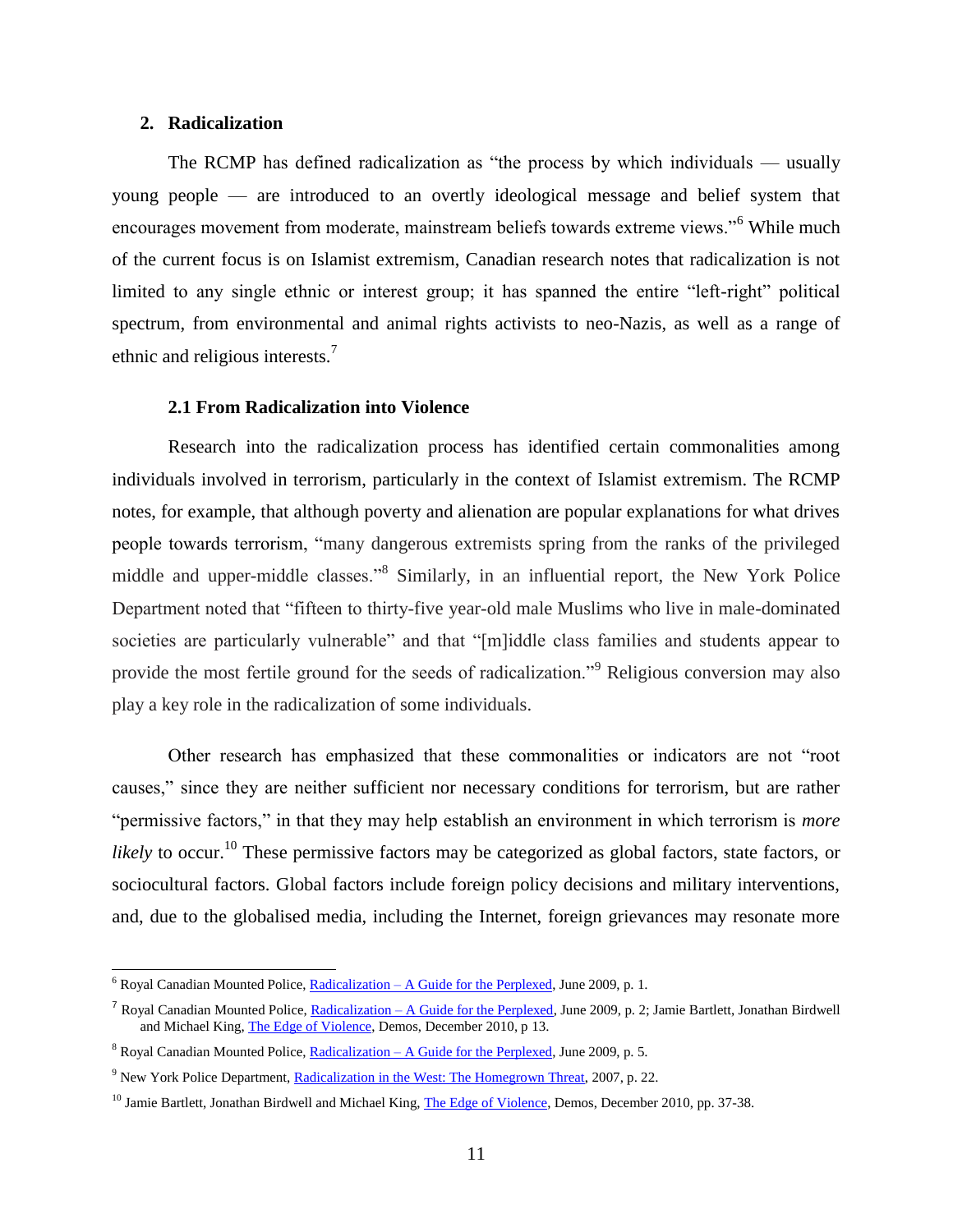strongly than they otherwise would. State factors include educational, professional and economic disadvantages, whether real or perceived, and recent reports indicate that Al Shabaab may be exploiting real or perceived discrimination in the employment context to recruit Canadian Muslim youth, arguing they will never get a job in this country, even if they have multiple degrees. Finally, sociocultural factors "are a complex mixture of characteristics relating to ideology, culture and identity," and the role of ideology and religion are particularly contentious.<sup>11</sup>

In particular, the Committee notes the impact of peer groups on the transition from radicalization into violence. Canadian research has found that a number of home-grown terrorists ―have found the idea of violent jihad attractive for non-religious reasons: because they find it cool and exciting.<sup>12</sup> The firing of guns, including paintball guns, and the development of a sense of "brotherhood" are seen by some as fun and exciting, regardless of whether they constitute aspects of terrorist training or an adventure camp. Radicalization may also increase status within the peer group, in that higher status may be accorded to members demonstrating more defiant or violent tendencies and language.

The RCMP notes that, while radical thinking is not in itself a problem, "it becomes a threat to national security when Canadian citizens or residents espouse or engage in violence or direct action as a means of promoting political, ideological or religious extremism."<sup>13</sup> It is the movement from radical thinking to the consideration of violence that is a key watershed.

Although it has been subject to criticism, the "stage" model developed by the NYPD, and referred to by several witnesses, may be useful in illustrating this point. According to this model, which is focused on the context of jihadi-Salafi ideology and based on a review of nearly a dozen terrorist-related cases, there are four distinct stages to the process of radicalization. The first stage, Pre-Radicalization, describes an individual's world prior to the journey into radicalization, including his or her lifestyle, religion, social status, and education. The second stage, Self-Identification, involves the beginning of a "religious seeking," often following an economic,

<sup>&</sup>lt;sup>11</sup> Jamie Bartlett, Jonathan Birdwell and Michael King[, The Edge of Violence,](http://www.demos.co.uk/files/Edge_of_Violence_-_full_-_web.pdf?1291806916) Demos, December 2010, pp. 37-39.

<sup>&</sup>lt;sup>12</sup> Jamie Bartlett, Jonathan Birdwell and Michael King[, The Edge of Violence,](http://www.demos.co.uk/files/Edge_of_Violence_-_full_-_web.pdf?1291806916) Demos, December 2010, p. 99.

<sup>&</sup>lt;sup>13</sup>Royal Canadian Mounted Police, Radicalization – [A Guide for the Perplexed,](http://www.rcmp-grc.gc.ca/pubs/nsci-ecrsn/radical-eng.pdf) June 2009, p. 1.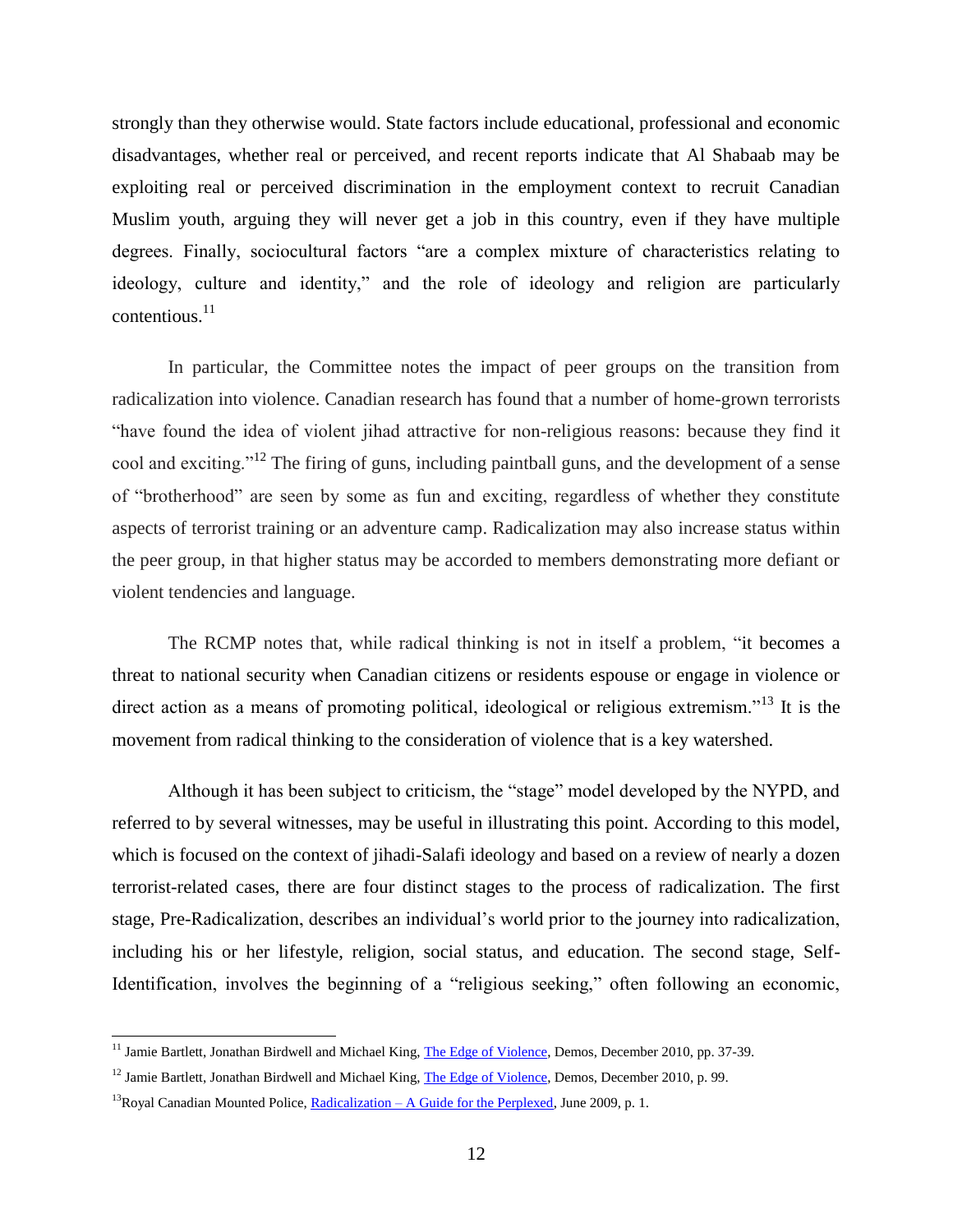social, political, or personal crisis. At the third stage, Indoctrination, the individual wholly adopts jihadi-Salafi ideology and concludes that militant jihad is required to support and further the Salafist cause, and joins a cluster of like-minded individuals. It is the fourth and final stage, Jihadization, which is the critical stage that leads to a terrorist attack: members of the cluster accept their individual duty to participate in jihad, and begin planning for a terrorist attack. Not everyone who begins the process completes it or even necessarily proceeds in a linear manner, but, according to this theory, individuals who do pass through the entire process are "quite likely" to be involved in a terrorist attack. $14$ 

What is important from a public security standpoint is how to identify *which* radicals will become involved in violent extremism, since only "a handful" of radicals will go on to become terrorists.<sup>15</sup> With the exception of a 2010 report released by the UK-based think tank Demos, which contains significant primary research around extremism and radicalism in Canada that has been inspired by Al Qaida, there is little research on radicalization in Canada, and, as that report notes, "[i]t is possible for people to read or have read radical texts, be strongly and vocally opposed to Western foreign policy, believe in Sharia law, hope for the restoration of the caliphate, and even support the principle of Afghan and Iraqi Muslims fighting allied troops, while being extremely vocal in denouncing Al Qaida inspired terrorism in Western countries."<sup>16</sup> That is, existing research into "permissive factors" may be insufficient for distinguishing between radicals and terrorists, or for explaining why certain radicals progress to violent extremism while other similarly situated individuals do not.

### **2.2 Prevention Strategies**

 $\overline{a}$ 

<span id="page-15-0"></span>Canadian research notes that there are different tiers of "prevention" or "intervention" work, from the narrowest, which requires intervention by law enforcement with respect to individuals who are actively seeking to break the law, to the broadest, which involves the entire

<sup>&</sup>lt;sup>14</sup> New York Police Department, [Radicalization in the West: The Homegrown Threat,](http://www.nypdshield.org/public/SiteFiles/documents/NYPD_Report-Radicalization_in_the_West.pdf) 2007.

<sup>&</sup>lt;sup>15</sup> Brian Michael Jenkins, Would Be Warriors: Incidents of Jihadist Terrorist Radicalization in the United States Since September 11, 2001, Occasional Paper, 2010, p. 7; Special Senate Committee on Anti-Terrorism, [Evidence,](http://parl.gc.ca/40/3/parlbus/commbus/senate/Com-e/anti-e/pdf/10issue.pdf) 6 December 2010 (evidence of Brian Jenkins, Senior Adviser, RAND Corporation).

<sup>&</sup>lt;sup>16</sup> Jamie Bartlett, Jonathan Birdwell and Michael King[, The Edge of Violence,](http://www.demos.co.uk/files/Edge_of_Violence_-_full_-_web.pdf?1291806916) Demos, December 2010, p. 130.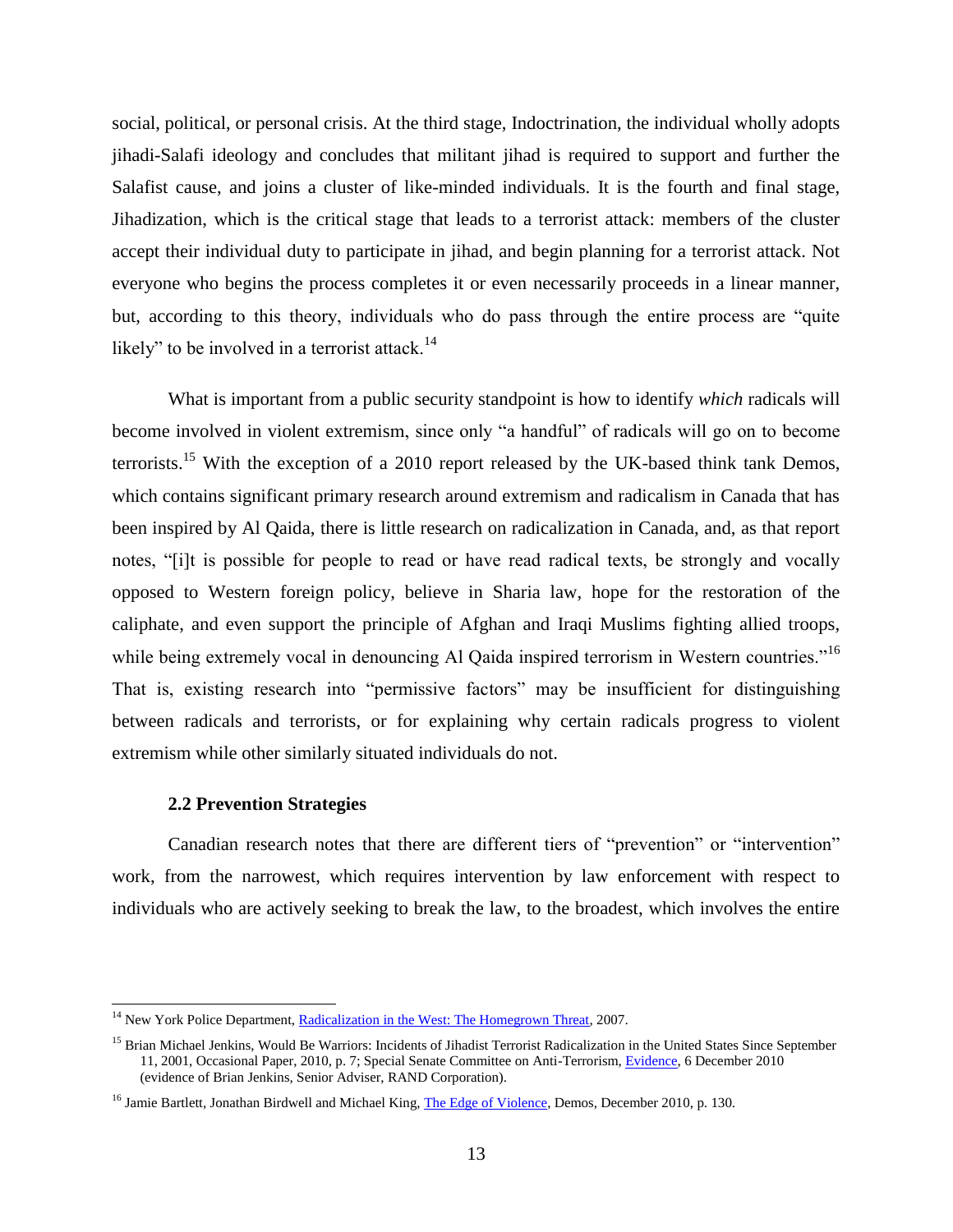community and focuses on ensuring equitable access to public services, social and economic integration and preventing discrimination.<sup>17</sup>

To the extent that such factors as a lack of social and economic integration contribute to radicalization, prevention work even at this broadest level may be a component of an antiterrorism strategy. The Committee is aware, however, of research that advises against this approach. As noted in the Demos report, the primary focus of prevention work should be on targeted interventions where there is a clear, identified danger of radicalization to violence; ―[i]ncluding issues of social concerns within an al-Qaeda inspired anti-terrorism agenda risks perpetuating the perception that radicalisation to violence is only a concern within Muslim communities and not others."<sup>18</sup>

The experiences of other countries may be instructive. The Committee has been advised about the United Kingdom's Prevent strategy, which was intended to tackle the root causes of radicalization and terrorism in the U.K., but which has suffered from confusion over whether funded programs constitute social work or security work. The U.K. Home Office notes that activity in the areas of race equality, multiculturalism and cohesion has led to accusations that the government's interest in Muslim communities is related only to the risk of terrorism.<sup>19</sup> That is, broad-based prevention work, intended to address permissive factors such as economic disadvantage, should be aimed at society in its entirety, and should be clearly distinct from counter-terrorism strategies.

At the same time, there may be a role for more targeted strategies, aimed at those who have displayed a tendency towards violent radicalization. The Committee heard from Sayyid Ahmed Amiruddin, Chairman of the Al Sunnah Foundation, that some community leaders in mosques are offering de-radicalization programs,<sup>20</sup> and believes that there may be a role for the Government in providing funding to help carry out these programs.

<sup>&</sup>lt;sup>17</sup> Canadian Association of Chiefs of Police[, Building Community Resilience to Violent Ideologies,](https://www.cacp.ca/media/committees/efiles/16/422/RadicalizationEng.pdf) p. 16; Jamie Bartlett, Jonathan Birdwell and Michael King[, The Edge of Violence,](http://www.demos.co.uk/files/Edge_of_Violence_-_full_-_web.pdf?1291806916) Demos, p. 57.

<sup>&</sup>lt;sup>18</sup> Jamie Bartlett, Jonathan Birdwell and Michael King, **The Edge of Violence**, Demos, pp. 132-133.

<sup>&</sup>lt;sup>19</sup> U.K. Home Office[, Review of the Prevent Strategy.](http://www.homeoffice.gov.uk/counter-terrorism/review-of-prevent-strategy/)

<sup>&</sup>lt;sup>20</sup> Special Senate Committee on Anti-Terrorism, [Evidence,](http://parl.gc.ca/40/3/parlbus/commbus/senate/Com-e/anti-e/pdf/07issue.pdf) 4 October 2010 (evidence of Sayyid Ahmed Amiruddin, Chairman, Al Sunnah Foundation).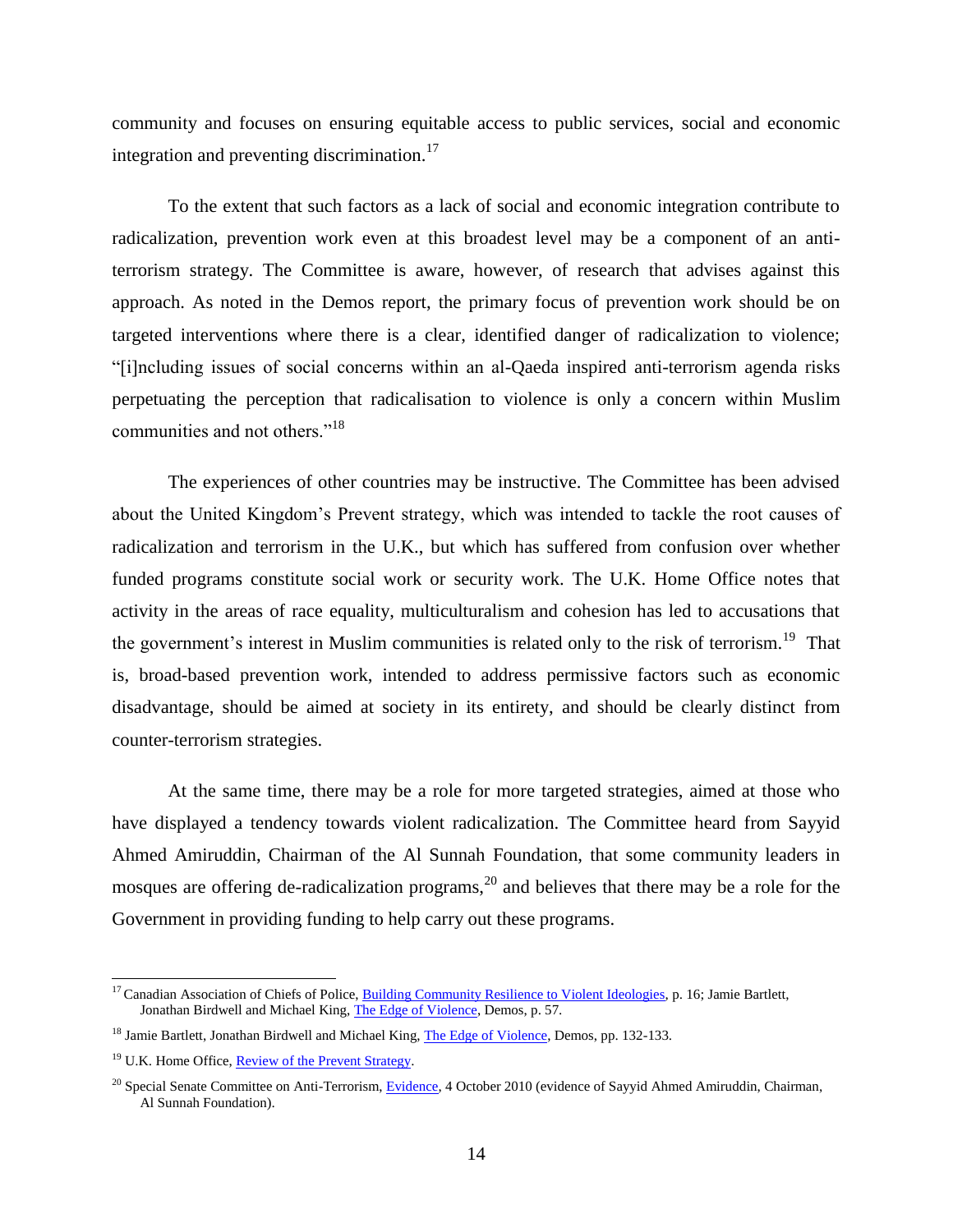The Committee also believes that Canada can again learn from the United Kingdom's experience with the Prevent strategy in that it is important to evaluate the success of such programs, so that it becomes clear what works and with what impact.

### **2.3 The Role of the Internet**

<span id="page-17-0"></span>This Committee has heard that the Internet facilitates the radicalization process in a variety of ways. The RCMP notes that the Internet is difficult to monitor and control but easy to access, and messages can be distributed to large numbers of people with relative anonymity.<sup>21</sup> The Internet can also function as a sort of "echo chamber," in that individuals may easily find other like-minded individuals to reinforce their beliefs, and legitimize their anger. This may again result in rhetorical one-upmanship, which, as Professor Stéphane Leman-Langlois argues, further complicates the task of distinguishing between those who would progress to a terrorist attack and those who are attracted to radical content but would remain law-abiding.<sup>22</sup>

The interactivity of the Internet may also make it particularly effective as a recruiting tool. Research notes that the Internet may blur the lines between readership and authorship, especially as compared to pamphlets or brochures. This interactivity may encourage those who interact on social networking sites and similar sites to more easily see themselves as part of broader jihadist movements, not just as casual readers or online spectators.<sup>23</sup>

Perhaps the biggest impact of the Internet on the radicalization process stems from the ability to generate an emotional response through the use of audio and video. In particular, this Committee is concerned that jihadi videos can make distant events, perceived as "Muslims under attack,‖ seem local and immediate to would-be home-grown terrorists. Under some circumstances, the act of viewing jihadi videos may create the emotional urge to act in the face of injustice, including, perhaps, through violence. $^{24}$ 

<sup>&</sup>lt;sup>21</sup>Royal Canadian Mounted Police, **Radicalization – A Guide for the Perplexed**, June 2009, p. 10.

<sup>&</sup>lt;sup>22</sup> Special Senate Committee on Anti-Terrorism[, Evidence,](http://parl.gc.ca/40/3/parlbus/commbus/senate/Com-e/anti-e/pdf/07issue.pdf) 4 October 2010 (evidence of Stéphane Leman-Langlois, Professor, University Laval, Director, Terrorism and Counterterrorism Research Group, as an individual).

<sup>&</sup>lt;sup>23</sup> Jerome P. Bjelopera and Mark A. Randol, *American Jihadist Terrorism: Combating a Complex Threat*, Congressional Research Service, 7 December 2010, pp. 18 – 19.

<sup>&</sup>lt;sup>24</sup> Jamie Bartlett, Jonathan Birdwell and Michael King, **The Edge of Violence**, Demos, pp. 97 – 99.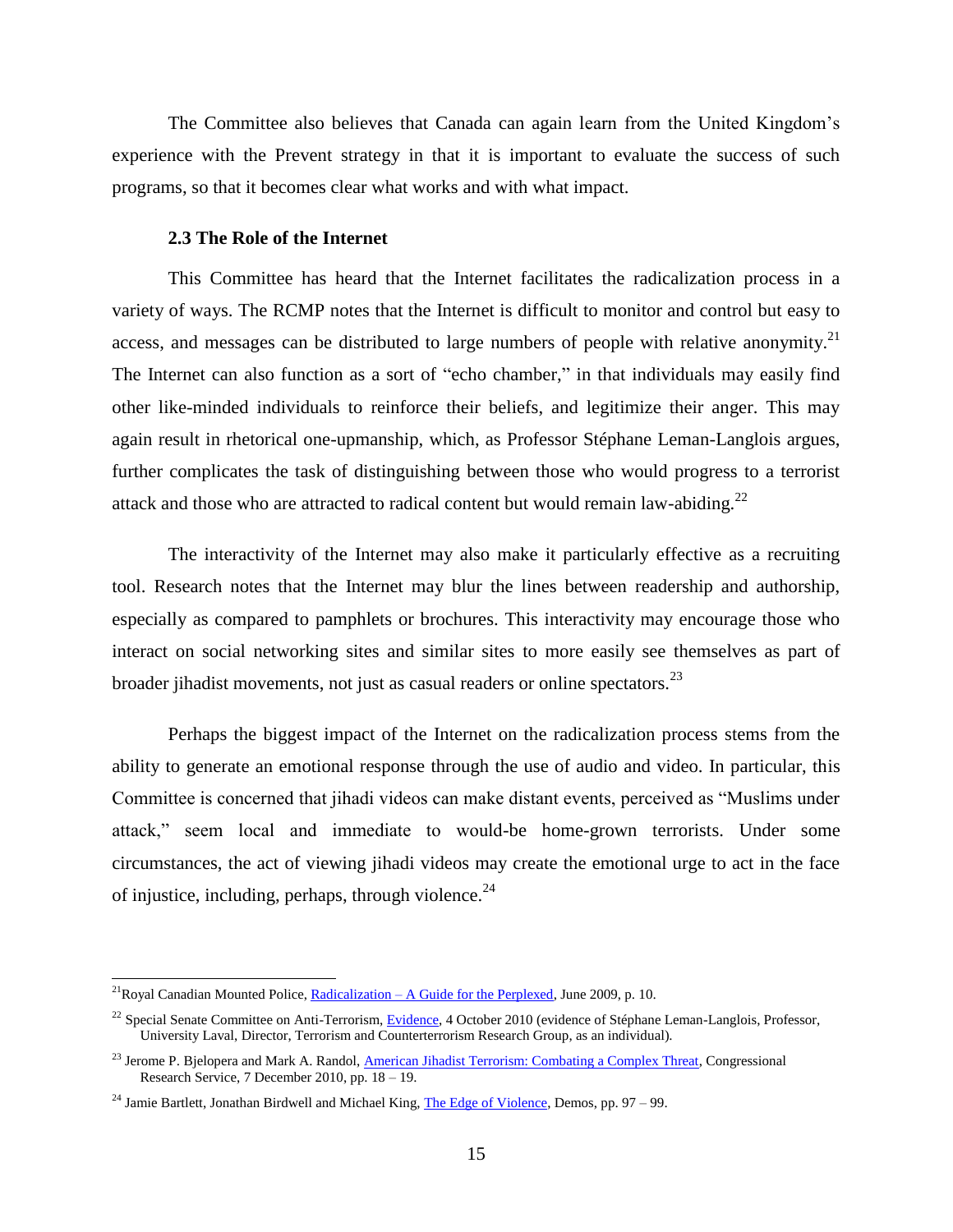This Committee has heard that it may be useful to distinguish between radical information that must be specifically sought on the Internet, and radical information that is automatically suggested to viewers who have viewed more moderate material.<sup>25</sup> Websites that automatically suggest jihadi material to visitors may inadvertently reach and radicalize a broader audience, and so consideration could be given to attempting to limit the situations in which such material is presented when it has not been specifically sought. As well, efforts could be made to counter the "echo chamber" effect through the presentation of reasoned arguments that challenge the legitimization of violence.

The Committee recognizes that this would be no easy task, but is nonetheless of the opinion that, given the potential scope of Internet-based radicalization, the federal government should work with relevant stakeholders, including private partners, to seek to develop methods to counter the Internet's role in radicalization, while respecting the right to privacy.

## <span id="page-18-0"></span>**3. Homegrown Terrorism**

 $\overline{a}$ 

―Homegrown‖ or domestic terrorism is not a new phenomenon. In the United States, for example, when measured by the number of terrorist attacks, the volume of domestic terrorist activity was 15 to 20 times greater in the 1970s than in the years following the 11 September 2001 attacks, although domestic terrorists in the 1970s tended to favour symbolic violence, avoiding casualties.<sup>26</sup> With respect to Al Qaida inspired terrorism specifically, the Demos report notes that Europe has been debating the appropriate policy response for the past decade. Canada also has a history of homegrown terrorism, including the attack against Air India Flight 182, which killed 329 passengers and staff on 23 June 1985. The threat is now changing, however, and it may be increasing.

Although a global study conducted in 2010 found Canada to be at "low risk" of terrorist attacks<sup>27</sup> and the data analysed in the Demos report suggested that many of those described as

<sup>&</sup>lt;sup>25</sup> Special Senate Committee on Anti-Terrorism, [Evidence,](http://parl.gc.ca/40/3/parlbus/commbus/senate/Com-e/anti-e/pdf/10issue.pdf) 6 December 2010 (evidence of Thomas Hegghammer, Research Fellow, Norwegian Defence Research Establishment).

<sup>&</sup>lt;sup>26</sup> Brian Michael Jenkins, Would Be Warriors: Incidents of Jihadist Terrorist Radicalization in the United States Since September 11, 2001, Occasional Paper, 2010, pp. 6 and 8; Special Senate Committee on Anti-Terrorism[, Evidence,](http://parl.gc.ca/40/3/parlbus/commbus/senate/Com-e/anti-e/pdf/10issue.pdf) 6 December 2010 (evidence of Brian Jenkins, Senior Adviser, RAND Corporation).

<sup>&</sup>lt;sup>27</sup> Maplecroft[, Somalia overtakes Iraq, Afghanistan, Pakistan and Colombia to become world's terror capital –](http://www.maplecroft.com/about/news/terrorism.html) Global study, 15 November 2010.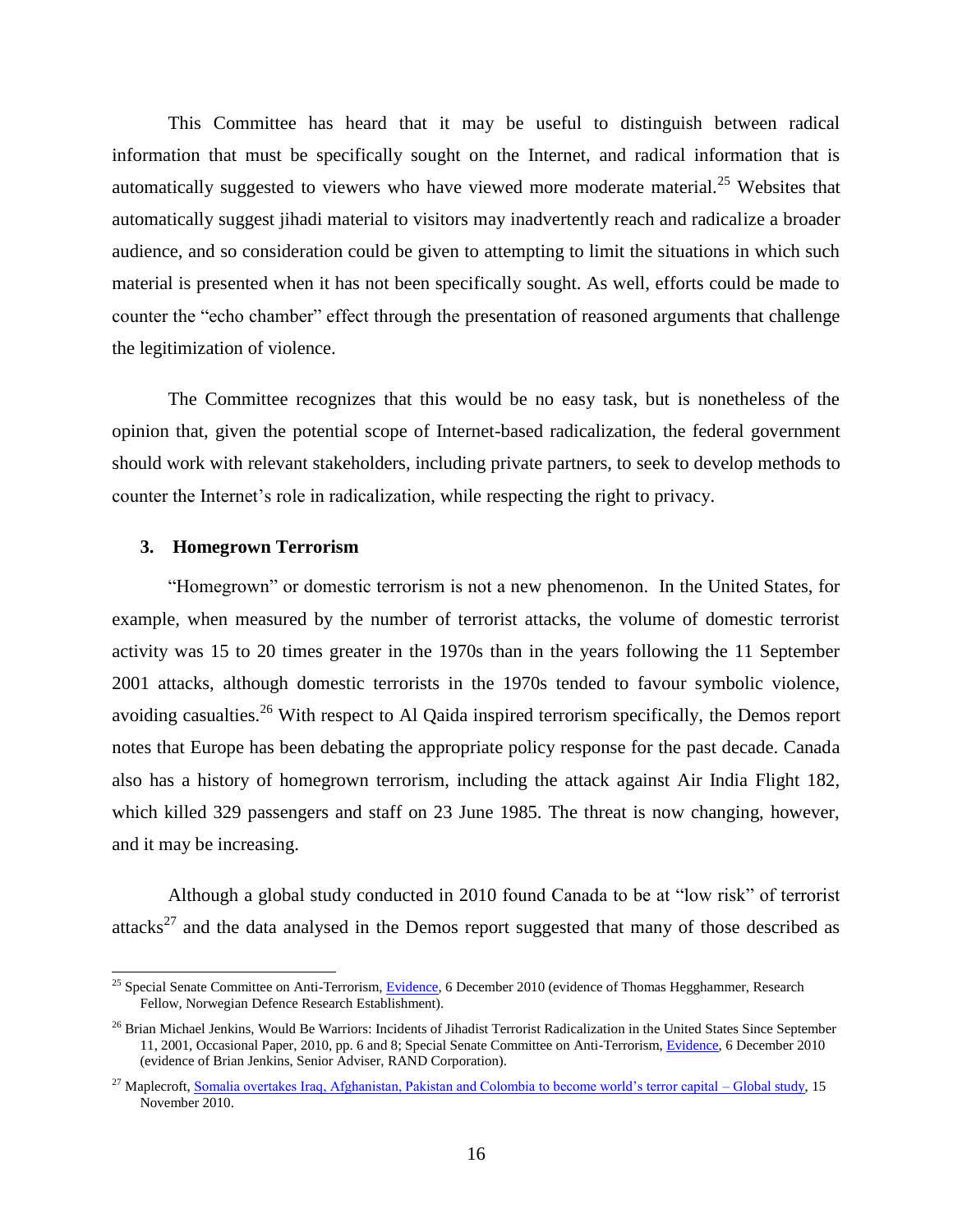violent were not seen as a particular threat to Canada itself,  $^{28}$  the RCMP has estimated that as many as 50 terrorist organizations are present in some capacity in Canada, and, as of May 2010, CSIS was investigating over 200 individuals in Canada suspected of terrorism-related activities.

### **3.1 Recent Court Cases**

<span id="page-19-0"></span>Recent years have seen an increase in incidents of and persons charged with terrorismrelated offences in Canada. In fact, one witness informed this Committee that "more Canadians" have been indicted on terrorism-related crimes between September 2008 and September 2010 than used to face such charges over decades."<sup>29</sup> The Committee heard from Professor Kent Roach, however, that due to frequent publication bans, the public may not have a complete understanding of the evidence presented in terrorism-related cases, $30$  which could, perhaps, result in cynicism or a sense of complacency. The Committee believes that the lack of concise, publicly available information on successful terrorism prosecutions in Canada may also result in the loss of valuable lessons that could assist in future terrorism prosecutions.

With respect to sentencing for terrorism-related offences, a series of decisions released by the Ontario Court of Appeal on 17 December 2010 emphasizes that sentences should reflect the uniquely devastating nature of terrorism. The Court of Appeal increased the sentence imposed on Momin Khawaja, the first person charged under the *Anti-Terrorism Act*, from a total of 10.5 years to life imprisonment with a period of parole ineligibility of ten years,<sup>31</sup> noting that "[w]hen terrorists acting on Canadian soil are apprehended and brought to justice, the responsibility lies with the courts to send a clear and unmistakable message that terrorism is reprehensible and those who choose to engage in it here will pay a very heavy price.<sup>32</sup> Similarly, the Court of Appeal declined to reduce the life sentence imposed on Zakaria Amara, the "mastermind and chief organizer" of a plot in which bombs were to be detonated at the Toronto Stock Exchange

<sup>&</sup>lt;sup>28</sup> Jamie Bartlett, Jonathan Birdwell and Michael King[, The Edge of Violence,](http://www.demos.co.uk/files/Edge_of_Violence_-_full_-_web.pdf?1291806916) Demos, p. 123.

<sup>&</sup>lt;sup>29</sup> Alex Wilner, [From Rehabilitation to Recruitment: Islamist Prison Radicalization in Canada,](http://www.macdonaldlaurier.ca/files/pdf/FromRehabilitationToRecruitment.pdf) Macdonald-Laurier Institute, October 2010, p. 9; Special Senate Committee on Anti-Terrorism, [Evidence,](http://parl.gc.ca/40/3/parlbus/commbus/senate/Com-e/anti-e/pdf/11issue.pdf) 13 December 2010 (evidence of Alex Wilner, Senior Researcher, Center for Security Studies, ETH Zurich, Switzerland).

<sup>&</sup>lt;sup>30</sup> Special Senate Committee on Anti-Terrorism, [Evidence,](http://parl.gc.ca/40/3/parlbus/commbus/senate/Com-e/anti-e/pdf/11issue.pdf) 13 December 2010 (evidence of Kent Roach, Prichard-Wilson Chair of Law and Public Policy, Faculty of Law, University of Toronto).

<sup>31</sup> *[R. v. Khawaja](http://www.ontariocourts.on.ca/decisions/2010/december/2010ONCA0862.pdf)*, 2010 ONCA 862, para. 3.

<sup>&</sup>lt;sup>32</sup> *[R. v. Khawaja](http://www.ontariocourts.on.ca/decisions/2010/december/2010ONCA0862.pdf)*, 2010 ONCA 862, paras. 187 and 246. Mr. Khawaja has filed an application for leave to appeal to the Supreme Court of Canada.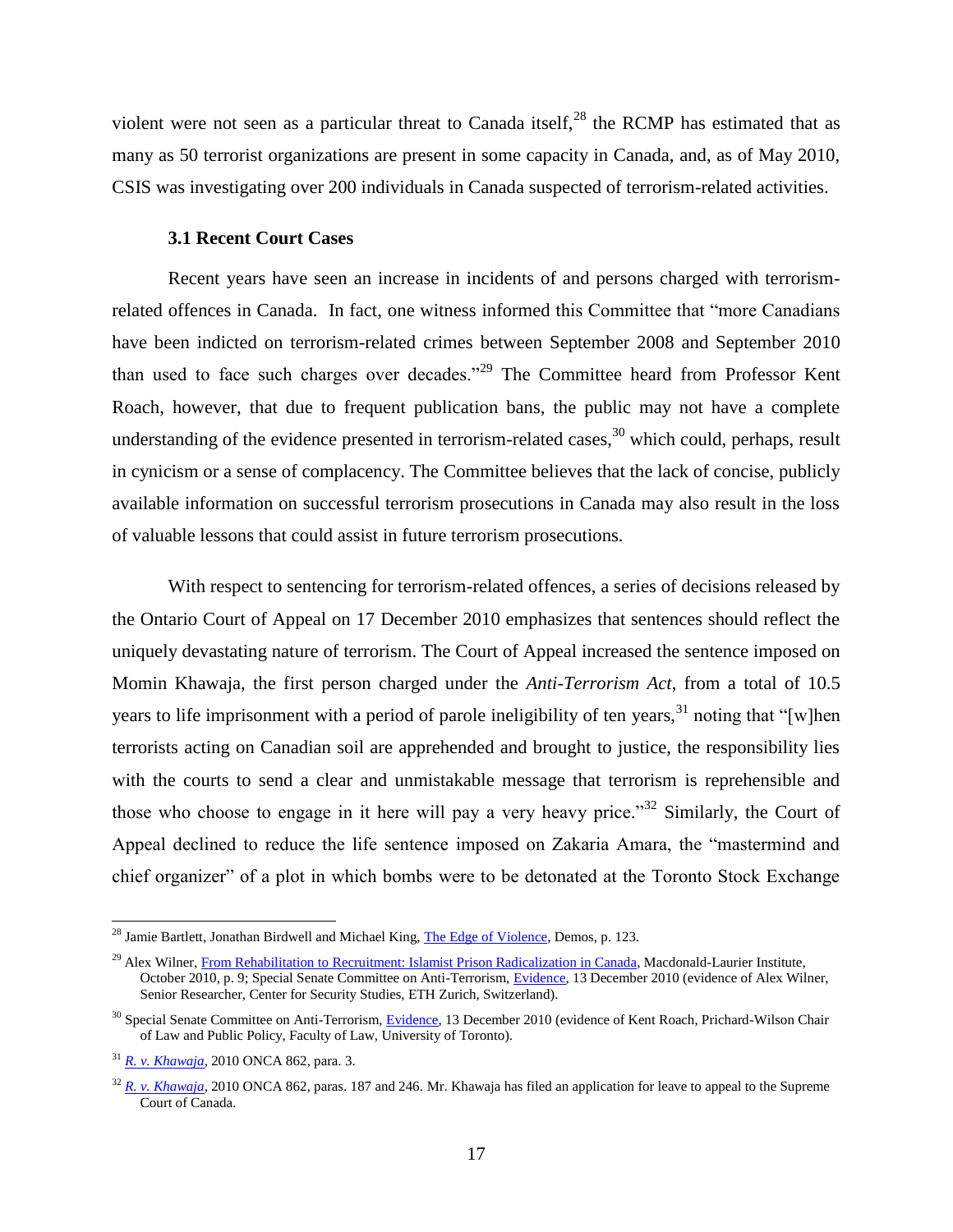Tower, the CSIS Headquarters on Front Street in Toronto and an unspecified military base east of Toronto;<sup>33</sup> and increased the sentences for co-conspirators Saad Khalid from 14 years to 20 years with delayed parole<sup>34</sup> and for Saad Gaya from 12 years to 18 years with delayed parole.<sup>35</sup>

The Supreme Court of British Columbia recently applied the same approach in sentencing Inderjit Singh Reyat for perjury, in relation to his testimony at the Air India trial of Ripudaman Singh Malik and Ajaib Singh Bagri. Justice McEwan noted that the *Khawaja*  decision concerned terrorist crime rather than perjury, but he held that Reyat's testimony ―bespoke a deep and abiding rejection of the values of Canadian society in a new context, in relation to the process of the Court itself.<sup>36</sup> Concluding that "[t]he Court simply cannot leave the impression with would-be terrorists or with the public at large that it will tolerate determined subversion of the premises upon which the whole justice system operates," Justice McEwan sentenced Reyat to nine years for perjury, although the cases introduced by the Crown and the defence suggested a range of penalties for perjury of up to six years.<sup>37</sup>

While this Committee is satisfied that courts are imposing sentences that send a strong message of denunciation and deterrence to terrorists and would-be terrorists, the Committee notes that there may still be some confusion, as discussed in *Khawaja*, with respect to how to reconcile certain provisions in the *Criminal Code.* In particular, section 83.26 of the *Criminal Code* generally requires sentences for terrorism offences to be served consecutively, while section  $718.2(c)$  of the Code sets out the "totality principle," which requires the court to consider whether the combined effect of consecutive sentences would be unduly long or harsh. As a result, some courts may be inclined to impose shorter individual sentences for multiple terrorismrelated offences than they otherwise would, so that the combined sentence is not unduly long. This Committee questions whether, as stated in *Khawaja*, this approach could neutralize the

<sup>33</sup> *R. v. [Amara](http://www.ontariocourts.on.ca/decisions/2010/december/2010ONCA0858.htm)*, 2010 ONCA 858, para. 7.

<sup>34</sup> *R. v. [Khalid](http://www.ontariocourts.on.ca/decisions/2010/december/2010ONCA0861.htm)*, 2010 ONCA 861, para. 8.

<sup>35</sup> *R. v. [Gaya](http://www.ontariocourts.on.ca/decisions/2010/december/2010ONCA0860.htm)*, 2010 ONCA 860, para. 6.

<sup>36</sup> *[R. v. Reyat](http://www.courts.gov.bc.ca/jdb-txt/SC/11/00/2011BCSC0014.htm)*, 2011 BCSC 14, paras. 38 and 72.

<sup>37</sup> *[R. v. Reyat](http://www.courts.gov.bc.ca/jdb-txt/SC/11/00/2011BCSC0014.htm)*, 2011 BCSC 14, paras. 74 and 84. According to news reports, Mr. Reyat has filed an appeal.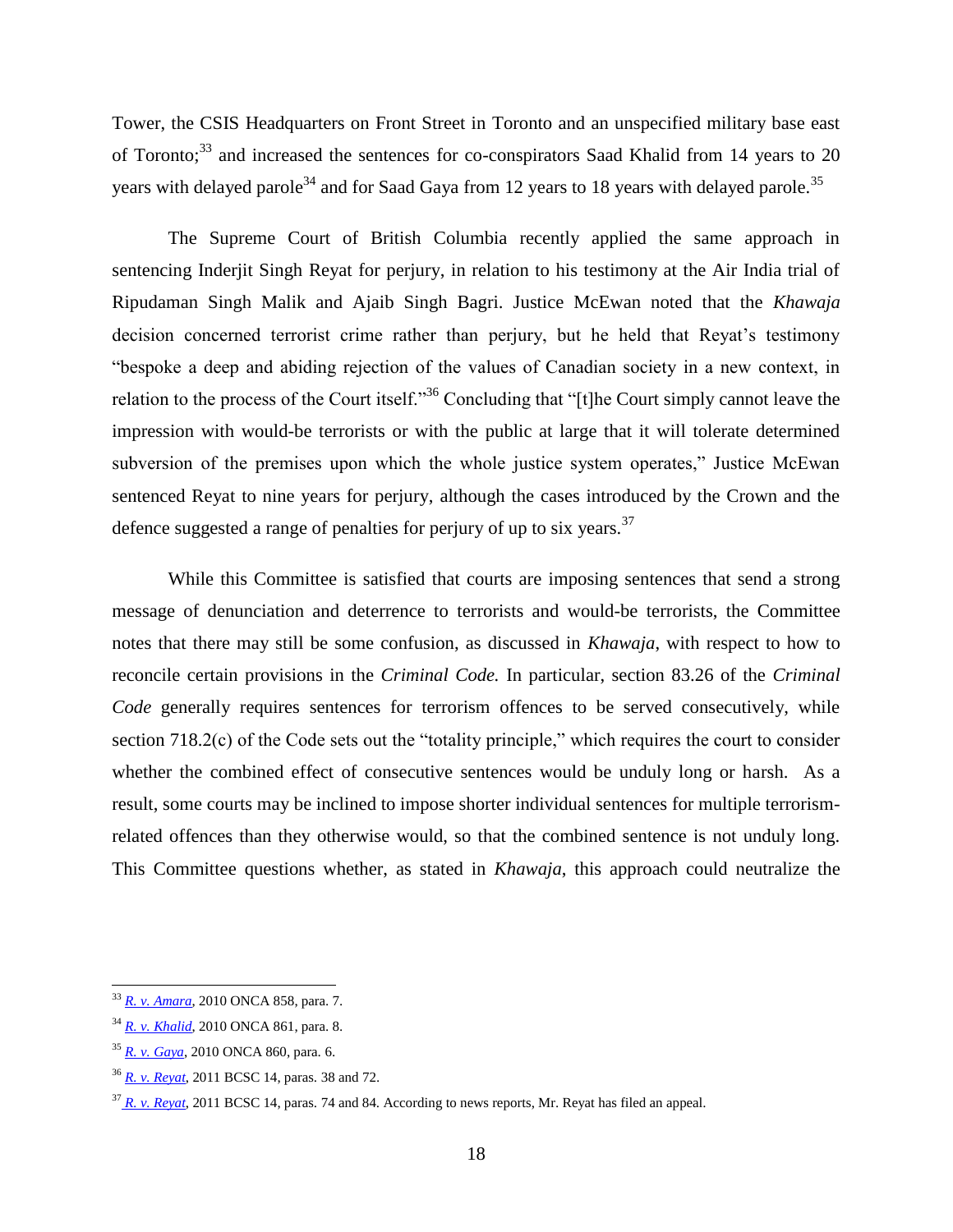impact of section  $83.26$ ,<sup>38</sup> and therefore is of the view that amendments to the Code to clarify the interplay of these provisions may be helpful for future terrorism-related prosecutions.

## **3.2 Racial Profiling**

<span id="page-21-0"></span>In *Fundamental Justice in Extraordinary Times,* the Committee noted that many witnesses had expressed concern about the possibility that law enforcement and intelligence agencies would engage in "racial profiling" by targeting individuals or selecting them for investigation solely on the basis of their race, national or ethnic origin, colour or religion, in the exercise of their duties in the fight against terrorism. In particular, concern was raised about the "motivation clause" in the definition of "terrorist activity" found at section 83.01 of the *Criminal Code*, which refers to an act or omission, committed in or outside of Canada, that is "committed in whole or in part for a political, religious or ideological purpose, objective or cause." The Committee recommended that this "motivation clause" be removed, noting that it could encourage racial profiling during investigations and that the Ontario Superior Court of Justice had, at that time, concluded that the clause was unconstitutional and should be severed from the rest of the definition of terrorist activity.<sup>39</sup>

The Ontario Court of Appeal has since ruled, however, that the "motive requirement" is not unconstitutional, although improper police conduct, such as profiling based exclusively on ethnicity or religious belief, could be.<sup>40</sup> That is, there is a distinction to be drawn between an unconstitutional law and the unconstitutional application of a constitutional law. While the Committee acknowledges this distinction, it remains imperative that security and law enforcement agencies not target or profile individuals for scrutiny or investigation based solely on their membership in a particular racial, religious or ethnic group. In addition to representing a disregard for guaranteed rights and liberties, racial profiling can also create a sense of overpolicing in affected communities, resulting in distrust and resentment of authorities.

 $\overline{a}$ <sup>38</sup> *[R. v. Khawaja](http://www.ontariocourts.on.ca/decisions/2010/december/2010ONCA0862.pdf)*, 2010 ONCA 862, para. 210.

<sup>39</sup> [Fundamental Justice in Extraordinary Times,](http://parl.gc.ca/39/1/parlbus/commbus/senate/Com-e/anti-e/rep-e/rep02feb07-e.pdf) pp. 11-14 and 20, referring to *R. v. Khawaja,* [2006] O.J. No. 4245 (Sup. Ct. J.) (QL). For similar reasons, the Committee recommended that paragraph (c) of the definition of "threats to the security of Canada‖ in section 2 of the *Canadian Security and Intelligence Service Act*, R.S.C. 1985, c. C-23, be amended to replace the reference to a political, religious or ideological objective.

<sup>40</sup> *[R. v. Khawaja](http://www.ontariocourts.on.ca/decisions/2010/december/2010ONCA0862.pdf)*, 2010 ONCA 862, paras. 134 and 137.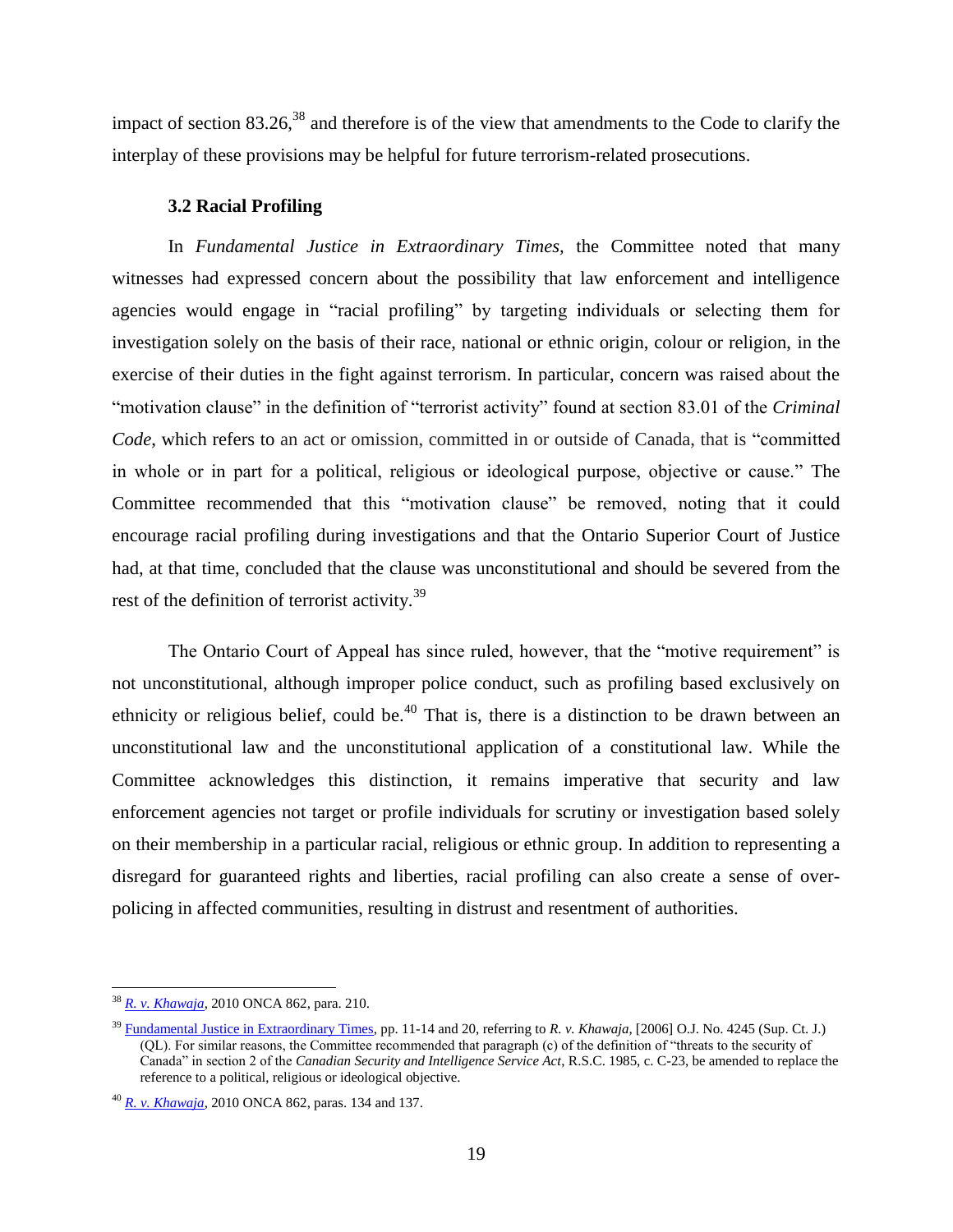Even where there is no distrust, there may be an *absence* of trust in intelligence and police agencies because those agencies are not well established in affected communities. When the investigation into the bombing of Air India Flight 182 got underway, there were few people in the RCMP who actually spoke Punjabi, in addition to a significant lack of understanding of the culture. This Committee has heard that law enforcement and intelligence agencies are now working hard to recruit members of minority communities as employees, in order to ensure the availability of language skills and cultural awareness. The Canadian Security Intelligence Service (CSIS), for example, advised the Committee that 13 percent of CSIS employees are visible minorities,<sup>41</sup> compared to 16.2 percent<sup>42</sup> of the Canadian population. This is constructive progress.

### **3.3 The Cross-Cultural Roundtable on Security**

<span id="page-22-0"></span>One promising Canadian practice is the Cross-Cultural Roundtable on Security (CCRS), created in 2005 to "engage Canadians and the Government of Canada in an ongoing dialogue on national security in a diverse and pluralistic society," by "[p]roviding a forum for Government to present policy initiatives and programs relating to national security and obtain the views of the CCRS as to how such national security measures may impact Canada's diverse communities" and "[f]acilitating a broad exchange of information between the government and communities on policy initiatives and programs relating to national security and the impact of such programs on Canada's diverse communities."<sup>43</sup>

An evaluation published in March of 2008 found that there continues to be a need for the CCRS, as "[n]ational security remains a key priority of the GoC [Government of Canada] and there are no other programs that provide a similar opportunity for dialogue between the GoC and Canada's multicultural communities on issues of national security."<sup>44</sup> Six meetings of the CCRS have been held since then, with themes including "Radicalization Leading to Violence,"

<sup>&</sup>lt;sup>41</sup> Special Senate Committee on Anti-Terrorism[, Evidence,](http://parl.gc.ca/40/3/parlbus/commbus/senate/com-e/anti-e/pdf/01issue.pdf) 31 May 2010 (evidence of Charles Bisson, Deputy Director, Operations, Canadian Security Intelligence Service).

<sup>42</sup> Statistics Canada, *[The Daily](http://www.statcan.gc.ca/daily-quotidien/080402/dq080402a-eng.htm)*, 2 April 2008.

<sup>&</sup>lt;sup>43</sup> Public Safety Canada, [Terms of Reference,](http://www.publicsafety.gc.ca/prg/ns/ccrs/ccrstor-eng.aspx) 20 July 2009.

<sup>&</sup>lt;sup>44</sup> Government Consulting Services, [2008-2009 Targeted Evaluation of the Cross-Cultural Roundtable on Security,](http://www.publicsafety.gc.ca/abt/dpr/eval/_fl/ccrs-trts-eng.pdf) March 2008, p. 28.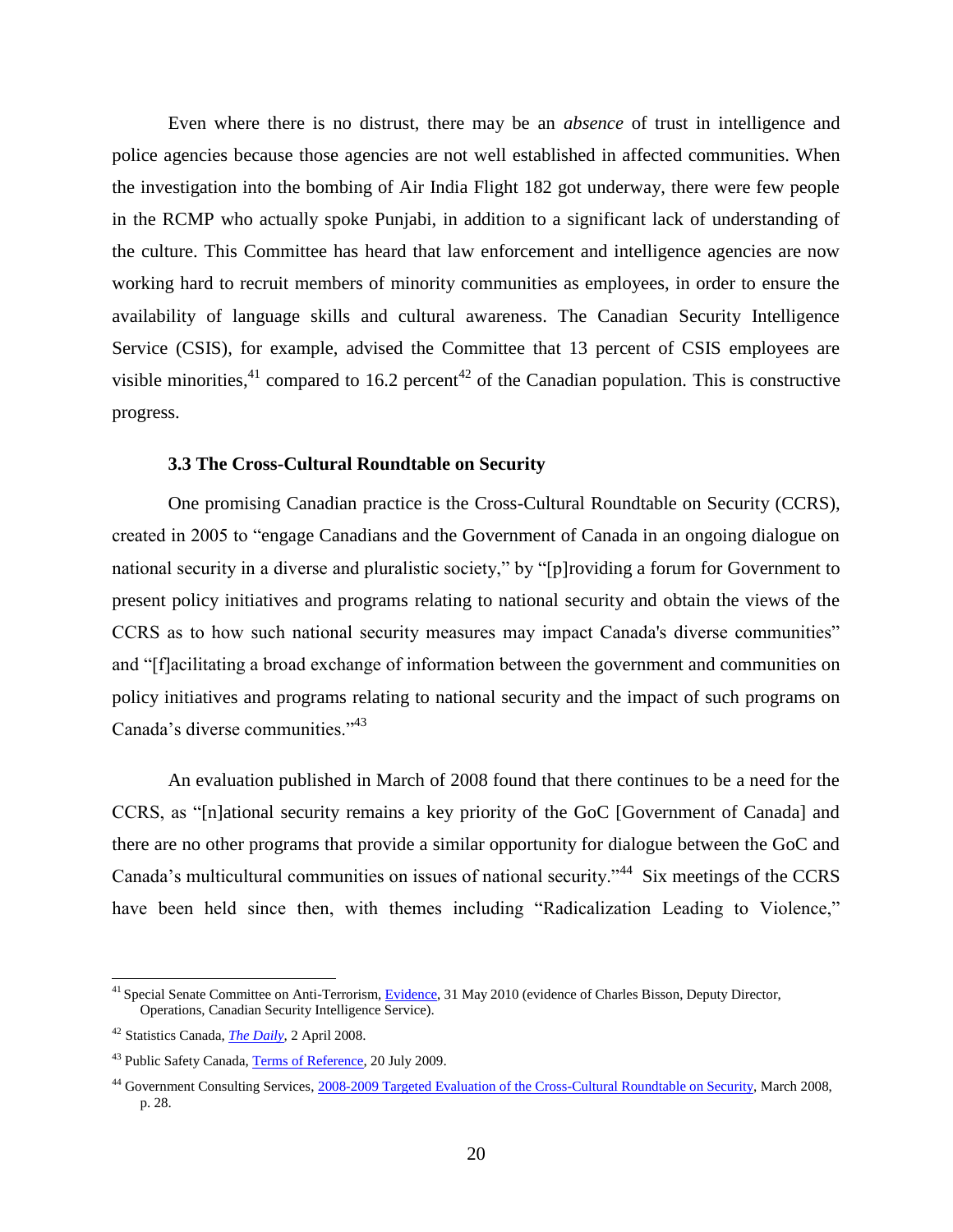"Financing of Terrorism and Organized Crime," and, most recently, in June of 2010, "Border and Immigration."<sup>45</sup>

While the Committee believes the CCRS has great potential, it has not, to date, been an unmitigated success. The Committee is aware of concerns regarding the CCRS, including that there may be at least a perception that it lacks independence if it is seen merely as an extension of the Department of Public Safety; this could increase distrust in the process and decrease participants' willingness to express their perceptions, grievances, and concerns. The Committee has also heard that meetings of the CCRS may be seen less as a roundtable discussion and more as a one-way briefing from the Department, which would not appear to be in keeping with the mandate or intended scope of the CCRS. In addition, it is important to ensure that the right interlocutors are consulted; members of the CCRS must also be representative of the groups most directly affected by national security policy.

The Committee also notes that, under the Terms of Reference, meetings of the CCRS are to be held at least twice a year and no more than four times a year, that the CCRS averaged 2.5 meetings per year between 2005 and 2010, and that there are currently no upcoming meetings listed on the "Meetings" website. In addition, while members are appointed for a term of two years with a possibility of a one-year extension, the most recent notice of appointment on the website is dated 13 March  $2008<sup>46</sup>$  which raises the question of the mandate of the current members.

In light of these considerations, the Committee recommends:

**(1) That, given the lack of a strong research basis specific to the transition from radicalization into violence in Canada, the federal government provide support, including financial support, to enable others to conduct such research, in order to better understand and prevent violent extremism, and consider funding programs that have been proven to be successful that focus on countering radicalization leading to violence specifically.**

**(2) That the federal government work with relevant stakeholders, including private partners, and study the technology used in combating child pornography, to seek, through the application of existing laws, to counter the role of the Internet and other means of** 

<sup>&</sup>lt;sup>45</sup> Public Safety Canada, [Meetings of the Roundtable,](http://www.publicsafety.gc.ca/prg/ns/ccrs/mtngs-eng.aspx) 5 November 2010.

<sup>&</sup>lt;sup>46</sup> Public Safety Canada, [Ministers Nicholson and Day appoint new members to the Cross-Cultural Roundtable on Security,](http://www.publicsafety.gc.ca/media/nr/2008/nr20080313-eng.aspx) 13 March 2008.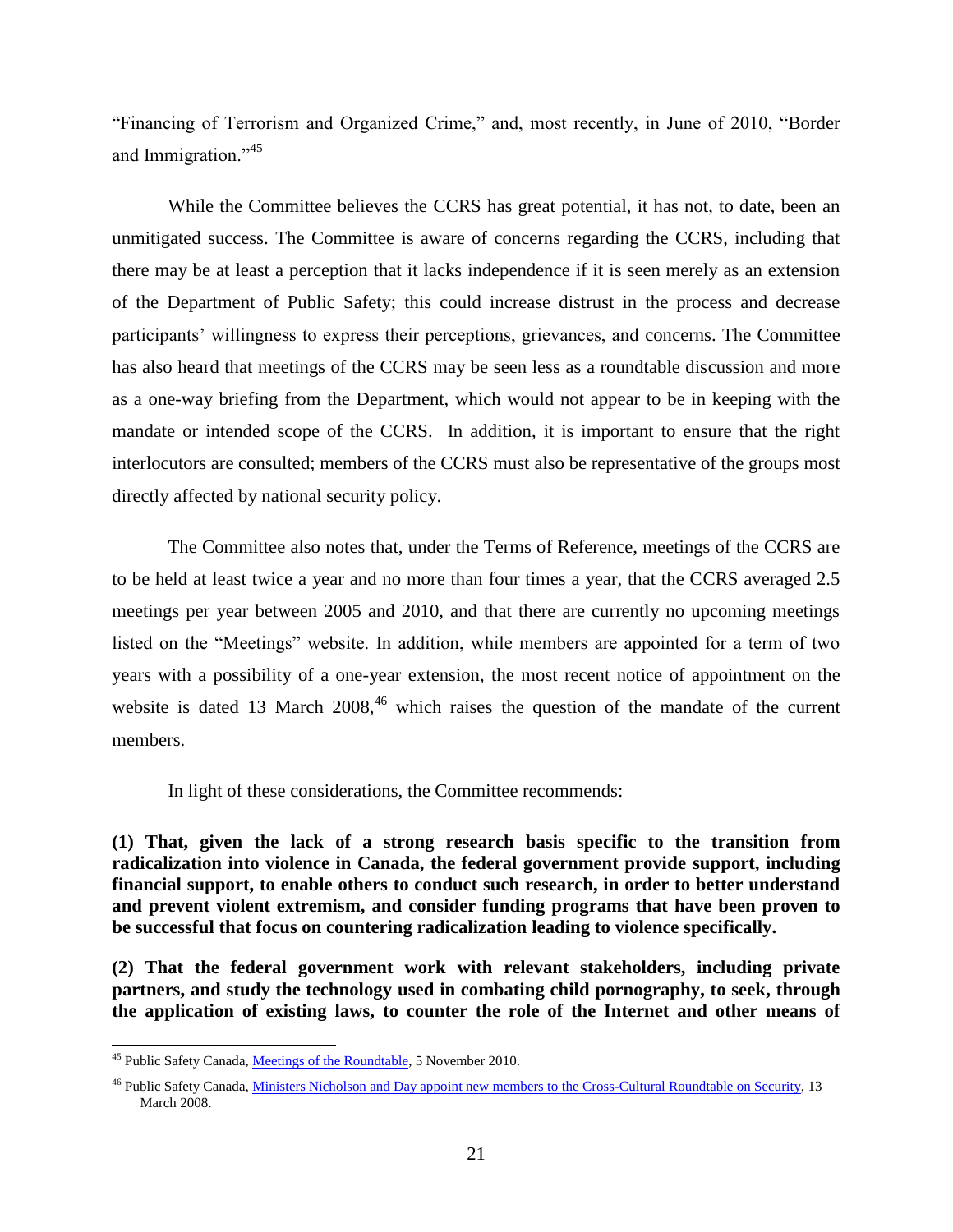**telecommunication in radicalization, not through censorship, but through such methods as limiting the circumstances in which potentially radicalizing material is automatically suggested to an audience that did not necessarily look for it and encouraging community leadership to respond to messages and websites that glorify and encourage violence or terrorist acts.**

**(3) That the Department of Justice publish and table a factual report on Canada's recent terrorism prosecutions on a routine and timely basis, both to inform the public with respect to the facts of these cases and to ensure that lessons learned are shared with all law enforcement agencies and prosecution services across Canada.**

**(4) That the federal government conduct a review of section 83.26 of the** *Criminal Code* **to determine whether amendments are required to provide better guidance to the courts with respect to the role of the "totality principle" in imposing consecutive sentences for terrorism-related offences, in a way that does not limit the Crown from seeking, or the judge from imposing, longer sentences as circumstances may require.** 

**(5) That the federal government, in conjunction with its provincial and territorial counterparts, work with law enforcement and intelligence agencies involved in the fight against terrorism to develop policies and practices to ensure that, while necessary intelligence and policing should be robust, lawful and engaged, racial profiling is not used as a shortcut.**

**(6) That the federal government, in conjunction with its provincial and territorial counterparts, work with law enforcement and intelligence agencies to accelerate efforts to recruit employees who better reflect the diversity of the Canadian population, to achieve a workforce of approximately 16% visible minority employees within three years, so as to increase the likelihood that members of minority communities will be able to communicate with authorities in their own languages and in an atmosphere of cultural awareness.**

**(7) That the federal government reiterate its commitment to the Cross-Cultural Roundtable on Security (CCRS), and take steps to (i) increase its independence from the Department of Public Safety, (ii) ensure that information flows from communities to the Government, as well as vice versa, (iii) ensure appointments to the CCRS are current, and (iv) when appointing new members to the CCRS, ensure the individuals appointed are representative of the communities most directly affected by national security policy.**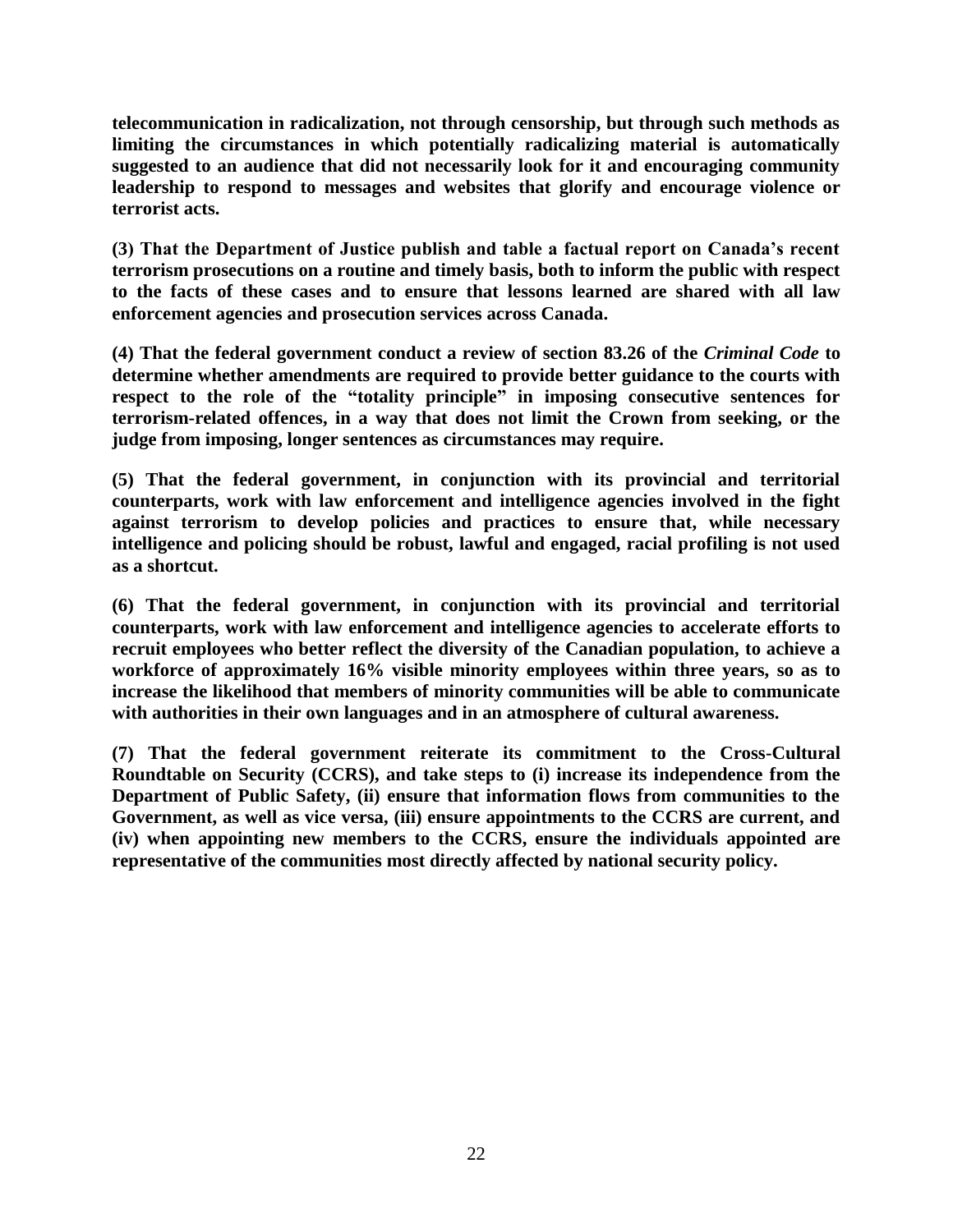## <span id="page-25-0"></span>**CHAPTER 2: CHALLENGES ASSOCIATED WITH TERRORISM INVESTIGATIONS AND PROSECUTIONS**

#### <span id="page-25-1"></span>**1. Inter-agency Cooperation on National Security**

A number of agencies in Canada are involved in combatting terrorism, most notably CSIS and the RCMP, but also the Department of Foreign Affairs and International Trade (DFAIT), the Canada Border Services Agency (CBSA) and the Communications Security Establishment (CSE). Each agency, however, has its own mandate and different legislative rules governing the execution of that mandate, particularly with respect to the collection and disclosure of information.

The mandate of CSIS is to collect, analyse, produce and share intelligence in order to inform the government of threats to national security. CSIS frequently invokes the need for secrecy to prevent the release of confidential information. The principal mandate of the RCMP is to prevent crime and to conduct investigations in order to collect evidence admissible in court. The RCMP therefore generally expects that the information it collects will be disclosed to the accused and referred to in public trials. As terrorism is both a crime and a threat to the security of Canada, both agencies exercise jurisdiction in this area. This overlap of mandates creates a constant tension between the desire to preserve the secrecy of security intelligence and the requirement to ensure that judicial proceedings are transparent. Ascribing too much importance to the preservation of secrecy can create an obstacle to the effective sharing of information, in that it fosters a "compartmentalized" approach to national security. The proper balance between these two objectives must be achieved.

### **1.1 Information Sharing**

<span id="page-25-2"></span>During this Committee's study, representatives from the organizations responsible for law enforcement and national security in Canada, Charles Bisson from CSIS and Monik Beauregard from ITAC in particular, said that they were relatively satisfied with the sharing of information and that the relationship between the agencies had "never been better than it is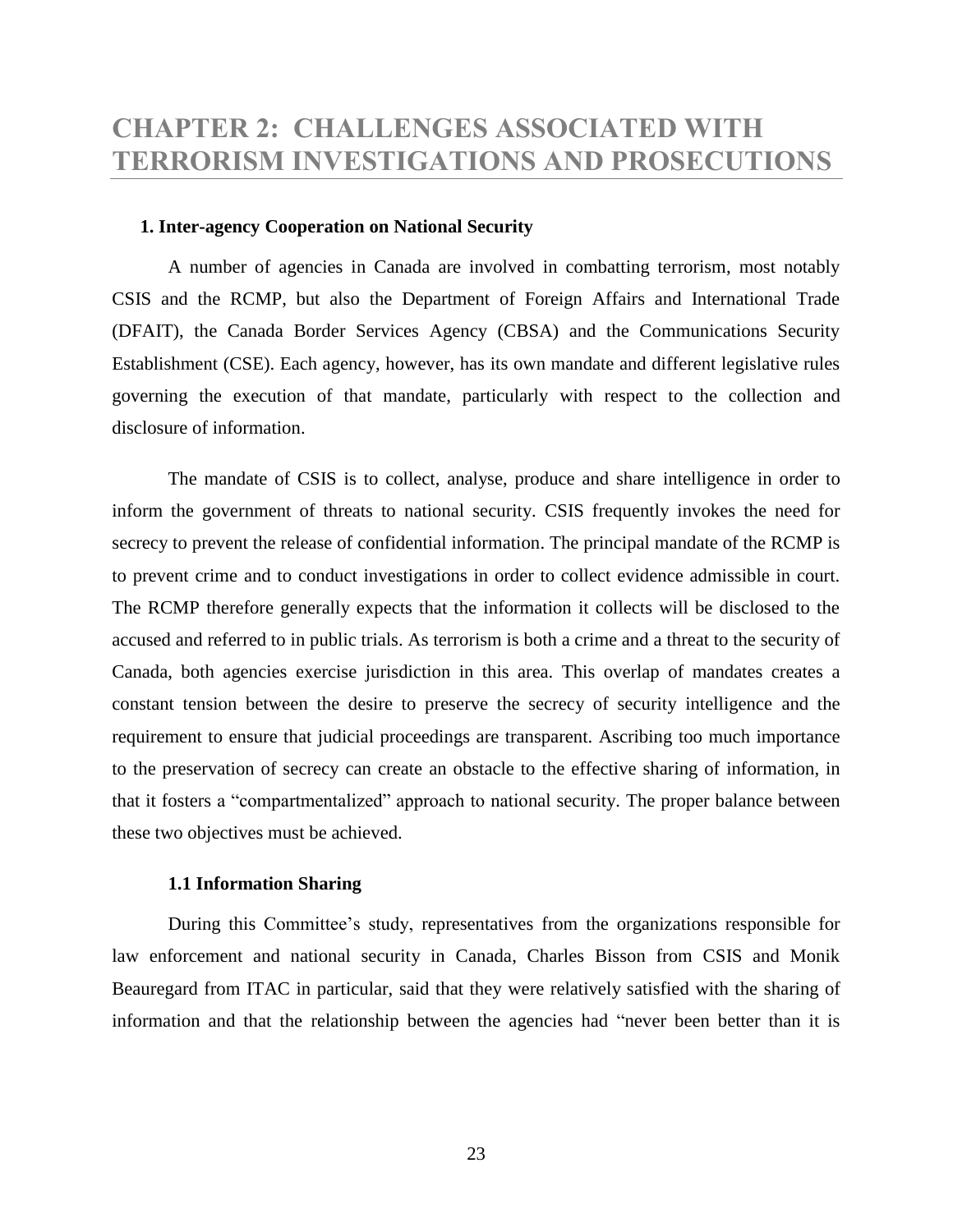today."<sup>47</sup> The Committee does not doubt their good faith and assumes that they cooperate and share information, but the changing nature of the terrorist threat demands an increasingly multidisciplinary approach which goes beyond traditional policing strategies. While these organizations have adopted new structures that facilitate information sharing – for example, the Integrated National Security Enforcement Teams (INSET), Integrated Threat Assessment Centre (ITAC), Secure Police Reporting Operating System (SPROS) and the CSIS-RCMP Joint Management Team – needless compartmentalization of information about terrorist threats and lack of coordination still seem to persist today, to some degree.<sup>48</sup>

According to Professor Martin Rudner, no one agency has an overview of the mosaic of intelligence collected by the various Canadian organizations, which would be necessary to implement an effective government-wide anti-terrorism strategy.<sup>49</sup> Although CSIS, the CBSA and the RCMP report to the Minister of Public Safety, the same is not true of other important stakeholders such as DFAIT, the Minister of National Defence, the CSE, anti-terrorist units of provincial and municipal police agencies, and the Attorney General of Canada, who is responsible for anti-terrorist prosecutions and for the protection of confidential information during court proceedings. It is the Committee's opinion that national security issues are too important to be entrusted to a single department or agency, and it should not be the role of a minister to be involved in the management of any national security investigation. That responsibility must fall instead to the National Security Advisor (NSA), as recommended by the Air India Commission of Inquiry and endorsed by various witnesses heard by the Committee.<sup>50</sup>

The NSA, one of the most senior officials of the Privy Council Office (PCO), was appointed in 2003 "to improve coordination and integration of security efforts among

<sup>&</sup>lt;sup>47</sup> Special Senate Committee on Anti-Terrorism, [Evidence,](http://parl.gc.ca/40/3/parlbus/commbus/senate/com-e/anti-e/pdf/01issue.pdf) 31 May 2010 (Charles Bisson, Deputy Director, Operations, Canadian Security Intelligence Service).

<sup>&</sup>lt;sup>48</sup> Special Senate Committee on Anti-Terrorism, Evidence[, 7 June 2010](http://parl.gc.ca/40/3/parlbus/commbus/senate/Com-e/anti-e/pdf/02issue.pdf) (evidence of John Thompson, President, Mackenzie Institute), an[d 21 June 2010](http://parl.gc.ca/40/3/parlbus/commbus/senate/Com-e/anti-e/pdf/04issue.pdf) (evidence of Tom Quiggin, Senior Research Fellow, Canadian Centre of Intelligence and Security Studies, Carleton University).

 $49$  Special Senate Committee on Anti-Terrorism[, Evidence,](http://parl.gc.ca/40/3/parlbus/commbus/senate/com-e/anti-e/pdf/04issue.pdf) 21 June 2010 (evidence of Martin Rudner, Distinguished Research Professor Emeritus, Carleton University).

 $50$  Special Senate Committee on Anti-Terrorism, Evidence, [21 June 2010](http://parl.gc.ca/40/3/parlbus/commbus/senate/com-e/anti-e/pdf/04issue.pdf) (evidence of Martin Rudner, Distinguished Research Professor Emeritus, Carleton University); 15 [November 2010](http://parl.gc.ca/40/3/parlbus/commbus/senate/Com-e/anti-e/pdf/08issue.pdf) (Police services of Toronto, Vancouver and the City of Montreal)[; 13 December 2010](http://parl.gc.ca/40/3/parlbus/commbus/senate/Com-e/anti-e/pdf/11issue.pdf) (Kent Roach, Prichard-Wilson Chair of Law and Public Policy, Faculty of Law, University of Toronto).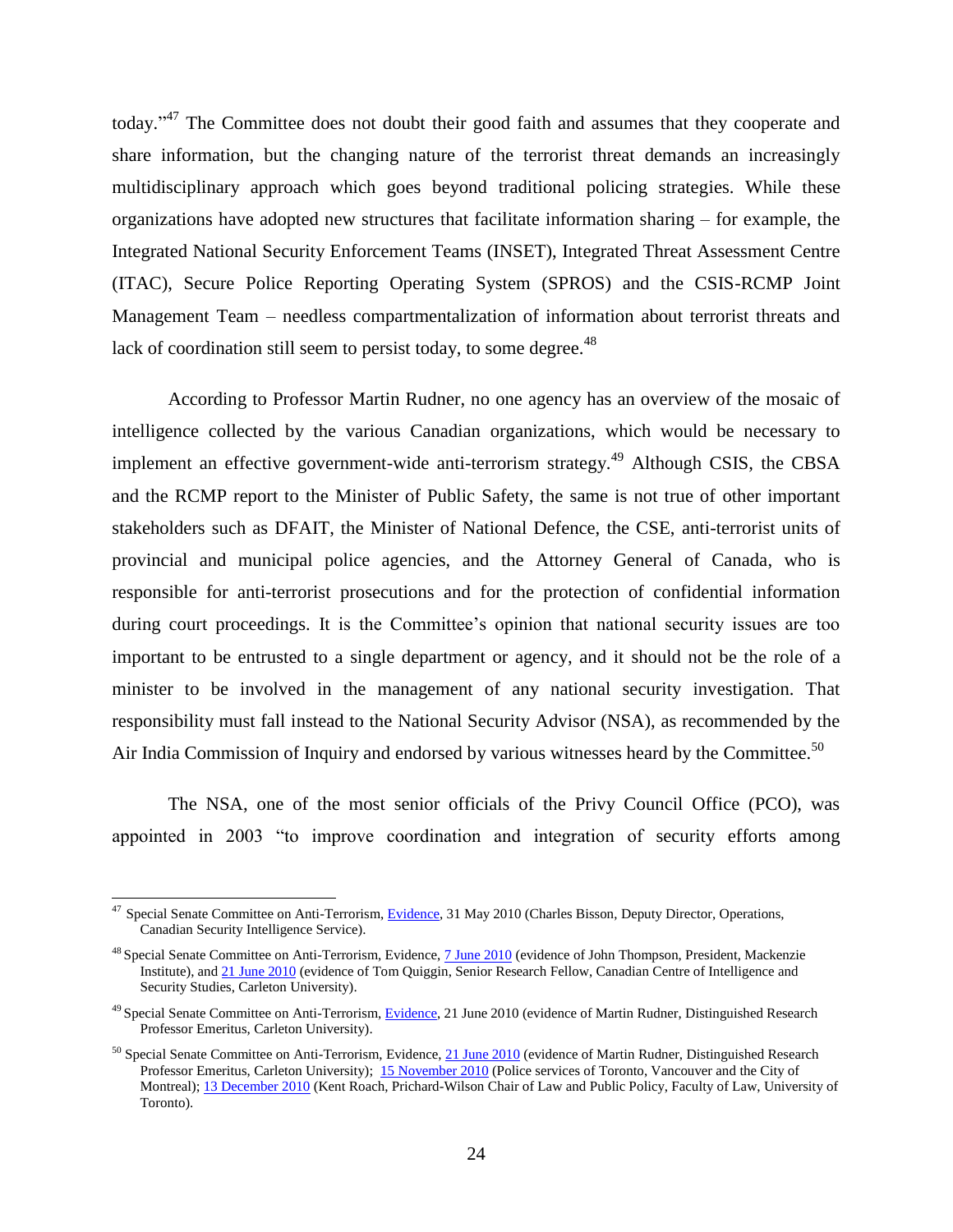government departments."<sup>51</sup> The NSA has multiple policy, coordination and operational responsibilities.<sup>52</sup> His or her mandate is not well defined, however, and legislation to expand and clarify that mandate could be useful.

Given that a certain climate of distrust can exist between agencies responsible for national security, which, according to Professor Kent Roach, "is inherent in their mandates," $53$ the Committee believes that the NSA should have the power to resolve disputes between those agencies so as to establish a better balance between the confidentiality of security intelligence and its use as evidence in court. At the present time, national security legislation gives CSIS sole discretion to disclose or not disclose information to another agency.<sup>54</sup> Furthermore, the process of settling disputes between CSIS and the RCMP with respect to the circulation of information is set out in a 2006 Memorandum of Understanding (MOU), which is a non-statutory and nonbinding document.

## **1.2 Protection of Critical Infrastructure**

 $\overline{a}$ 

<span id="page-27-0"></span>The protection of critical infrastructure  $-$  such as nuclear power plants, the electricity supply network, oil and gas infrastructure, the financial system, municipal water supply systems and telecommunications networks – is a priority of Canada's national security policy. Responsibility in this area is presently shared between the federal, provincial and territorial governments, local authorities, and owners and operators of critical infrastructure. According to evidence this Committee heard, this infrastructure would be a choice target for terrorists both because of its importance for national security and its vulnerability, a vulnerability possibly exacerbated by confidential information recently made public through such new media as WikiLeaks.<sup>55</sup> In 2009, the Auditor General of Canada also noted that "threats to computer-based critical infrastructure, including federal information systems, are evolving and growing."<sup>56</sup> This

<sup>&</sup>lt;sup>51</sup> Government of Canada, [Securing an Open Society: Canada's National Security Policy,](http://dsp-psd.pwgsc.gc.ca/Collection/CP22-77-2004E.pdf) April 2004, p. 9.

 $52$  For more information on the current role of the NSA, see the report of the Air India Commission of Inquiry,  $volume 3$ , pages</u> 26 to 34.

<sup>&</sup>lt;sup>53</sup> Special Senate Committee on Anti-Terrorism, Evidence, [13 December 2010](http://parl.gc.ca/40/3/parlbus/commbus/senate/Com-e/anti-e/pdf/11issue.pdf) (Kent Roach, Prichard-Wilson Chair of Law and Public Policy, Faculty of Law, University of Toronto).

<sup>54</sup> See subsection 19(2) of the *Canadian Security Intelligence Service Act*, R.S.C. 1985, c. C-23.

<sup>&</sup>lt;sup>55</sup> Special Senate Committee on Anti-Terrorism, Evidence[, 21 June 2010](http://parl.gc.ca/40/3/parlbus/commbus/senate/com-e/anti-e/pdf/04issue.pdf) (evidence of Martin Rudner, Distinguished Research Professor Emeritus, Carleton University); [6 December 2010](http://parl.gc.ca/40/3/parlbus/commbus/senate/Com-e/anti-e/pdf/10issue.pdf) (Brian Jenkins, Senior Advisor, RAND Corporation).

<sup>&</sup>lt;sup>56</sup> [Report of the Auditor General of Canada, Chapter 7 –](http://www.oag-bvg.gc.ca/internet/docs/parl_oag_200911_07_e.pdf) Emergency Management, 2009, para. 7.64.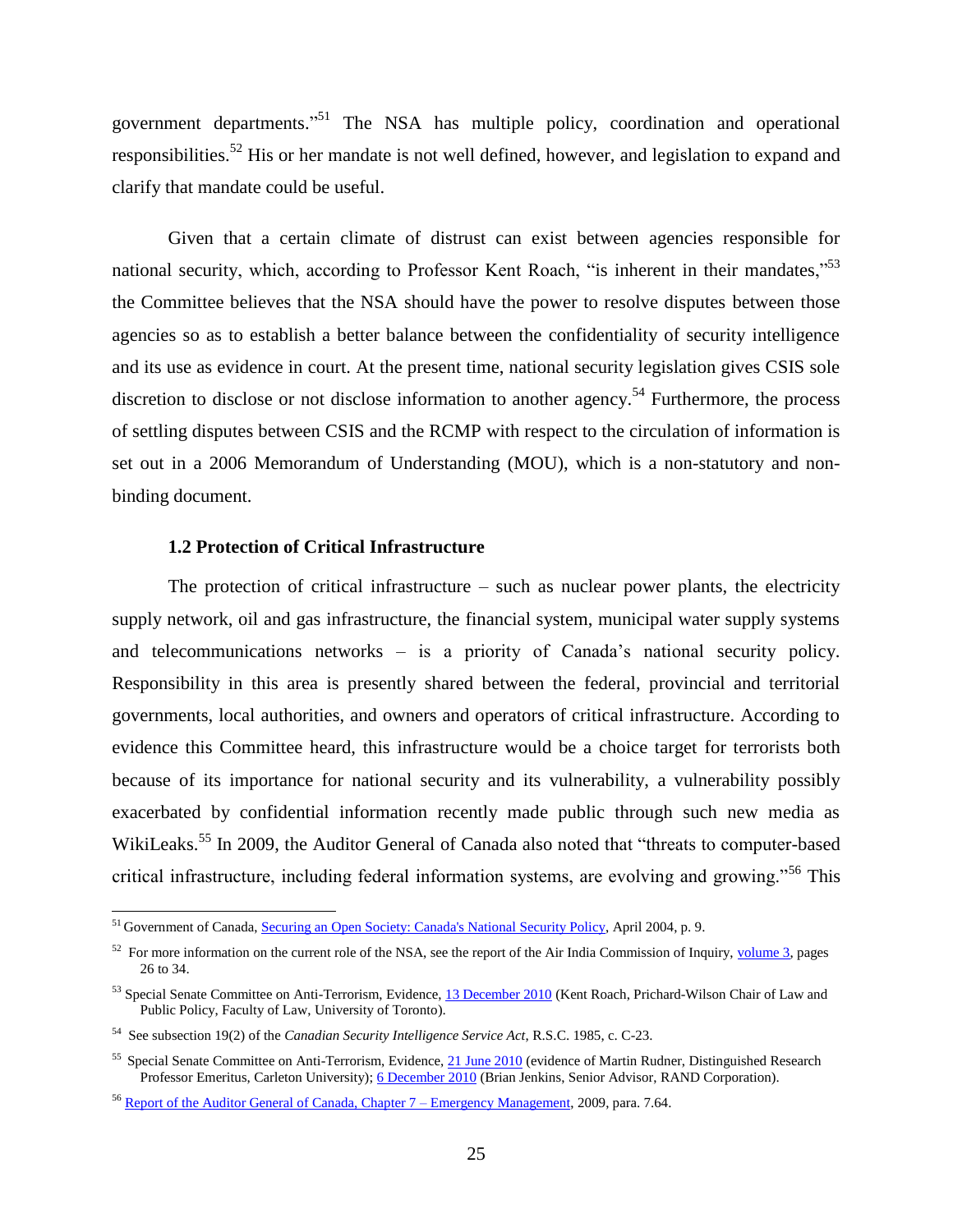is evidenced by the recent, sophisticated cyber-attacks against the Department of Finance and Treasury Board of Canada Secretariat.

The Air India Commission of Inquiry questioned whether the Canadian government was prepared to face the terrorist threat to critical infrastructure.<sup>57</sup> According to evidence heard by this Committee, steps taken to ensure its protection have been too slow and have suffered from a lack of resources.<sup>58</sup> While there are examples of structured response plans at the provincial and municipal levels,<sup>59</sup> according to Professor Martin Rudner, the national approach has been "essentially reactive and passive," and federal leadership is "fragmented,"<sup>60</sup> in spite of the coordination mandate assigned to the Department of Public Safety of Canada by the *Emergency Management Act* in 2007.

The Action Plan for Critical Infrastructure established in 2009 by the Department of Public Safety of Canada notes that "critical infrastructure protection is hampered by (i) uneven understanding of risks and vulnerabilities, (ii) insufficient sharing of information and (iii) limited integration of existing information into coherent situational awareness."<sup>61</sup>

In order to achieve a successful and effective protection strategy for our critical infrastructure, the various agencies responsible for public safety must collaborate and share information not only amongst themselves, but also with private-sector stakeholders, who, according to Michel Juneau-Katsuya, own over 80% of critical infrastructure.<sup>62</sup> Furthermore, this infrastructure is generally decentralized and linked to international networks, posing another formidable challenge for its protection. Memoranda of understanding must therefore be concluded between the agencies responsible for national security, the private sector, and

 57 Air India Report[, Volume 2, Part 2,](http://epe.lac-bac.gc.ca/100/206/301/pco-bcp/commissions/air_india/2010-07-23/www.majorcomm.ca/en/reports/finalreport/volume2/volume2-part2.pdf) p. 532.

<sup>&</sup>lt;sup>58</sup> Special Senate Committee on Anti-Terrorism, Evidence[, 21 June 2010](http://parl.gc.ca/40/3/parlbus/commbus/senate/com-e/anti-e/pdf/04issue.pdf) (evidence of Martin Rudner, Distinguished Research Professor Emeritus, Carleton University).

<sup>&</sup>lt;sup>59</sup> Special Senate Committee on Anti-Terrorism, Evidence[, 21 June 2010](http://parl.gc.ca/40/3/parlbus/commbus/senate/com-e/anti-e/pdf/04issue.pdf) (evidence of Tom Quiggin, Senior Research Fellow, Canadian Centre of Intelligence and Security Studies, Carleton University, speaking about Alberta and New Brunswick); 15 [November 2010](http://parl.gc.ca/40/3/parlbus/commbus/senate/Com-e/anti-e/pdf/08issue.pdf) (Service de police de la Ville de Montréal).

<sup>&</sup>lt;sup>60</sup> Special Senate Committee on Anti-Terrorism, [Evidence,](http://parl.gc.ca/40/3/parlbus/commbus/senate/Com-e/anti-e/pdf/04issue.pdf) 21 June 2010 (evidence of Martin Rudner, Distinguished Research Professor Emeritus, Carleton University).

<sup>&</sup>lt;sup>61</sup> Public Safety Canada, **Action Plan for Critical Infrastructure**, Annex D (Information sharing framework), 2009.

 $62$  Special Senate Committee on Anti-Terrorism, [Evidence,](http://parl.gc.ca/40/3/parlbus/commbus/senate/Com-e/anti-e/pdf/03issue.pdf) 14 June 2010 (evidence of Michel Juneau-Katsuya, Chief Executive Officer, Northgate Group Corp.).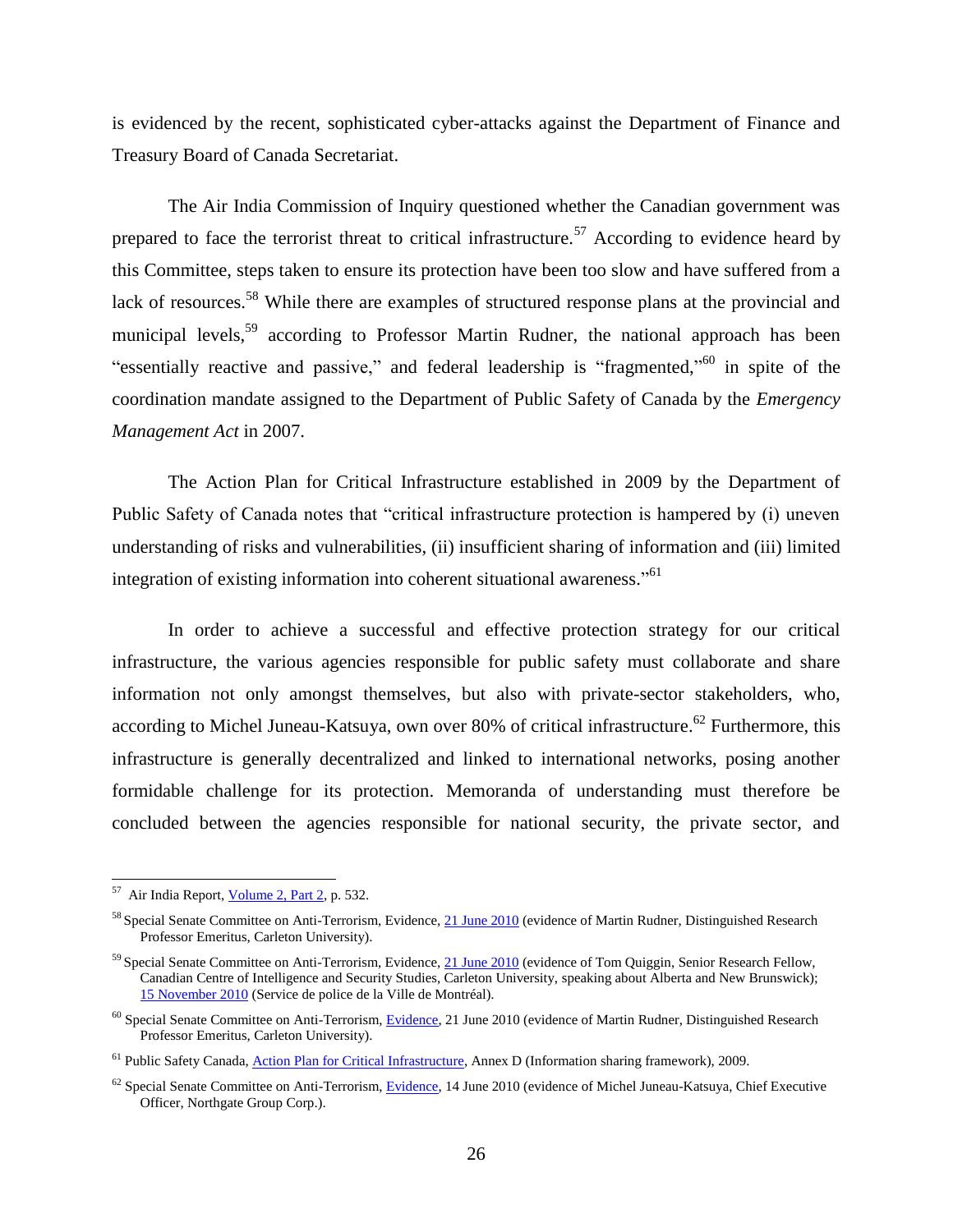international partners, for example with respect to the granting of security clearances. The establishment of a secure information-sharing system is also a must.

This Committee recognizes that recent initiatives such as Canada's Cyber Security Strategy and the Canada-United States Action Plan for Critical Infrastructure<sup>63</sup> are a step in the right direction. However, given the significance of these issues for the health, safety, security and economic well-being of Canadians, and the status of the current terrorist threat, efforts must be undertaken to facilitate greater collaboration among the various stakeholders to effectively protect our critical infrastructure.

### <span id="page-29-0"></span>**2. The Use of Intelligence as Evidence**

The number of criminal prosecutions of terrorism offences requiring the disclosure or use, in one form or another, of security intelligence as evidence has increased since CSIS was created in 1984. This increase is due in part to the evolution of the terrorist threat, the extension of the obligation to disclose, and the creation, in the *Anti-Terrorism Act* of 2001, of new offences with respect to the support and financing of terrorism and preparation for terrorism, offences which occur before the terrorist act itself is committed.<sup>64</sup>

The use of security intelligence in investigations and criminal prosecutions will always be a complex issue. Like the challenges created by the collaboration between national security agencies, the difficulties relating to the use of intelligence before the courts arise from the difference between the agencies' mandates and the rules governing the collection and disclosure of information. The *Canadian Security Intelligence Service Act* permits CSIS to gather intelligence regarding threats to the security of Canada based on a lower threshold -- that of reasonable grounds to *suspect*<sup>65</sup>-- whereas the law enforcement agencies, which are governed by the *Criminal Code*, generally have to meet a higher threshold in order to make an arrest, conduct a search or engage in wiretapping -- that of reasonable grounds to *believe that an offence has* 

<sup>&</sup>lt;sup>63</sup> Public Safety Canada, *Government of Canada launches Canada's Cyber Security Strategy*, 3 October 2010; Public Safety Canada[, Canada-United States Action Plan for Critical Infrastructure,](http://www.publicsafety.gc.ca/prg/em/ci/cnus-ct-pln-eng.aspx) 13 July 2010.

<sup>&</sup>lt;sup>64</sup> Kent Roach, The Unique Challenges of Terrorism Prosecutions: Towards a Workable Relation Between Intelligence and [Evidence, Research Studies for the Air India Commission of Inquiry,](http://epe.lac-bac.gc.ca/100/206/301/pco-bcp/commissions/air_india/2010-07-23/www.majorcomm.ca/en/reports/finalreport/researchstudies/volume4/volume4.pdf) Volume 4, pp. 297-298.

<sup>65</sup> *Canadian Security Intelligence Service Act*, R.S.C. 1985, c. C-23, s. 12.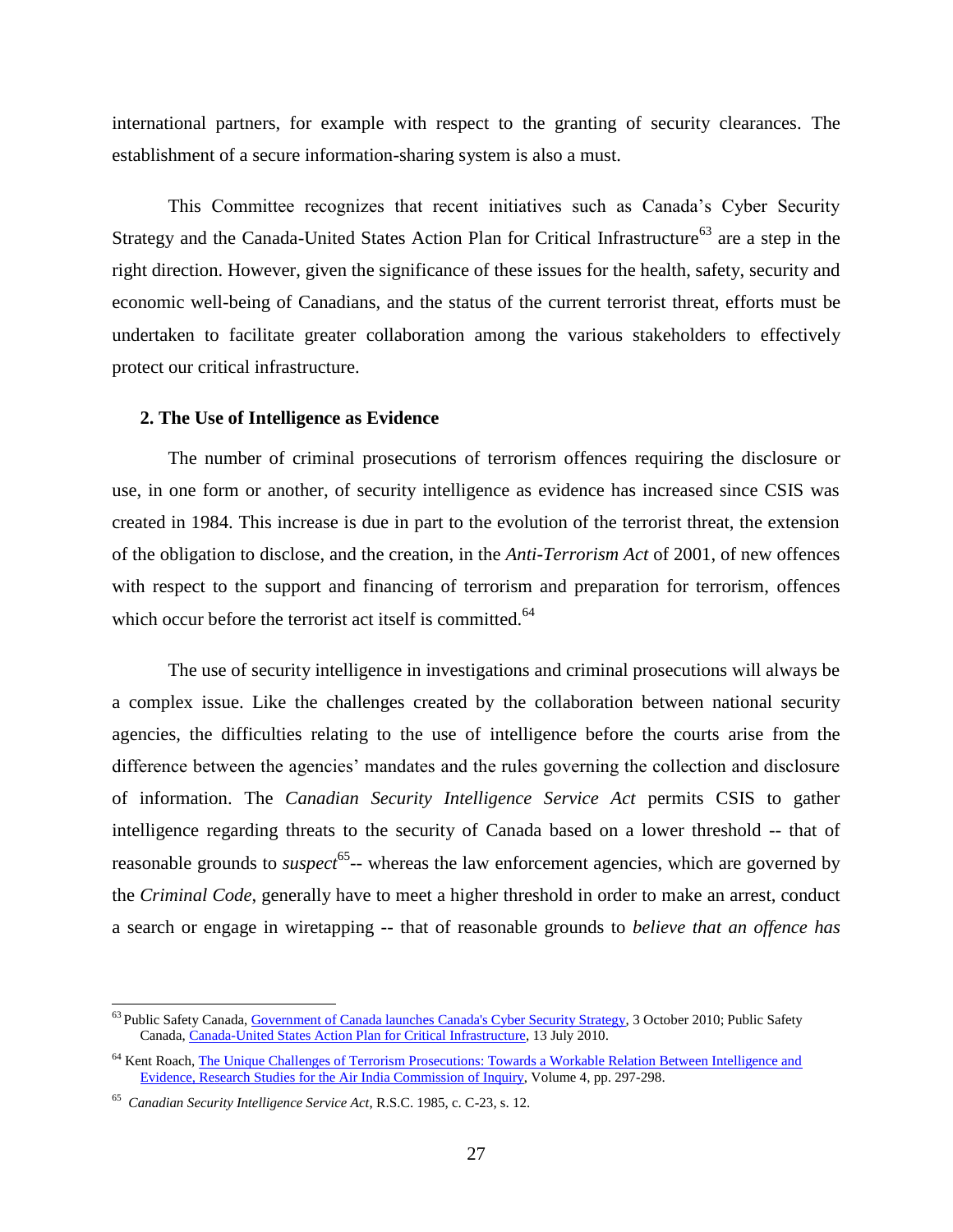*been or is about to be committed.*<sup>66</sup> To obtain a criminal conviction, the prosecutor must prove guilt based on an even more demanding evidentiary threshold, namely beyond a reasonable doubt.

In addition, since court proceedings are public, intelligence services are generally reluctant to authorize the use in court of confidential information from their human sources or international partners. Moreover, using confidential information in support of criminal charges generally runs counter to the right to make full answer and defence which is entrenched in the *Canadian Charter of Rights and Freedoms*. Here again, a balance must be sought between the public interest in maintaining and respecting the rights and freedoms of Canadians and the public interest in the security of Canada. Many witnesses informed this Committee that the only way to protect our rights and freedoms without sacrificing security is to make use of the existing justice system for criminal offences.<sup>67</sup> This system is robust and flexible enough that certain offences, such as conspiracy or treason, could be adapted to respond to the current threat of terrorism.<sup>68</sup>

#### **2.1 Disclosing Intelligence**

<span id="page-30-0"></span>In 1991, in *R. v. Stinchcombe*,<sup>69</sup> the Supreme Court of Canada imposed a constitutional duty on the Crown to disclose to the accused all relevant non-privileged information in its possession, whether inculpatory or disculpatory, and whether that information is introduced into evidence or not. Information is considered relevant if there is a reasonable possibility of its being used to support the Crown's case, to make full answer and defence, or to make a decision liable to influence the conduct of the defence.

This obligation on the Crown also applies to information obtained from police services. Therefore, in cases where the RCMP uses CSIS intelligence as the basis for applying for a wiretap order or search warrant, the RCMP might be legally obliged to disclose to the accused

<sup>66</sup> *Criminal Code*, R.S.C. 1985, c. C-46, ss. 495, 487 and 185 respectively.

 $^{67}$  Special Senate Committee on Anti-Terrorism, Evidence,  $31$  May  $2010$  (Assistant Commissioner Gilles Michaud, National Security Criminal Investigations, RCMP)[; 7 June 2010](http://parl.gc.ca/40/3/parlbus/commbus/senate/com-e/anti-e/pdf/02issue.pdf) (Wesley Wark, Professor, Munk School of Global Affairs, University of Toronto)[; 22 November 2010](http://parl.gc.ca/40/3/parlbus/commbus/senate/com-e/anti-e/pdf/09issue.pdf) (Andrew Silke, Director for Terrorism Studies, University of East London).

<sup>&</sup>lt;sup>68</sup> Special Senate Committee on Anti-Terrorism, [Evidence,](http://parl.gc.ca/40/3/parlbus/commbus/senate/com-e/anti-e/pdf/13issue.pdf) 14 February 2011 (James Renwick, Associate, Sydney Centre for International Law, University of Sydney Law School).

<sup>&</sup>lt;sup>69</sup> *[R. v. Stinchcombe,](http://scc.lexum.umontreal.ca/en/1991/1991scr3-326/1991scr3-326.html)* [1991] 3 S.C.R. 326. A number of important decisions of the Court subsequently clarified and broadened the obligation to disclose (e.g. *[R. v. O'Connor](http://scc.lexum.umontreal.ca/en/1995/1995scr4-411/1995scr4-411.html)*, [1995] 4 S.C.R 411, *[R. v. Mills](http://scc.lexum.umontreal.ca/en/1999/1999scr3-668/1999scr3-668.html)*, [1999] 3 S.C.R. 668 and *[R. v. McNeil](http://scc.lexum.umontreal.ca/en/2009/2009scc3/2009scc3.html)*,  $[2009]$  1 S.C.R. 66).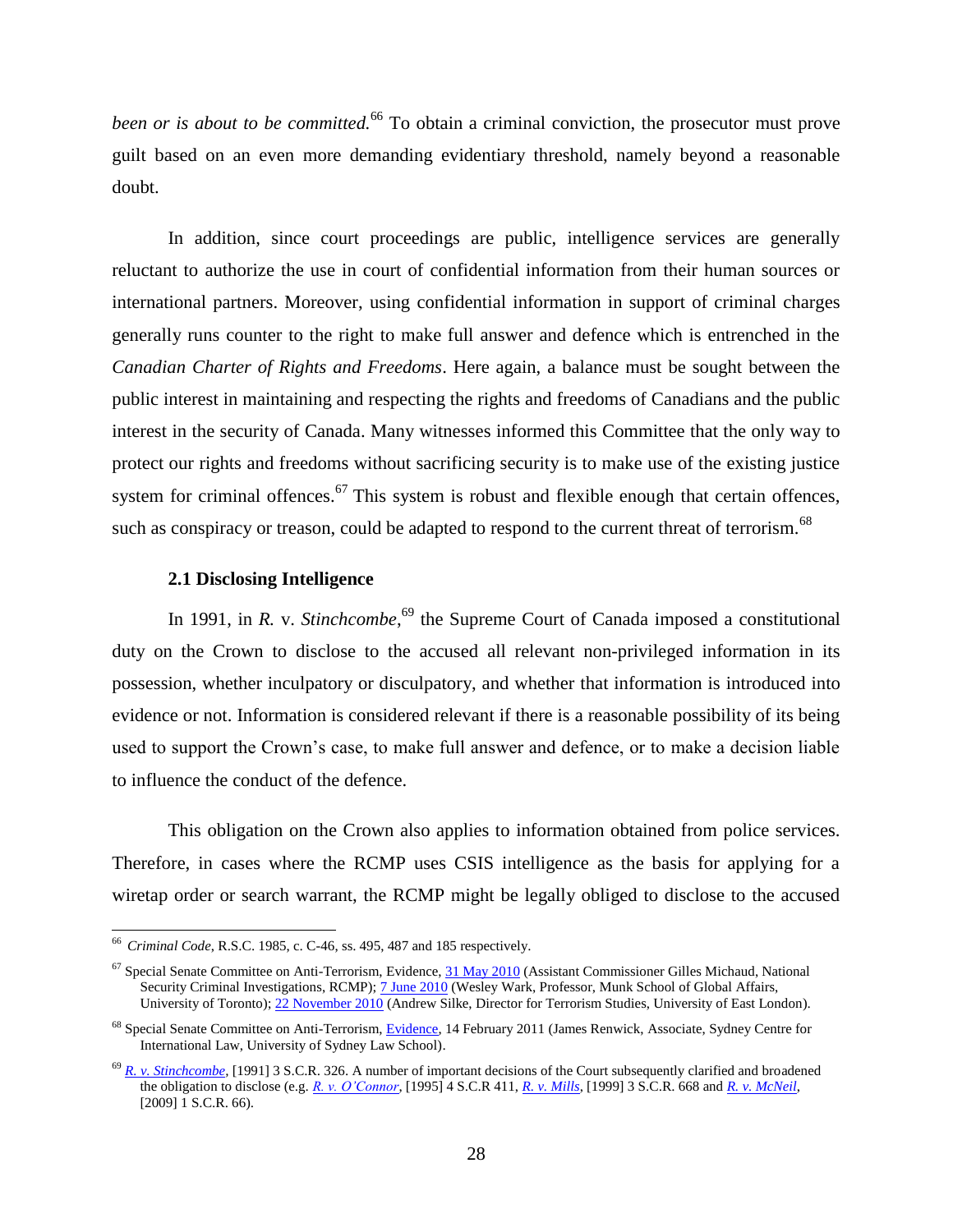the information in its possession that came from CSIS. CSIS might, however, object to making this information public, in which case the success of subsequent criminal prosecutions could be compromised.

Furthermore, CSIS may have transmitted summaries of intelligence to the RCMP, but destroyed the original records (raw materials), such as operational notes, tapes of interviews, and verbatim transcripts of intercepted communications. Given that the obligation established in *Stinchcombe* also includes the obligation to preserve relevant information, a court may order a stay of proceedings in a particular case because records have been destroyed.<sup>70</sup> In 2008 in *Charkaoui*, the Supreme Court of Canada ruled that CSIS agents were obliged to retain their operational notes when conducting investigations targeting a particular person or group.<sup>71</sup>

Problems can also arise when intelligence has not been gathered by CSIS in accordance with applicable evidentiary standards for criminal investigations and prosecutions. Article 21 of the 2006 MOU between the RCMP and CSIS states that "CSIS does not normally collect information or intelligence for evidentiary purposes." In the United Kingdom and Australia, when intelligence agencies are conducting investigations that are likely to lead to criminal prosecution, they must keep in mind the requirements of both the law of evidence and the duty of disclosure.

While it is clear that police services are subject to the obligation to disclose set forth in *Stinchcombe*, the same has not been true with respect to CSIS. Canadian appeal courts are divided on this issue,<sup>72</sup> and the Supreme Court of Canada has not yet resolved the question, mentioning only the possibility that a state authority responsible for conducting investigations other than the police may be subject to the obligation to disclose.<sup>73</sup> The fact remains, however, that the Crown is obliged to make sufficient inquiries with other public agencies that might logically have relevant elements of evidence in their possession.<sup>74</sup> This caused the Air India Commission of Inquiry to comment that "[i]ncreased integration of the RCMP and CSIS may

<sup>70</sup> *[R. v. La](http://scc.lexum.umontreal.ca/en/1997/1997scr2-680/1997scr2-680.html)*, [1997] 2 S.C.R. 680.

<sup>71</sup> *[Charkaoui v. Canada \(Citizenship and Immigration\),](http://scc.lexum.umontreal.ca/en/2008/2008scc38/2008scc38.html)* 2008 SCC 38, [2008] 2 S.C.R. 326, para. 43.

<sup>72</sup> *R. v. Arsenault* (1994), 93 C.C.C. (3rd) 111 (N.B.C.A.), and *R. v. Gingras* (1992), 71 C.C.C. (3rd) 53 (Alta. C.A.).

<sup>73</sup> *[R. v. McNeil](http://scc.lexum.umontreal.ca/en/2009/2009scc3/2009scc3.html)*, [2009] 1 S.C.R. 66.

<sup>74</sup>*[R. v. McNeil](http://scc.lexum.umontreal.ca/en/2009/2009scc3/2009scc3.html)*, [2009] 1 S.C.R. 66.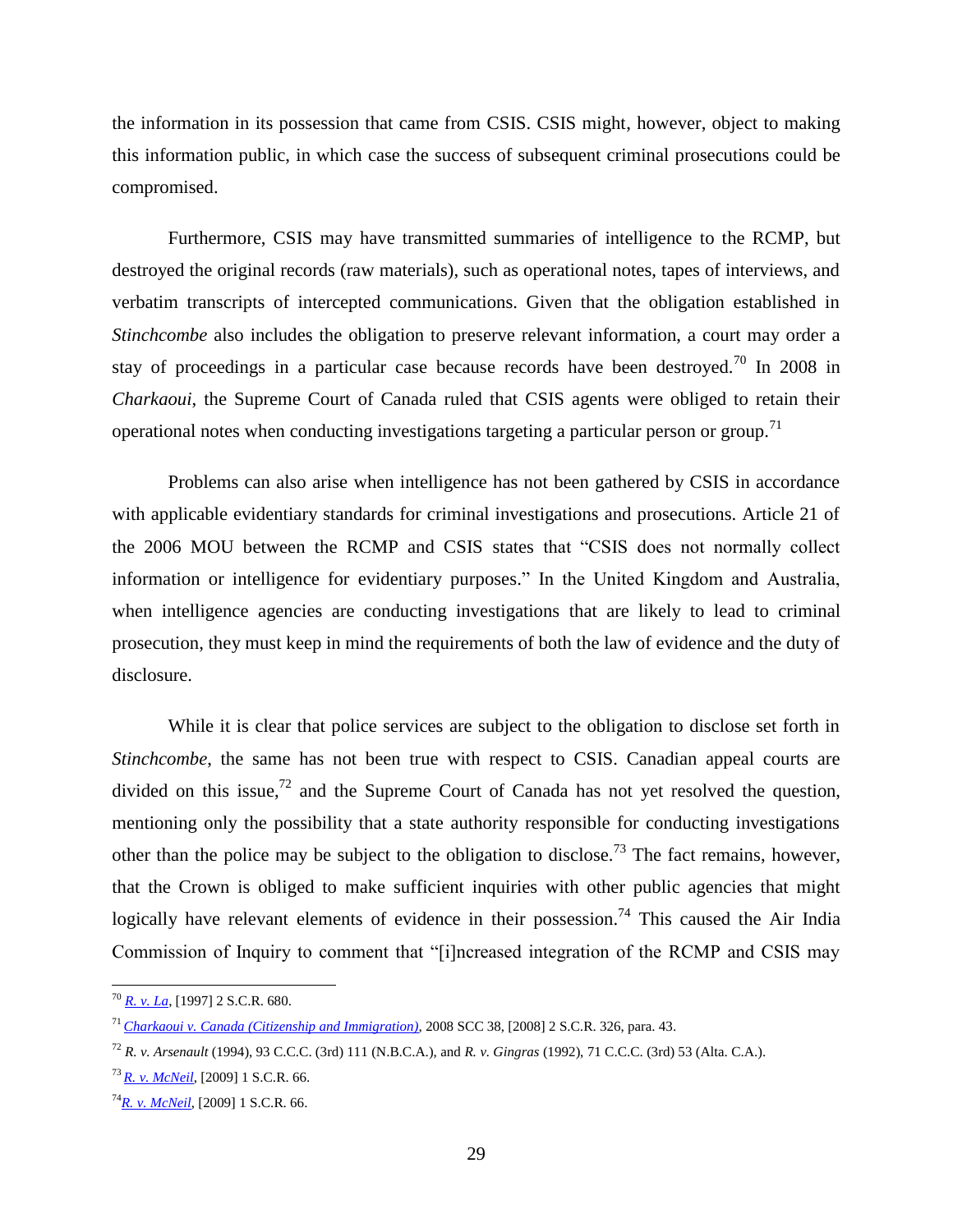point to more frequent court findings that CSIS is subject to *Stinchcombe*," even if CSIS has sent no intelligence directly to the RCMP.<sup>75</sup>

However the Commission did not recommend new legislation governing the disclosure of intelligence during a criminal prosecution. In its view, the current limits on the obligation to disclose – privilege, the rule of relevance, and the procedure outlined in sections 38 to 38.16 of the *Canada Evidence Act* (CEA) - form, with a few adjustments, an appropriate framework permitting the courts to establish a balance between the basic right to a fair trial and the protection of confidential information.

Since the *Anti-Terrorism Act* made significant amendments to the CEA, it is now easier for the government to prevent the disclosure of certain information in court or during other proceedings on the basis that disclosure could injure international relations, national defence or national security. The Attorney General of Canada may also issue a certificate prohibiting the disclosure of information for the purpose of protecting information obtained in confidence from, or in relation to, a foreign entity, or to protect national defence or national security. Such a certificate, which must be published in the *Canada Gazette*, expires after 15 years but may be reissued.<sup>76</sup>

Under sections 38 to 38.16 of the CEA*,* all applications for non-disclosure must be settled by the Federal Court *ex parte* (that is, in the absence of the accused), although the substantive issue of the guilt or innocence of the person charged with a terrorism offence will be decided by the trial judge sitting, for example, in a provincial superior court. Trial judges must comply with the Federal Court's orders of non-disclosure, but may dismiss the charges if they find that nondisclosure would prejudice the accused's right to a fair trial.

However trial judges will generally have to make decisions without having access to the undisclosed confidential information, and this places them in a difficult position. It has even

<sup>&</sup>lt;sup>75</sup> [Air India Report, Volume 3,](http://epe.lac-bac.gc.ca/100/206/301/pco-bcp/commissions/air_india/2010-07-23/www.majorcomm.ca/en/reports/finalreport/volume3/volume3.pdf) pages 98 (discussing the RCMP philosophy of "the less we receive from CSIS, the better") and 119.

<sup>76</sup> Special Senate Committee on the *Anti-Terrorism Act*[, Main Report: Fundamental Justice in Extraordinary Times,](http://parl.gc.ca/39/1/parlbus/commbus/senate/com-e/anti-e/rep-e/rep02feb07-e.htm) February 2007.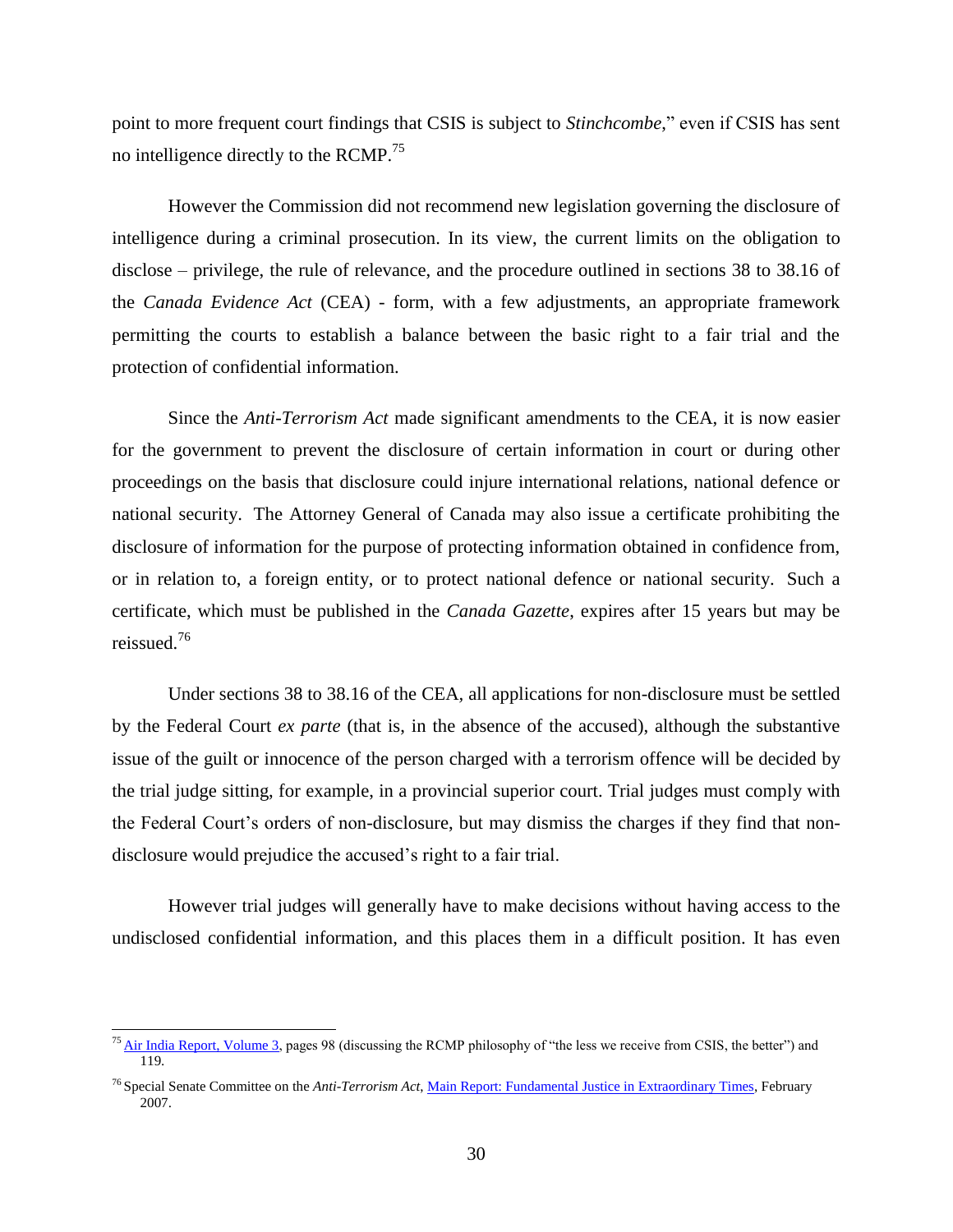provoked some criticism at the international level,  $^{77}$  although, in the February 2011 decision of *R. v. Ahmad*, the Supreme Court of Canada recognized the constitutional validity of the sections of the CEA creating this two-court process. The Court interpreted the provisions as conferring a broad discretion on the Federal Court and the Attorney General of Canada, including the power to disclose sensitive information to the trial judge in certain circumstances, such as by providing a summary.<sup>78</sup> Trial judges will still not be able, however, to order that material withheld pursuant to section 38 be disclosed or produced for their own inspection.

From the outset, the Supreme Court emphasized that the underlying wisdom of the section 38 scheme was not a matter for the Court to assess: "It will ultimately be for Parliament to determine with the benefit of experience whether the wisdom of the bifurcated scheme should be reconsidered."<sup>79</sup> According to some of the testimony heard by this Committee, this process involving two different courts which have to rule on similar, closely related questions can result in long delays and the fragmentation or disruption of criminal trials.<sup>80</sup> The Supreme Court echoed this point of view: "the legislative division of responsibilities does have the potential to cause delays and to pose serious challenges to the fair and expeditious trial of an accused, especially when the trial is by jury."<sup>81</sup>

This bifurcated scheme, which is unique to Canada, leads the Committee to believe that we are lagging behind countries such as Australia, the United Kingdom and the United States, which, as noted by Professor Kent Roach, allow the trial judge to decide issues of nondisclosure, to examine secret intelligence and to review his or her own initial confidentiality orders in cases where new evidence is subsequently brought to light during the criminal trial.<sup>82</sup>

<sup>&</sup>lt;sup>77</sup> See the Eminent Jurists Panel on Terrorism, Counter-terrorism and Human Rights, [Assessing Damage, Urging Action,](http://ejp.icj.org/IMG/EJP-Report.pdf) December 2008, p. 153, and the UN Human Rights Committee[, Concluding observations on Canada,](http://www.unhchr.ch/tbs/doc.nsf/(Symbol)/CCPR.C.CAN.CO.5.En?Opendocument) CCPR/C/CAN/CO/5, 20 April 2006, para. 13.

<sup>78</sup> *[R. v. Ahmad](http://scc.lexum.umontreal.ca/en/2011/2011scc6/2011scc6.html)*, 2011 SCC 6, paras. 37, 41 to 44, and 50

<sup>79</sup> *[R. v. Ahmad](http://scc.lexum.umontreal.ca/en/2011/2011scc6/2011scc6.html)*, 2011 SCC 6, para. 80; see also paras, 2, 3 and 75.

<sup>80</sup> Special Senate Committee on Anti-Terrorism[, Evidence,](http://parl.gc.ca/40/3/parlbus/commbus/senate/Com-e/anti-e/pdf/11issue.pdf) 13 December 2010 (evidence of Kent Roach, Prichard-Wilson Chair of Law and Public Policy, Faculty of Law, University of Toronto).

<sup>81</sup> *[R. v. Ahmad](http://scc.lexum.umontreal.ca/en/2011/2011scc6/2011scc6.html)*, 2011 SCC 6, para. 76.

<sup>&</sup>lt;sup>82</sup> Kent Roach, The Unique Challenges of Terrorism Prosecutions: Towards a Workable Relation Between Intelligence and [Evidence, Research Studies for the Air India Commission of Inquiry,](http://epe.lac-bac.gc.ca/100/206/301/pco-bcp/commissions/air_india/2010-07-23/www.majorcomm.ca/en/reports/finalreport/researchstudies/volume4/volume4.pdf) Volume 4, p. 292.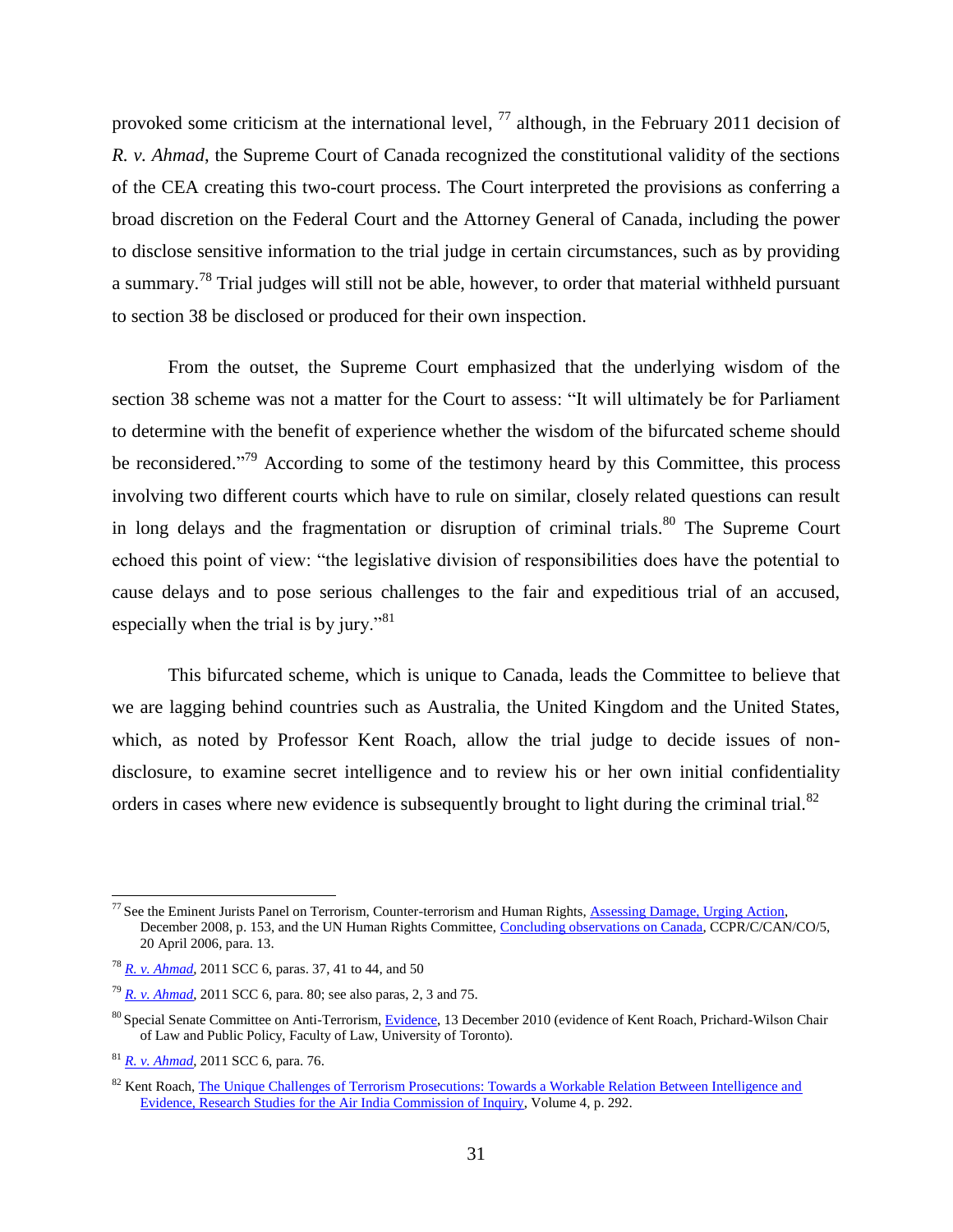These countries also allow special advocates, in the United Kingdom, or defence counsel who have obtained appropriate security clearance in Australia and the United States, to examine the confidential information and challenge the government's applications for non-disclosure. During its in-depth review of the provisions and application of the *Anti-Terrorism Act*, the Committee recommended the appointment of such a special advocate, with access to the confidential information held by the government, in proceedings in which the disclosure of information is denied to one party on grounds of national security, in order to represent the interests of that party as well as the public interest in disclosure.<sup>83</sup> The Supreme Court of Canada recently confirmed that "the assistance of a special counsel might be of considerable help (depending on the circumstances) to the judge presiding at a criminal trial.<sup>84</sup>

The Committee nonetheless recognizes that members of the Federal Court possess significant expertise with respect to the confidentiality of national security information, and that the current two-court system, as discussed by the Supreme Court in *Ahmad*, is flexible and can be adapted to respond to a particular case, in order to protect both the national security interest and due process.

## **2.2 Protection of Human Sources**

<span id="page-34-0"></span>The cooperation of communities and human sources is one of the most effective ways of investigating terrorist plots. It is for this reason that intelligence services jealously guard the confidentiality of their human sources. In his evidence before the Air India Commission of Inquiry, Jack Hooper, former Assistant Director of Operations at CSIS, explained that exposing the identity of a human source could "chill an entire community" and CSIS would then have to start over "from ground zero."<sup>85</sup>

Even if all national security agencies managed to build a relationship of trust amongst themselves based on good faith, CSIS may remain legitimately fearful that the identity of its human sources could be compromised during subsequent investigations or criminal prosecutions,

<sup>83</sup> Special Senate Committee on the *Anti-Terrorism Act*[, Main Report: Fundamental Justice in Extraordinary Times,](http://parl.gc.ca/39/1/parlbus/commbus/senate/com-e/anti-e/rep-e/rep02feb07-e.htm) February 2007, Recommendation 7.

<sup>84</sup> *[R. v. Ahmad](http://scc.lexum.umontreal.ca/en/2011/2011scc6/2011scc6.html)*, 2011 SCC 6, para. 47.

<sup>85</sup> Air India Report[, Volume 2, Part 2,](http://epe.lac-bac.gc.ca/100/206/301/pco-bcp/commissions/air_india/2010-07-23/www.majorcomm.ca/en/reports/finalreport/volume2/volume2-part2.pdf) p. 394.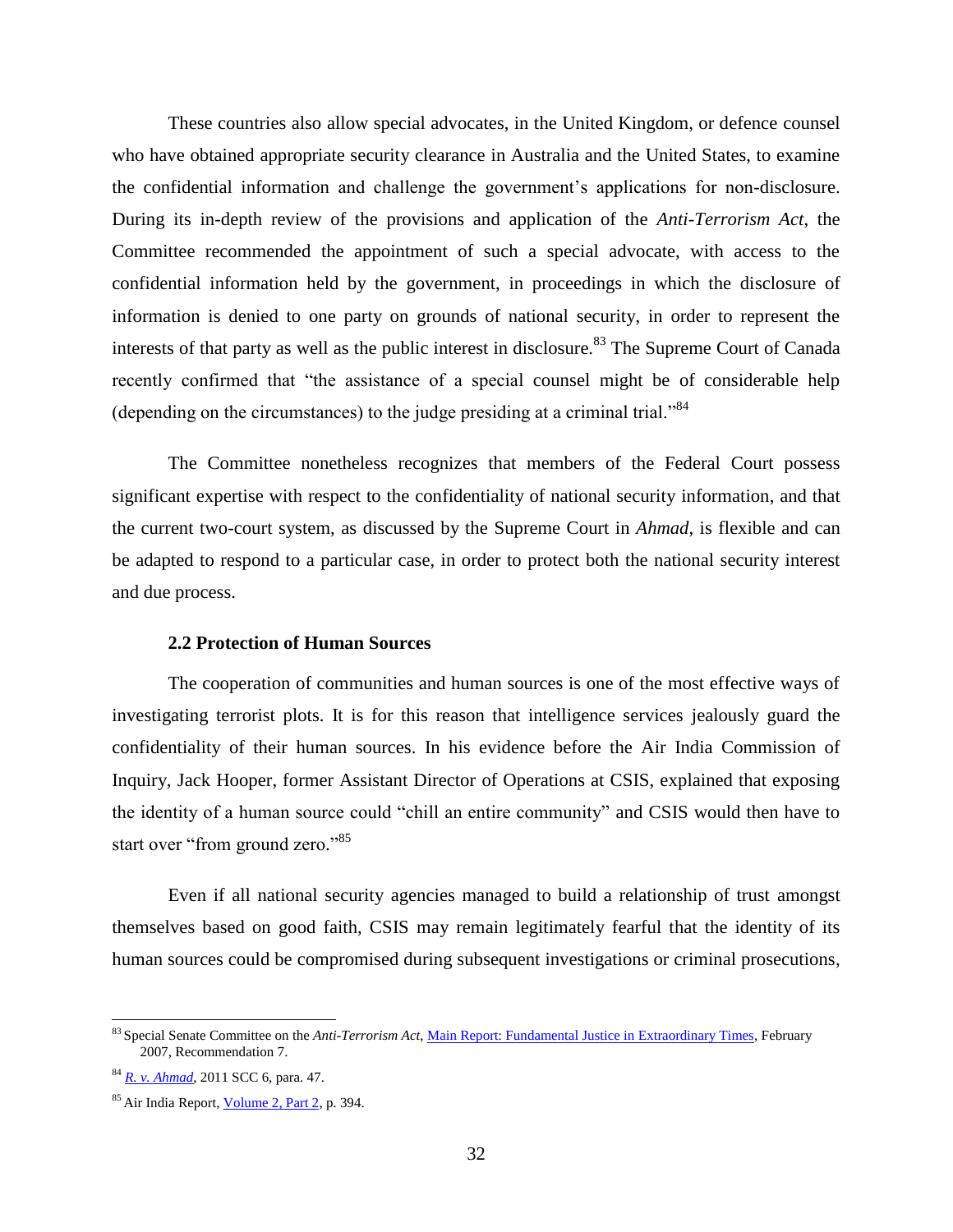since, as discussed earlier, police officers (and probably CSIS itself in certain cases) who use information from CSIS sources are subject to the obligation to disclose set forth in *Stinchcombe*.

There are nonetheless certain protective measures that are applicable to human sources, such as orders of non-disclosure under section 38 of the *Canada Evidence Act* and witness protection programs. The government can also remove information liable to reveal the identity of a human source from the affidavit used to issue a search warrant or wiretap order. There is also the privilege relating to police informers, which protects the name of the informer and all information liable to permit him or her to be identified. This is an absolute privilege, meaning that the judge *must* see that this information is protected in all cases, except where the innocence of the accused is at stake. Unfortunately, it is not clear at the present time whether the privilege for police informers could be applicable to CSIS sources.<sup>86</sup>

Non-publication orders and testimony under pseudonyms provide only partial anonymity, since the accused can see the witness. The law as it stands in Canada does not authorize anonymous testimony, in particular because of the accused's *Charter* rights to know the case against him or her, to make full answer and defence, and to conduct a full cross-examination in order to assess the credibility of witnesses. Certain European countries, such as France, Finland, the Netherlands and the United Kingdom, allow anonymous evidence in criminal proceedings, but only in exceptional circumstances which are tightly controlled and in compliance with European human rights law.

#### **2.3 Disruption**

 $\overline{a}$ 

<span id="page-35-0"></span>Some witnesses noted that the prevention of a terrorist act is often more important than criminal prosecution, and should take priority. For example, it may be more advantageous to keep the identity of a human source secret in order to secure intelligence that will serve to disrupt a plot than to use such a person as a witness in a subsequent trial. The challenges faced by those agencies responsible for national security are substantial, in terms of both criminal prosecution and the prevention of terrorism, particularly given the domestic evolution of this threat. There is no single profile of a homegrown terrorist, indicators of radicalization are often non-criminal,

<sup>&</sup>lt;sup>86</sup> Special Senate Committee on Anti-Terrorism[, Evidence,](file://hoc/AdminPrivate/FS06U/KirkbC/Documents/Special%20Senate%20Committee%20on%20Anti-Terrorism,%20Evidence,%2021%20June%202010%20(evidence%20of%20Tom%20Quiggin,%20Senior%20Research%20Fellow,%20Canadian%20Centre%20of%20Intelligence%20and%20Security%20Studies,%20Carleton%20University,%20speaking%20about%20Alberta%20and%20New%20Brunswick);%2015%20November%202010) 15 November 2010 (evidence of Gordon Sneddon, Inspector, Intelligence Division, Integrated National Security Enforcement Team, Toronto Police Service).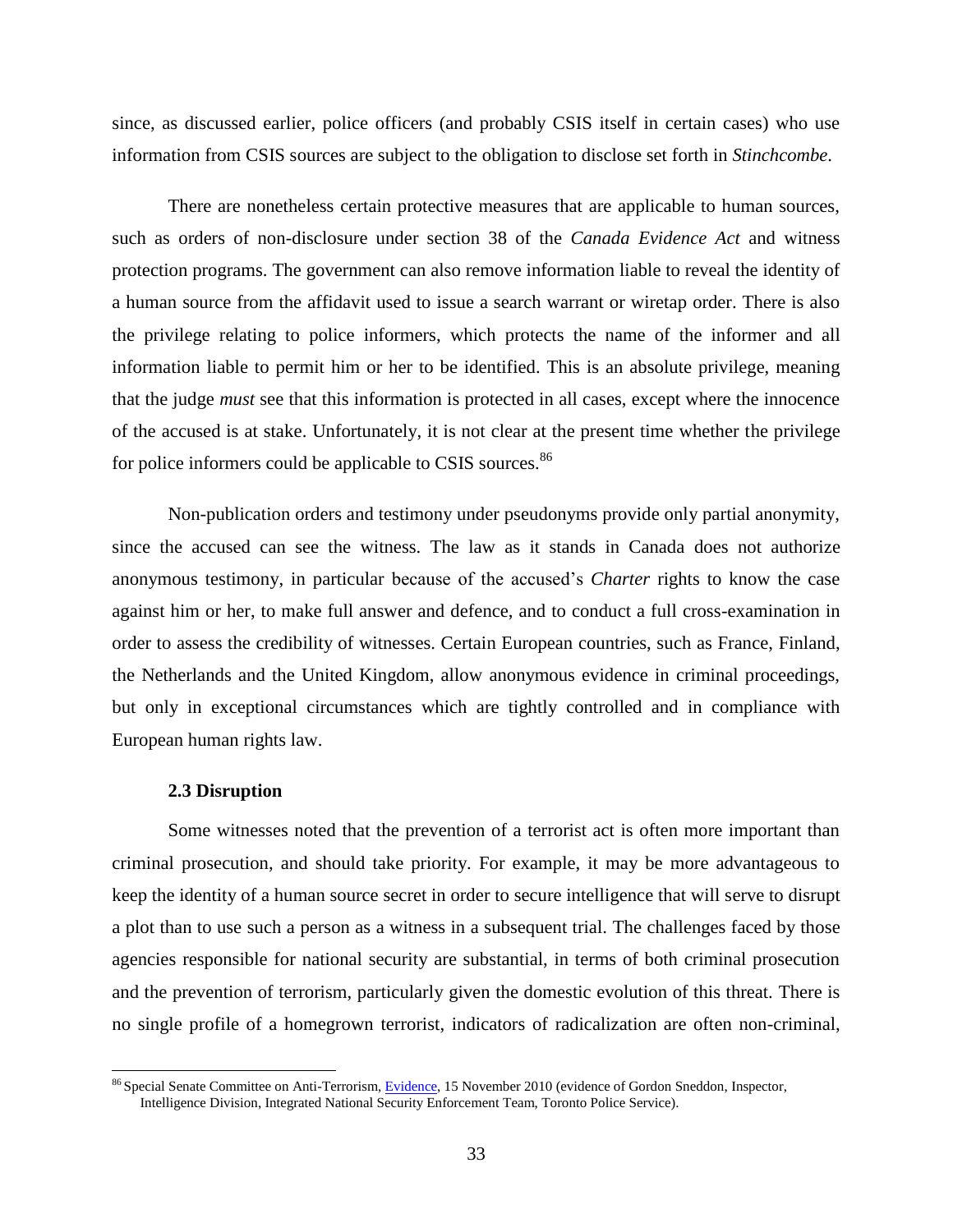and once the final stage of the radicalization process is reached (violent extremism), the likelihood of the police or intelligence agencies preventing the attacks is low.<sup>87</sup>

Nonetheless, the evidence this Committee heard suggests that one of the main reasons for the absence of major attacks in recent years is that intelligence agencies have been able to thwart plots before they materialize as actual attacks,<sup>88</sup> for example by letting the targets know that their activities are being investigated. Disruption activities can, in fact, be very effective in combatting terrorism – consider the example of the prior terrorist networks before the arrest of the "Toronto" 18," which was raised by way of example before this Committee.<sup>89</sup>

The independent agency responsible for the civil review of CSIS' operations, the Security Intelligence Review Committee (SIRC), has pointed out that these disruption activities, although necessary to adapt to the new nature of terrorism, stray from the customary mandate of CSIS. In its most recent report, SIRC points out that "although CSIS" mandate under Section 12 [of the *Canadian Security Intelligence Service Act*] does not explicitly prohibit the use of disruption, neither does the authority to collect and analyse intelligence and report to and advise the Government of Canada thereon, appear to capture such activities." $90$ 

#### <span id="page-36-0"></span>**3. Terrorist Financing**

 $\overline{a}$ 

Combatting the financing of terrorism is part of the broader objective of preventing terrorist acts, by such means as detection, disruption, and also deterrence.<sup>91</sup> It is, however, very difficult to get an accurate picture of the extent of terrorist financing, both internationally and in Canada. In Canada, in 2006-2007, the Financial Transactions and Reports Analysis Centre of Canada (FINTRAC) identified 41 cases involving nearly \$2 billion in suspect transactions which could have concealed money laundering, terrorist financing or other threats to the security of

<sup>&</sup>lt;sup>87</sup> New York Police Department, [Radicalization in the West: The Homegrown Threat,](http://www.nypdshield.org/public/SiteFiles/documents/NYPD_Report-Radicalization_in_the_West.pdf) 2007, p. 46.

<sup>88</sup> Special Senate Committee on Anti-Terrorism[, Evidence,](http://parl.gc.ca/40/3/parlbus/commbus/senate/com-e/anti-e/pdf/04issue.pdf) 21 June 2010 (evidence of Martin Rudner, Distinguished Research Professor Emeritus, Carleton University).

<sup>89</sup> Special Senate Committee on Anti-Terrorism[, Evidence,](http://parl.gc.ca/40/3/parlbus/commbus/senate/com-e/anti-e/pdf/03issue.pdf) 14 June 2010 (evidence of Dwight Hamilton, Author, *Terror Threat: International and Homegrown Terrorists and Their Threat to Canada*). See also Brian Michael Jenkins, [Would-Be](http://www.rand.org/content/dam/rand/pubs/occasional_papers/2010/RAND_OP292.pdf)  [Warriors: Incidents of Jihadist Terrorist Radicalization in the United States Since September 11, 2001,](http://www.rand.org/content/dam/rand/pubs/occasional_papers/2010/RAND_OP292.pdf) 2010, p. 10.

<sup>&</sup>lt;sup>90</sup> Security Intelligence Review Committee, Annual Report 2009-2010: Time for Reflection: Taking the Measure of Security [Intelligence,](http://www.sirc-csars.gc.ca/pdfs/ar_2009-2010-eng.pdf) tabled 30 September 2010, p. 16.

<sup>&</sup>lt;sup>91</sup> Special Senate Committee on Anti-Terrorism[, Evidence,](http://parl.gc.ca/40/3/parlbus/commbus/senate/com-e/anti-e/pdf/07issue.pdf) 4 October 2010 (Guillermo R. Aureano, Internship Coordinator, Department of Political Science, University of Montreal, Associate Researcher, CIPSS).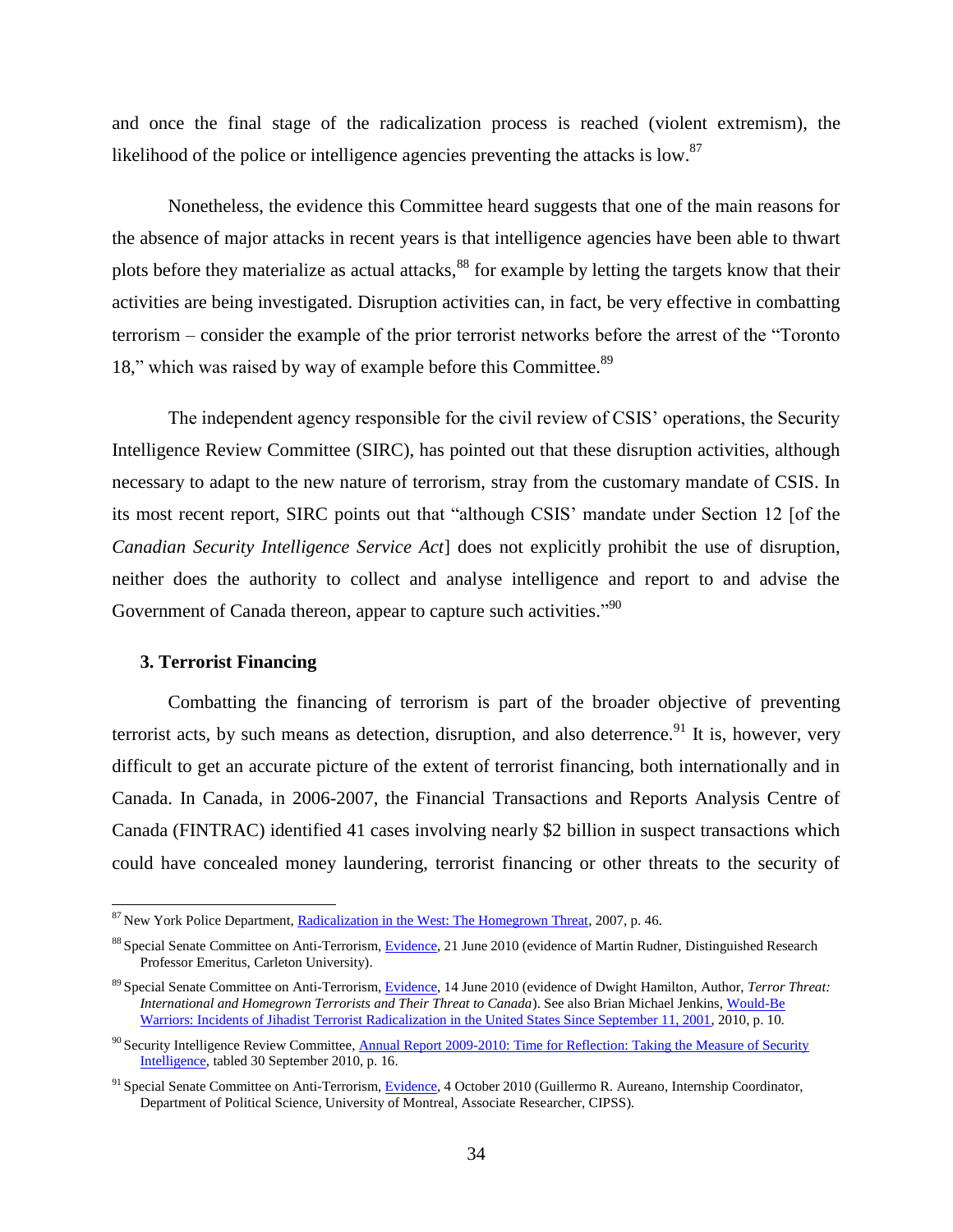Canada.<sup>92</sup> According to ITAC, numerous terrorist groups are engaged in criminal activities in support of their operations and as a means to generate funds. Those activities vary in complexity: examples include fraud, smuggling (including human trafficking) and drugs and weapons trafficking.<sup>93</sup> Certain groups have even established ties to organized crime<sup>94</sup> or founded legitimate businesses.

After the events of September 11, most countries, including Canada, chose to combat terrorist financing by adopting the model used to fight money laundering, which generally involves staggering amounts of money. While terrorists do use techniques related to money laundering, the campaign against terrorist financing differs in certain respects from that against money laundering.

Contrary to the laundering of proceeds of crime, money that may be used to finance terrorist activities is not necessarily generated from the commission of a separate criminal offence, and in many cases is relatively modest. For instance, the operational cost of the Air India bombings was estimated at around  $$3,000$ <sup>95</sup> More recently, meagre operational costs have been linked to the attempt against Northwest Airlines Flight 253 to Detroit on 25 December 2009 and the parcel-explosives aboard cargo planes from Yemen in October 2010. According to Charles Bisson, Deputy Director of Operations with CSIS, future attacks will likely continue to be characterized by their more or less improvised and opportunistic nature, a low level of organization, and the need for "much less investment to carry out," in particular given the reduced capacity of core Al Qaida.<sup>96</sup>

The Canadian model for combatting terrorist financing is presently based on the approach used for money laundering, which in particular targets cash financial transactions and electronic funds transfers of \$10,000 or more. The Committee feels that this threshold, provided for in the

 $92$  Financial Transactions and Reports Analysis Centre of Canada, Annual Report 2007, p. 8.

<sup>&</sup>lt;sup>93</sup> Special Senate Committee on Anti-Terrorism, [Evidence,](http://parl.gc.ca/40/3/parlbus/commbus/senate/com-e/anti-e/pdf/01issue.pdf) 31 May 2010 (Monik Beauregard, Director, Integrated Threat Assessment Centre).

<sup>&</sup>lt;sup>94</sup> Special Senate Committee on Anti-Terrorism, [Evidence,](http://parl.gc.ca/40/3/parlbus/commbus/senate/com-e/anti-e/pdf/03issue.pdf) 14 June 2010 (Michel Juneau-Katsuya, Chief Executive Officer, Northgate Group Corp.).

<sup>&</sup>lt;sup>95</sup> Air India Report[, Volume 5,](http://epe.lac-bac.gc.ca/100/206/301/pco-bcp/commissions/air_india/2010-07-23/www.majorcomm.ca/en/reports/finalreport/volume5/volume5.pdf) p. 34.

<sup>&</sup>lt;sup>96</sup> Special Senate Committee on Anti-Terrorism, [Evidence,](http://parl.gc.ca/40/3/parlbus/commbus/senate/com-e/anti-e/pdf/01issue.pdf) 31 May 2010 (Charles Bisson, Deputy Director, Operations, Canadian Security Intelligence Service).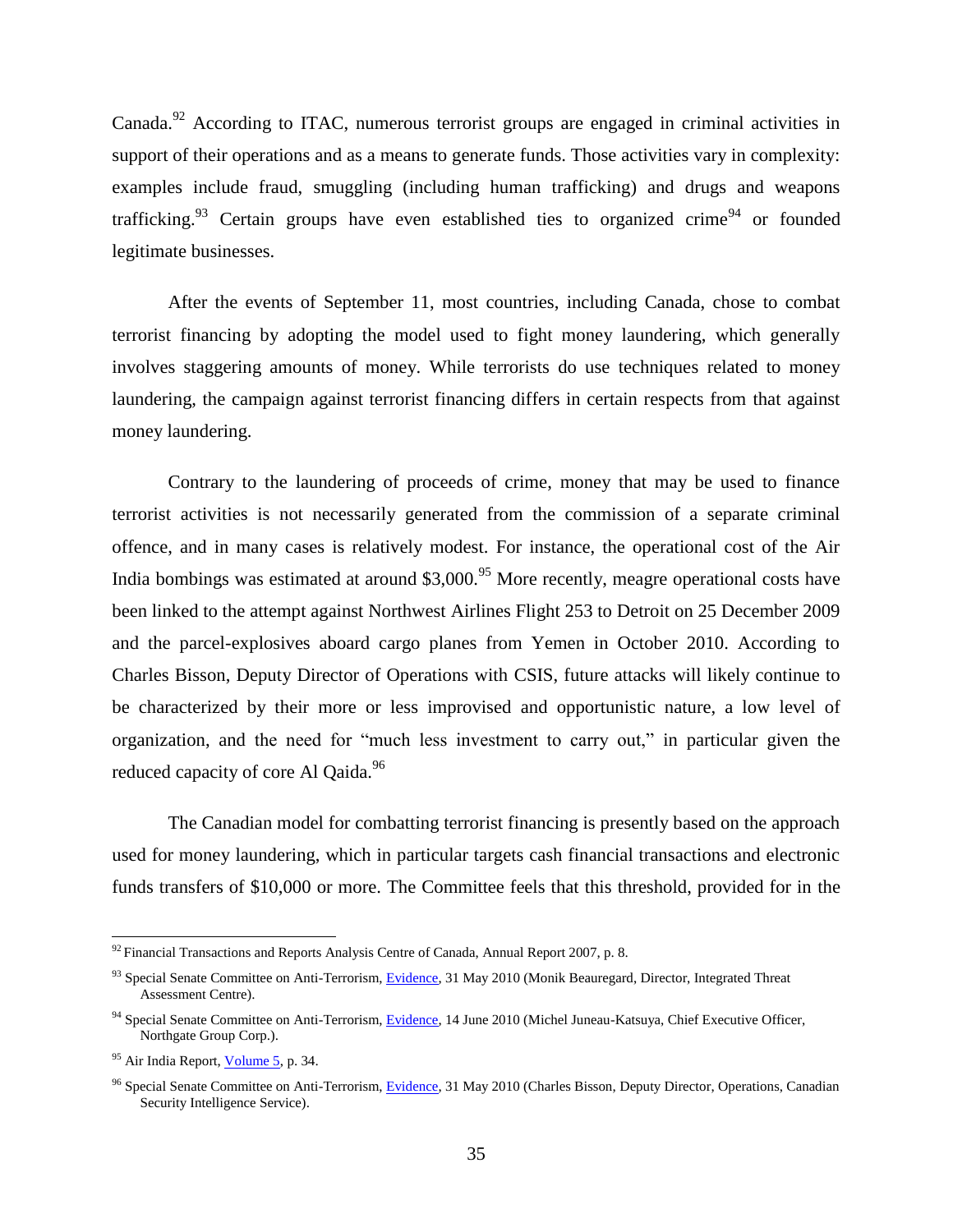*Proceeds of Crime (Money Laundering) and Terrorist Financing Act (PCMLTFA), will result in* too many transactions related to terrorist financing going undetected. Other countries have set their threshold lower, as in the United States, where money services businesses $^{97}$  have to report transactions of \$2,000 or more, or, in some cases,  $$5,000$  or more.<sup>98</sup> While the Air India Commission of Inquiry made no formal recommendations concerning terrorist financing, it did suggest that "[t]he time may have come to use distinct legislative schemes to deal with money laundering and TF [terrorist financing]". $^{99}$ 

### **3.1. FINTRAC**

<span id="page-38-0"></span>FINTRAC is the linchpin of the Government of Canada's strategy against terrorist financing. Created in 2000, FINTRAC is the Canadian Financial Intelligence Unit (FIU), which receives financial information from government agencies as well as persons and entities in the private sector such as banks, money services businesses, casinos and accountants. It analyses and distributes financial intelligence to national security agencies in Canada and to foreign FIUs with which it has signed memoranda of understanding. To date, FINTRAC has concluded 71 MOUs with various countries.<sup>100</sup>

FINTRAC is an independent agency that acts at arm's length from law enforcement and intelligence agencies.<sup>101</sup> Consequently, it cannot transmit financial intelligence to agencies responsible for national security unless there are "reasonable grounds to suspect"<sup>102</sup> that the intelligence would be relevant to the investigation or prosecution of a money laundering or terrorist financing offence or to a threat to the security of Canada. The reason for this is to ensure the protection of the privacy rights of persons and entities in the private sector that must report

<sup>&</sup>lt;sup>97</sup> Money services businesses include alternative money remittance systems (such as Hawala, Hundi or Chitti), etc.

<sup>98</sup> United States, Department of the Treasury, [Financial Crimes Enforcement Network, Money Services Business \(MSB\)](http://www.fincen.gov/financial_institutions/msb/msbsar.html)  [Suspicious Activity Reporting.](http://www.fincen.gov/financial_institutions/msb/msbsar.html)

<sup>99</sup> Air India Report[, Volume 5,](http://epe.lac-bac.gc.ca/100/206/301/pco-bcp/commissions/air_india/2010-07-23/www.majorcomm.ca/en/reports/finalreport/volume5/volume5.pdf) p. 273.

<sup>&</sup>lt;sup>100</sup> For example, there are MOUs with Egypt and certain countries considered to be tax havens, although FINTRAC has no agreements with Tunisia or Switzerland. However, the absence of an MOU does not prevent FINTRAC from *receiving* voluntary reports from those countries. FINTRAC must have a MOU and meet the criteria of "reasonable grounds to suspect<sup>"</sup> if it wants to *transmit* intelligence to foreign FIUs.

<sup>101</sup> *Proceeds of Crime (Money Laundering) and Terrorist Financing Act*, S.C. 2000, c. 17, ss. 40, 55 and 55.1.

 $102$  The legal threshold of "reasonable grounds to suspect" is not defined in the PCMLTFA. According to FINTRAC, this threshold is lower than "reasonable grounds to believe," but more than simply a suspicion. FINTRAC conducts a case-bycase analysis to determine whether the threshold is met (Special Senate Committee on Anti-Terrorism[, Evidence,](http://parl.gc.ca/40/3/parlbus/commbus/senate/Com-e/anti-e/pdf/12issue.pdf) 7 February 2011 (Yvon Carrière, Senior Counsel, Legal Services, Financial Transactions and Reports Analysis Centre of Canada)).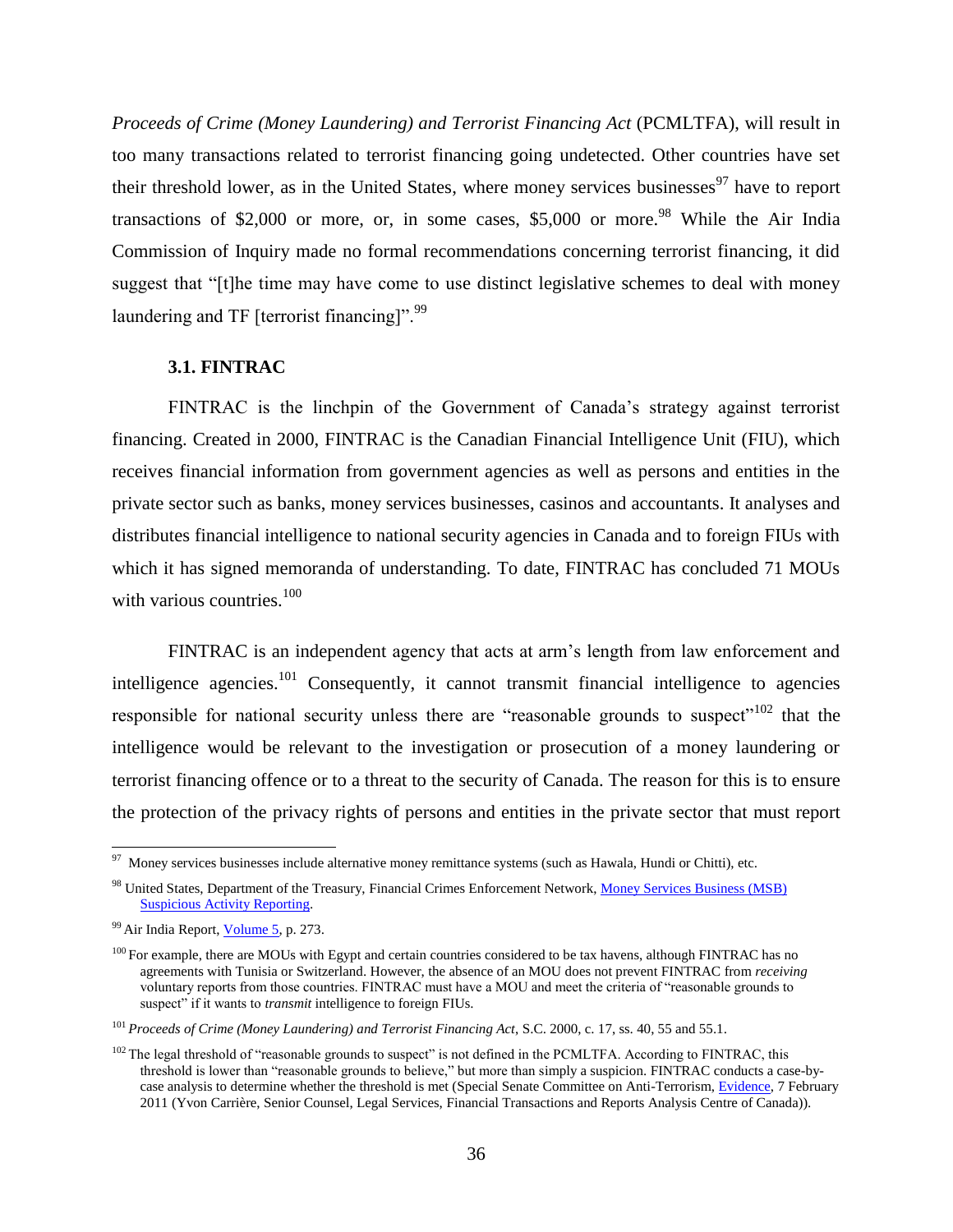certain financial transactions to FINTRAC. The vast majority of these transactions are legitimate. In this regard, this Committee notes that the Privacy Commissioner of Canada, in the two-year review required by the PCMLTFA, concluded that "the Centre's use and disclosure practices respect privacy."<sup>103</sup> That being said, the Commissioner stated that certain financial information reported to security agencies did not clearly demonstrate that there were reasonable grounds to suspect cases of money laundering or terrorist activity financing. What is more, the memoranda of understanding lacked "a number of key clauses: namely, a requirement for both parties to notify the other in the event of a breach [of privacy]. $^{104}$ 

Another effect of FINTRAC's position of independence is that it does not have the power to force other government agencies to provide access to intelligence in their possession, or to force reporting entities to forward information over and above what is provided for in the PCMLTFA; for example, it does not track the transfer of funds using prepaid cards or mobile communications devices.<sup>105</sup>

The disadvantage with that position of independence is that FINTRAC may be operating in its own silo. In her November 2004 report, the Auditor General noted that law enforcement agencies were reluctant to share information with  $FINTRAC$ <sup>106</sup>. This Committee is pleased to learn, however, that, according to Denis Meunier, Assistant Director of FINTRAC,  $^{107}$  this is no longer the case: in practice, relations among the agencies are now based on more effective mutual cooperation. In fact, according to the recent evaluation conducted for the Department of Finance Canada, "FINTRAC has enhanced its expertise and capabilities" and has provided partners "with names of individuals previously unknown to them."<sup>108</sup>

<sup>&</sup>lt;sup>103</sup> Office of the Privacy Commissioner of Canada, Audit of the Financial Transactions and Reports Analysis Centre of Canada, 2009, para. 117.

<sup>&</sup>lt;sup>104</sup> Office of the Privacy Commissioner of Canada, Audit of the Financial Transactions and Reports Analysis Centre of Canada, 2009, paras. 50, 73, and 78.

<sup>&</sup>lt;sup>105</sup> Department of Finance Canada, 10-Year Evaluation of Canada's Anti-Money Laundering and Anti-Terrorist Financing [Regime,](http://www.fin.gc.ca/treas/evaluations/amlatfr-rclcrpcfat-eng.asp) December 2010, in section 4.2.1, "Gaps in Coverage of the PCMLTFA and Other Legislation."

<sup>&</sup>lt;sup>106</sup> [2004 Report of the Auditor General of Canada to the House of Commons,](http://www.oag-bvg.gc.ca/internet/docs/20041102ce.pdf) Chapter 2, para. 2.25.

<sup>&</sup>lt;sup>107</sup> Special Senate Committee on Anti-Terrorism, [Evidence,](http://parl.gc.ca/40/3/parlbus/commbus/senate/Com-e/anti-e/pdf/12issue.pdf) 7 February 2011 (evidence of Denis Meunier, Assistant Director, Financial Analysis and Disclosures, FINTRAC).

<sup>&</sup>lt;sup>108</sup> Department of Finance Canada, 10-Year Evaluation of Canada's Anti-Money Laundering and Anti-Terrorist Financing [Regime,](http://www.fin.gc.ca/treas/evaluations/amlatfr-rclcrpcfat-eng.asp) December 2010, section 4.2.4, Achievements in Intelligence Gathering and Analysis.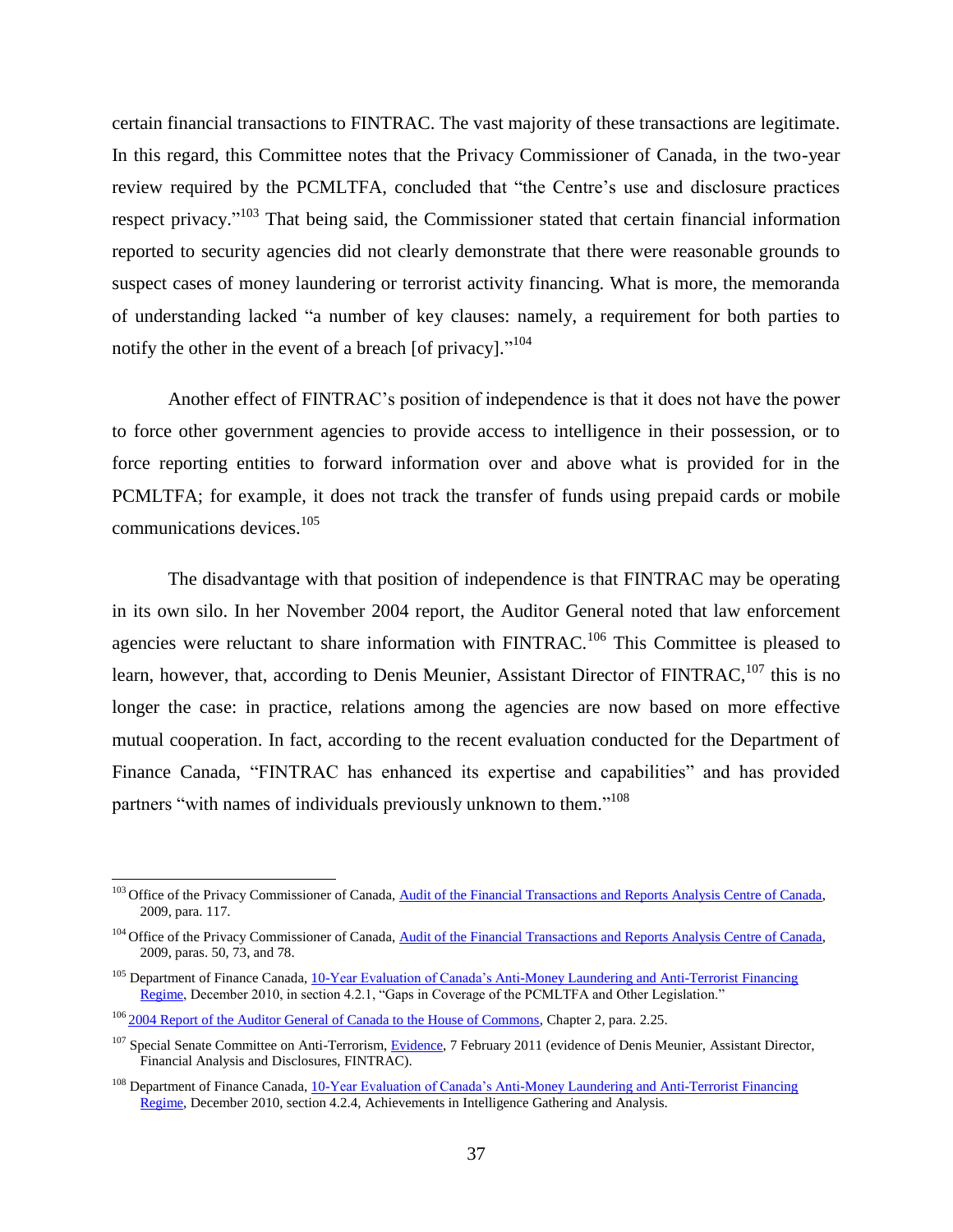Nonetheless, certain problems seem to persist with regard to the integration and evaluation of the effectiveness of FINTRAC. Firstly, the Committee believes that, as noted in the ten-year evaluation conducted for the Department of Finance Canada,<sup>109</sup> FINTRAC's work against terrorist financing must be more integrated with that of the other agencies so as to provide them with the most useful financial intelligence and to avoid duplication of effort. Under the PCMLTFA, FINTRAC cannot currently, of its own accord, disclose its own analyses of financial intelligence in specific cases, or written explanations justifying disclosure, to national security agencies.<sup>110</sup> As a result, law enforcement agencies and CSIS must re-analyse the intelligence received and essentially repeat any analysis that FINTRAC has already done.

Secondly, even though it is still a relatively new organization, the effectiveness of FINTRAC in terrorist financing investigations, prosecutions and convictions appears at first glance to be rather modest. According to Professor Guillermo Aureano, it is not possible to identify any particular case in which the money trail served to prevent an attack,  $111$  even though national security agencies indicate that they find the intelligence provided by FINTRAC very useful in carrying out their mandate, especially since the improvements introduced by Bill C-25 in  $2007-2008$ .<sup>112</sup> As for the number of actual charges and convictions (there have been only two convictions to date: *Khawaja*<sup>113</sup> and *Thambithura*<sup>114</sup>) for a terrorist financing offence, FINTRAC's internal evaluation system makes it difficult to determine the extent of FINTRAC's contribution. In fact, this lack of precise data and statistics – especially with respect to the number of charges laid – is an issue for the entire anti-money laundering and anti-terrorist financing regime.<sup>115</sup> The Committee notes, however, that two years ago FINTRAC implemented a process to improve feedback and tracking of its disclosures to national security agencies.

<sup>&</sup>lt;sup>109</sup> Department of Finance Canada, 10-Year Evaluation of Canada's Anti-Money Laundering and Anti-Terrorist Financing [Regime,](http://www.fin.gc.ca/treas/evaluations/amlatfr-rclcrpcfat-eng.asp) December 2010, Executive Summary, Conclusion 5.

<sup>110</sup> *Proceeds of Crime (Money Laundering) and Terrorist Financing Act*, S.C. 2000, c. 17, s. 55 and 55.1.

<sup>&</sup>lt;sup>111</sup> Special Senate Committee on Anti-Terrorism, [Evidence,](http://parl.gc.ca/40/3/parlbus/commbus/senate/Com-e/anti-e/pdf/07issue.pdf) 4 October 2010 (evidence of Guillermo Aureano, Internship Coordinator, Department of Political Science, University of Montreal, Associate Researcher, CIPSS).

<sup>&</sup>lt;sup>112</sup> Special Senate Committee on Anti-Terrorism[, Evidence,](http://parl.gc.ca/40/3/parlbus/commbus/senate/Com-e/anti-e/pdf/12issue.pdf) 7 February 2011 (evidence of Denis Meunier, Assistant Director, Financial Analysis and Disclosures, FINTRAC).

<sup>113</sup> *R. v. Khawaja* (2008), 238 C.C.C. (3d) 114 (Superior Court, Ont.); *[R. v. Khawaja](http://www.ontariocourts.on.ca/decisions/2010/december/2010ONCA0862.pdf)*, 2010 ONCA 862.

<sup>&</sup>lt;sup>114</sup> British Columbia, Supreme Court, Justice Robert Powers, Vancouver, 14 May 2010 (unpublished decision).

<sup>&</sup>lt;sup>115</sup> Department of Finance Canada, 10-Year Evaluation of Canada's Anti-Money Laundering and Anti-Terrorist Financing [Regime,](http://www.fin.gc.ca/treas/evaluations/amlatfr-rclcrpcfat-eng.asp) December 2010, Executive Summary, Recommendations 2c and 2d.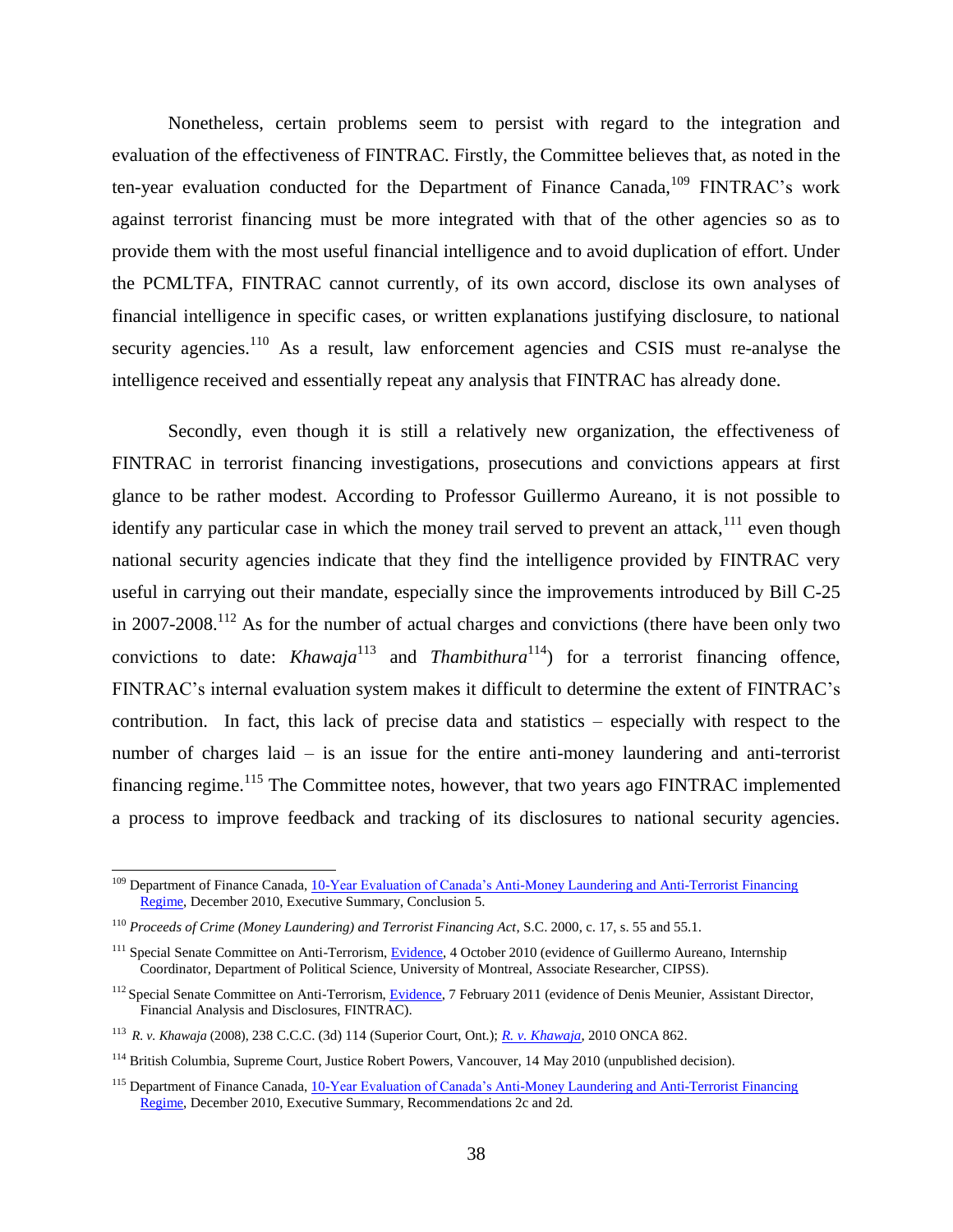Considering that investigations in these areas can go on for years, this evaluation tool should provide a more accurate picture of FINTRAC's effectiveness in these cases.

Furthermore, over 80% of presumed cases of terrorist financing are brought to FINTRAC's attention through voluntary reports by national security agencies and foreign financial intelligence units. $116$  One might therefore wonder whether FINTRAC in fact has the capacity to detect new cases of terrorist financing through sources other than current investigations. According to the evaluation by the Financial Action Task Force (FATF), this lack of effectiveness might be explained by the relatively small number of employees assigned to analysing terrorist financing cases at FINTRAC compared with the number of reporting entities (approximately 300,000) and the number of reports it receives (nearly 25 million last year).<sup>117</sup> Furthermore, the percentage of FINTRAC's activities devoted to terrorist financing is small (20%) compared with those devoted to money laundering  $(80\%)$ .<sup>118</sup> The Committee notes, however, that the Government of Canada has recognized the importance of FINTRAC's functions by increasing its permanent funding by \$8 million per year in Budget 2010.

In light of these considerations, the Committee recommends:

**(8) That the role of the National Security Advisor (NSA) be expanded through legislation that clearly establishes the NSA's functions and powers with respect to coordinating national security activities, resolving disputes between agencies with national security responsibilities, and overseeing the effectiveness of government activities in national security. The National Security Advisor must also have the authority to transmit information received from an agency regarding a national security threat to other agencies responsible for national security.** 

**(9) That the** *Canadian Security Intelligence Service Act* **be amended (i) to require that CSIS provide to the appropriate law enforcement agencies, or to the National Security Advisor, information that may be used in an investigation or prosecution regarding an offence constituting a "threat to the security of Canada" within the meaning of section 2 of that Act; (ii) when it is possible and reasonable to expect that the intelligence will be relevant to an investigation or criminal prosecution, to require that CSIS retain intelligence collected during an investigation into threats to the security of Canada (such as operational notes, tapes of interviews, and verbatim transcripts of intercepted communications); (iii) to** 

<sup>&</sup>lt;sup>116</sup> FINTRAC, **Annual Report 2010**, p. 9.

<sup>&</sup>lt;sup>117</sup> FINTRAC, **Annual Report 2010**, p. 15; Financial Action Task Force, *Third Mutual Evaluation of Canada*, 29 February 2008, p. 297.

<sup>&</sup>lt;sup>118</sup> Special Senate Committee on Anti-Terrorism[, Evidence,](http://parl.gc.ca/40/3/parlbus/commbus/senate/Com-e/anti-e/pdf/12issue.pdf) 7 February 2011 (evidence of Denis Meunier, Assistant Director, Financial Analysis and Disclosures, FINTRAC).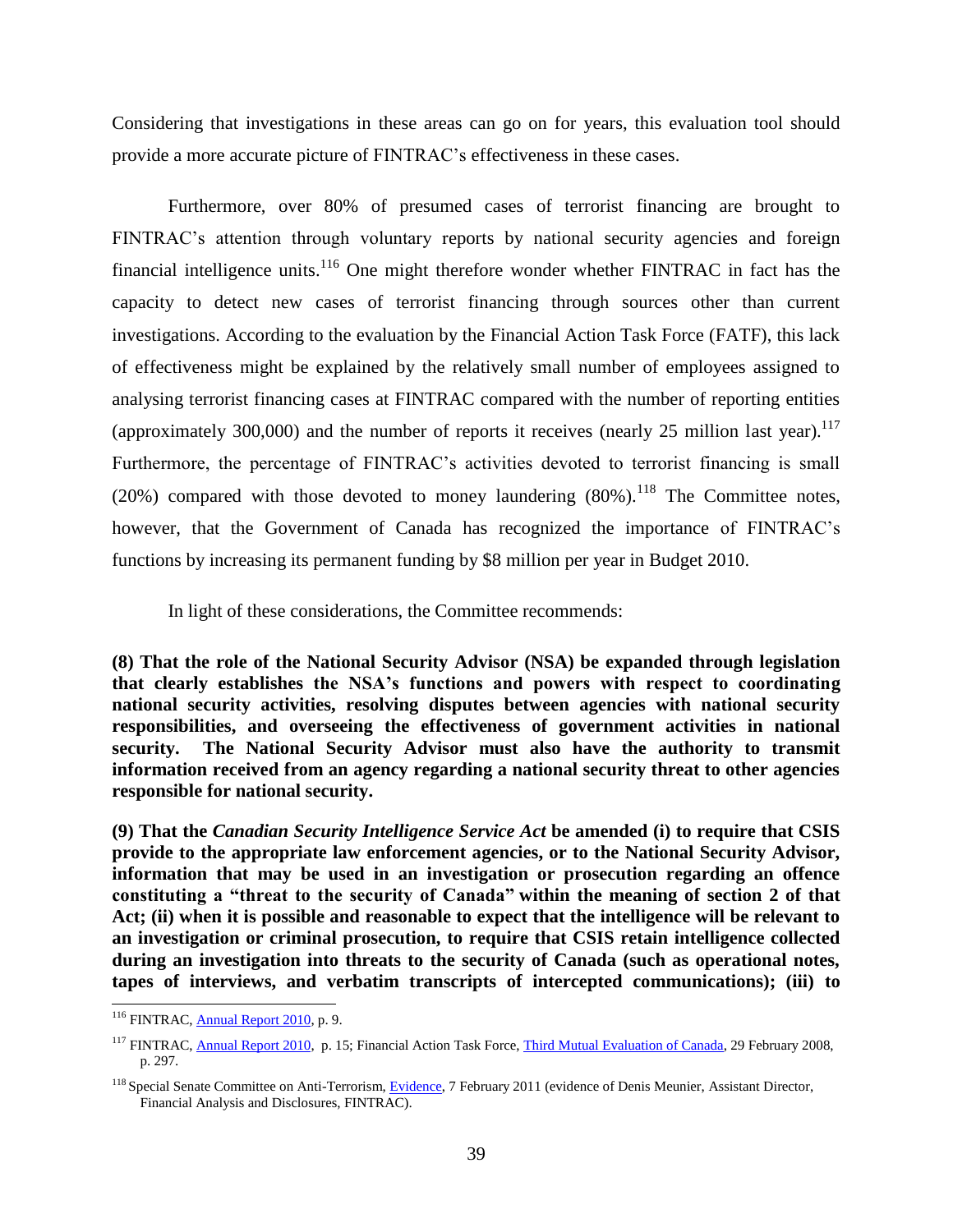**require that CSIS collect and provide this material so as to comply with the rules of evidence and disclosure; and (iv) to clarify that the transfer of a human source from CSIS to a police service will not prevent the police service from invoking the police informer privilege. Disputes over the use of a human source could be resolved through the intervention of the National Security Advisor.** 

**(10) That the federal government examine the importance of amending section 12 of the**  *Canadian Security Intelligence Service Act* **in order to clarify and ensure CSIS's right to utilize lawful disruption as a method of preventing terrorist attacks, and that CSIS establish an official procedure and formal guidelines on the terms and conditions of utilizing such preventive activities. These should require CSIS to report all cases of disruption to the Minister of Public Safety, in a manner similar to that set out at section 25.1 of the** *Criminal Code* **and following, with respect to the requirements imposed on designated public officers.**

**(11) That the federal government examine whether it would be useful to amend the legislation governing national security agencies other than the Canadian Security Intelligence Service, such as the Royal Canadian Mounted Police, the Department of Foreign Affairs and International Trade, the Canada Border Services Agency and the Communications Security Establishment, to allow those agencies to transmit to the National Security Advisor information relating to national security that would be relevant to the NSA's proposed expanded mandate.**

**(12) That the federal government allocate appropriate resources to ensure the protection of Canada's critical infrastructure, for example with respect to the robust use of all available satellite technologies, and that it adopt, in a manner that is consistent with and reinforces the purposes of the** *Emergency Management Act* **and the new legislative framework expanding the mandate of the National Security Advisor, a proactive approach, notably in establishing secure information sharing systems and protocols with the private sector, provincial and territorial governments, and international partners.**

**(13) That the federal Minister of Justice consult with his or her provincial and territorial counterparts on the usefulness of amending sections 38 to 38.16 of the** *Canada Evidence Act*  **so as to abrogate the two-court system in criminal law and to permit the trial judge to make decisions regarding confidentiality related to national security, to examine secret intelligence, to review his or her initial confidentiality orders, and to ensure due process of law through adequate safeguards, including, where applicable, through the assistance of a special advocate.** 

**(14) That the federal government examine, particularly in anticipation of the statutory review mandated for 2011, the usefulness of amending the** *Proceeds of Crime (Money Laundering) and Terrorist Financing Act* **and its regulations to reduce the \$10,000 threshold for financial transactions related to terrorist financing, and to include, in the definition of "monetary instruments," prepaid cards and mobile communications devices that are used to transfer funds. To that end, the government shall carry out a "cost-benefit" analysis, giving consideration, for example, to costs for the private sector, protection of personal**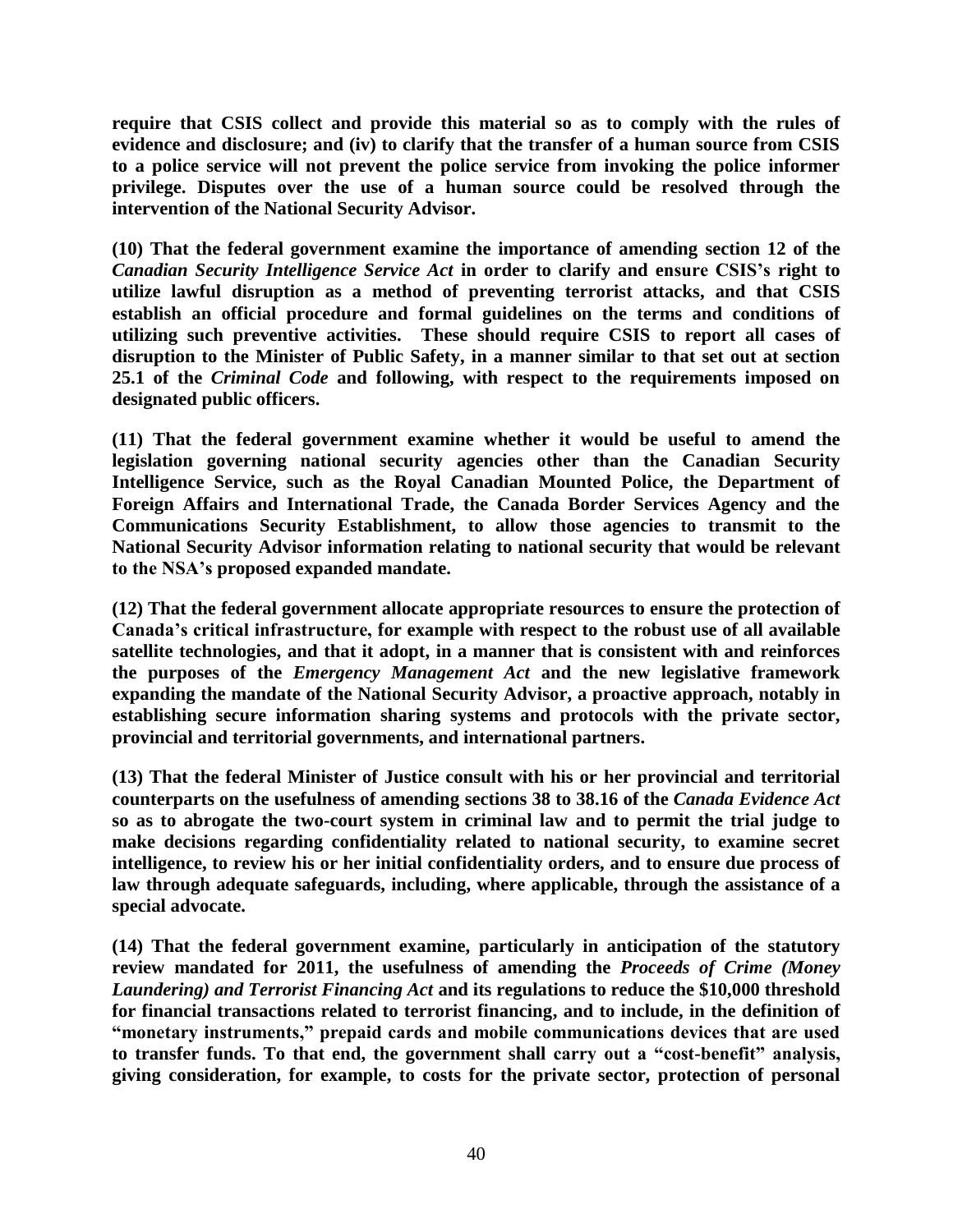**information, and the operational capacity of the Financial Transactions and Reports Analysis Centre of Canada.** 

<span id="page-43-0"></span>**(15) That the statutory mandate of the National Security Advisor include evaluating the integration and effectiveness of the Financial Transactions and Reports Analysis Centre of Canada.**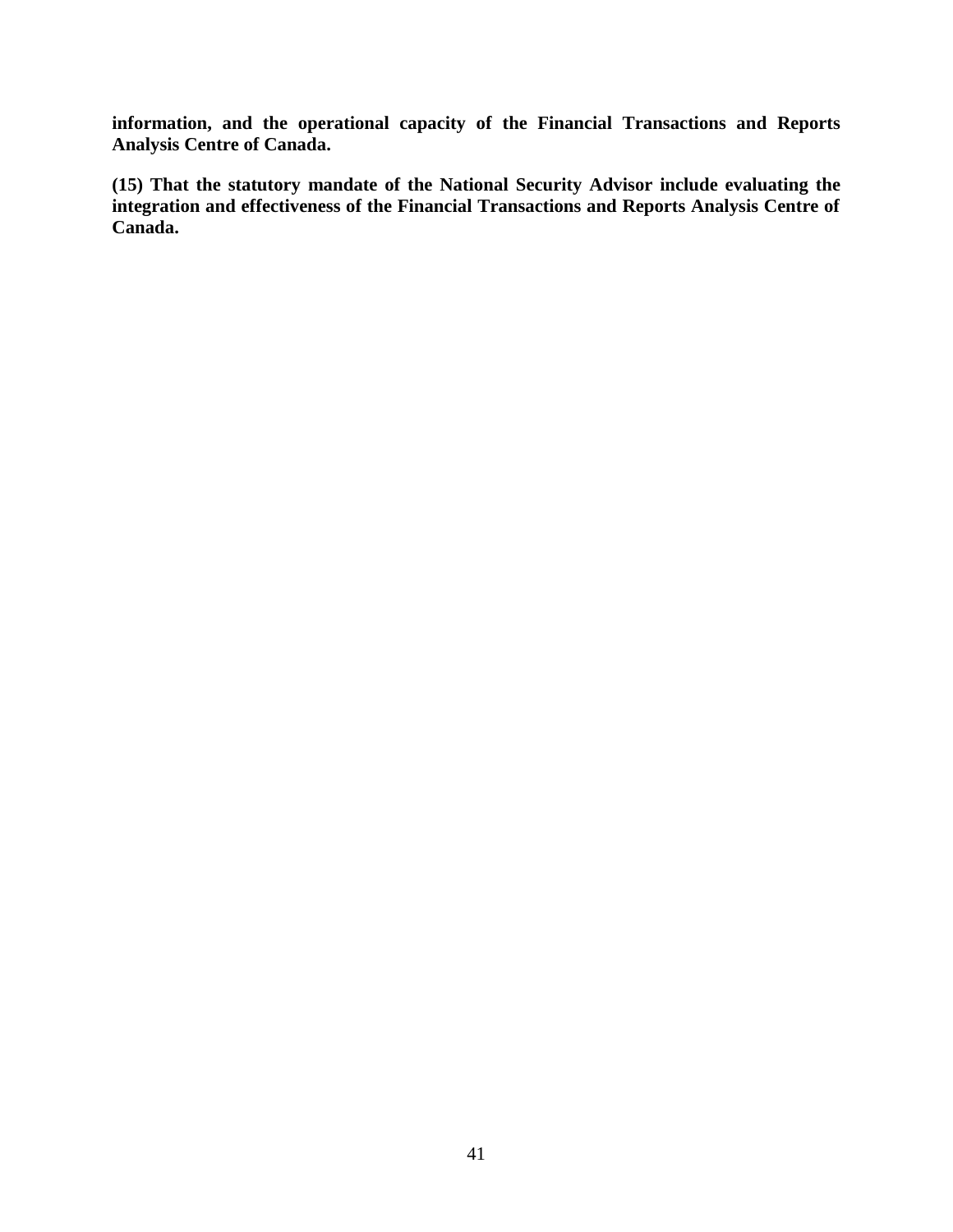## **CHAPTER 3: PARLIAMENTARY OVERSIGHT OF CANADA'S NATIONAL SECURITY**

The term "oversight" here refers to various forms of scrutiny and review by a permanent parliamentary body to deal with security and intelligence issues. Although permanent parliamentary committees on national security currently exist in both chambers of Parliament (the Anti-terrorism Committee, being a special committee, was formed only for a temporary period), the longstanding absence in Canada of appropriate and in-depth parliamentary oversight remains a real concern. In fact, the Committee has repeatedly identified the need for such oversight. In *Fundamental Justice in Extraordinary Times*, the Committee recommended that a parliamentary committee be established, "to monitor, examine and periodically report on matters relating to Canada's anti-terrorism legislation and national security framework on an ongoing basis."<sup>119</sup>

After conducting the first parliamentary review of the *CSIS Act* in 1989 and 1990, a special committee of the House of Commons recommended the creation of a permanent parliamentary subcommittee charged, among other things, with examining the work of the agencies responsible for national security.<sup>120</sup> During its review, the special committee was unable to access certain important information because of its confidential nature. Its recommendation that any members of the subcommittee have "Top Secret Special Activity" security clearance was designed to address this shortcoming. This Committee strongly believes that parliamentarians must be fully informed about national security activities so that they can more effectively defend the interests of Canadians.

With the coming into force of the *Anti-Terrorism Act* in 2001, the powers of national security agencies were extended, thereby heightening the risk of infringement of human rights and freedoms. In 2002, the House of Commons Standing Committee on Foreign Affairs and International Trade therefore recommended increased parliamentary oversight of intelligence

<sup>119</sup> Special Senate Committee on the *Anti-Terrorism Act*[, Main Report: Fundamental Justice in Extraordinary Times,](http://parl.gc.ca/39/1/parlbus/commbus/senate/com-e/anti-e/rep-e/rep02feb07-e.htm) February 2007, p. 122.

<sup>&</sup>lt;sup>120</sup> Report of the Special Committee on the review of the CSIS Act and the Security Offences Act, *In Flux But Not in Crisis*, 1990 (Recommendations 107 to 116).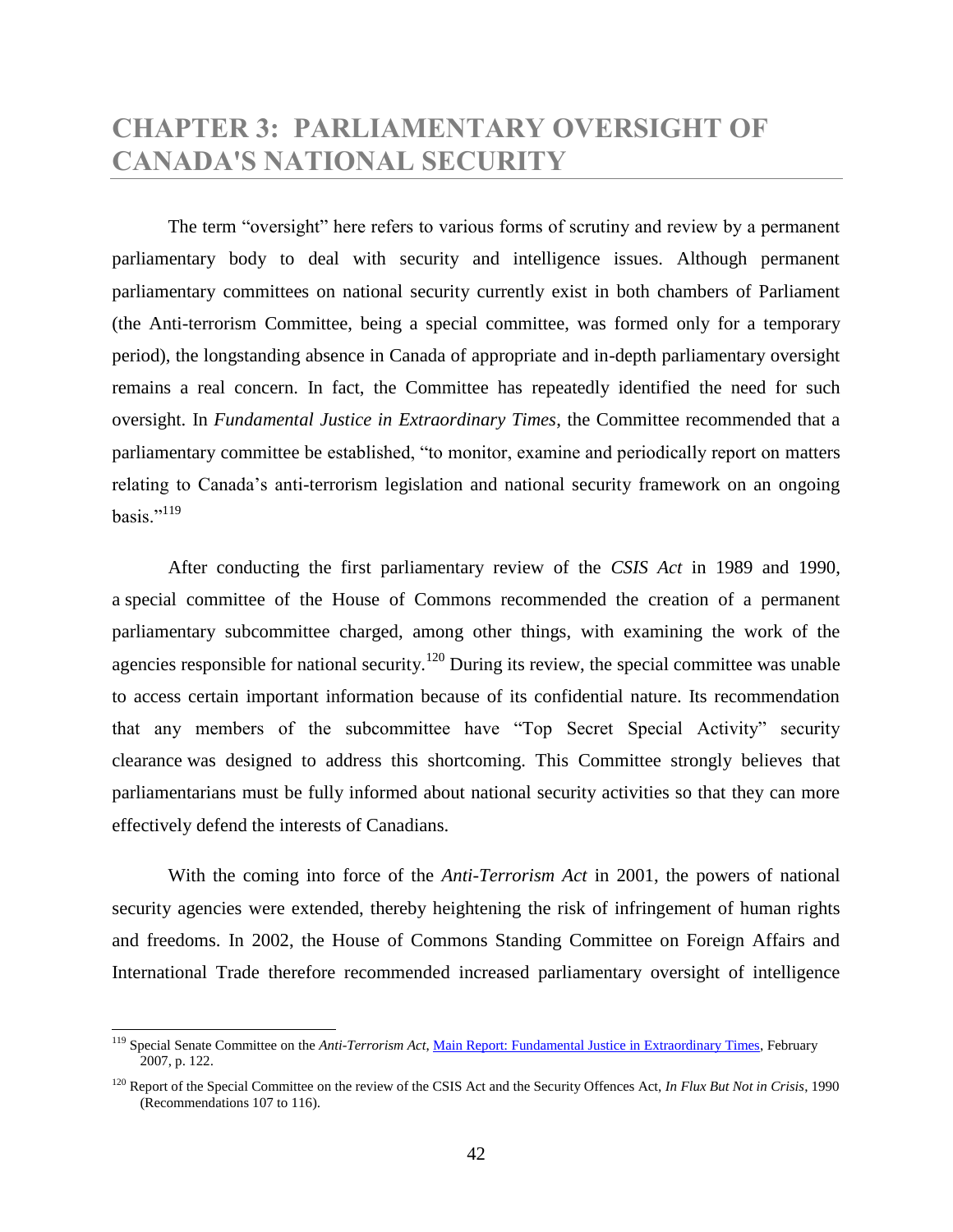agencies.<sup>121</sup> The same opinion was then expressed by the Privacy Commissioner of Canada.<sup>122</sup> A detailed study of the issue was conducted by the Interim Committee of Parliamentarians on National Security, which in 2004 recommended the creation of a parliamentary intelligence committee to ensure that the security and intelligence community effectively serves Canada's interests, respects the *Canadian Charter of Rights and Freedoms,* and remains fiscally responsible, properly organized and well managed.<sup>123</sup> Its members would have had the same right to access confidential intelligence as SIRC.<sup>124</sup> SIRC has access to all the information held by CSIS, with the exception of confidential Cabinet information.

In November 2005, a National Security Committee of Parliamentarians was proposed in Bill C-81, which died on the *Order Paper* with the dissolution of the 38th Parliament. The mandate of the Committee, which would have had access to classified information, would have been to review the legislative, regulatory, policy and administrative framework for national security in Canada, the activities of federal departments and agencies in relation to national security, and any other matters relating to national security referred to it by the government. The Committee would have been comprised of Senators and Members of the House of Commons but would have reported to the Prime Minister.

A number of mechanisms are already in place for the review of national security and intelligence activities, including SIRC, the Inspector General of CSIS, the CSE commissioner, and the Commission for Public Complaints Against the RCMP – which Bill C-38 proposes to replace with a new, more effective commission. However, these review mechanisms and parliamentary oversight are not mutually exclusive. The role of Parliament in this area is widely recognized, as the Committee noted in its review of the *Anti-Terrorism Act* from 2005 to 2007: ―While duplication of effort should be avoided, it is necessary, given Canada's constitutional framework, to have parliamentary review and scrutiny that complements the policy and

<sup>&</sup>lt;sup>121</sup> House of Commons, [Report of the Standing Committee on Foreign](http://www2.parl.gc.ca/content/hoc/Committee/372/FAIT/Reports/RP1032319/faitrp03/faitrp03-e.pdf) Affairs and International Trade, December 2002, recommendation 10.

<sup>&</sup>lt;sup>122</sup> Office of the Privacy Commissioner of Canada, Rights and reality: enhancing oversight for national security programs in [Canada,](http://www.priv.gc.ca/parl/2009/parl_sub_090507_e.cfm) May 2009.

<sup>&</sup>lt;sup>123</sup> Privy Council Office[, Report of the Interim Committee of Parliamentarians on National Security,](http://www.pco-bcp.gc.ca/index.asp?lang=eng&page=information&sub=publications&doc=cpns-cpsn/04-eng.htm) 2004.

 $124$  The importance of a right to access classified information was underscored by the Council of Europe in the Report on the [Democratic Oversight of the Security Services,](http://www.venice.coe.int/docs/2007/CDL-AD(2007)016-e.pdf) June 2007, para. 163.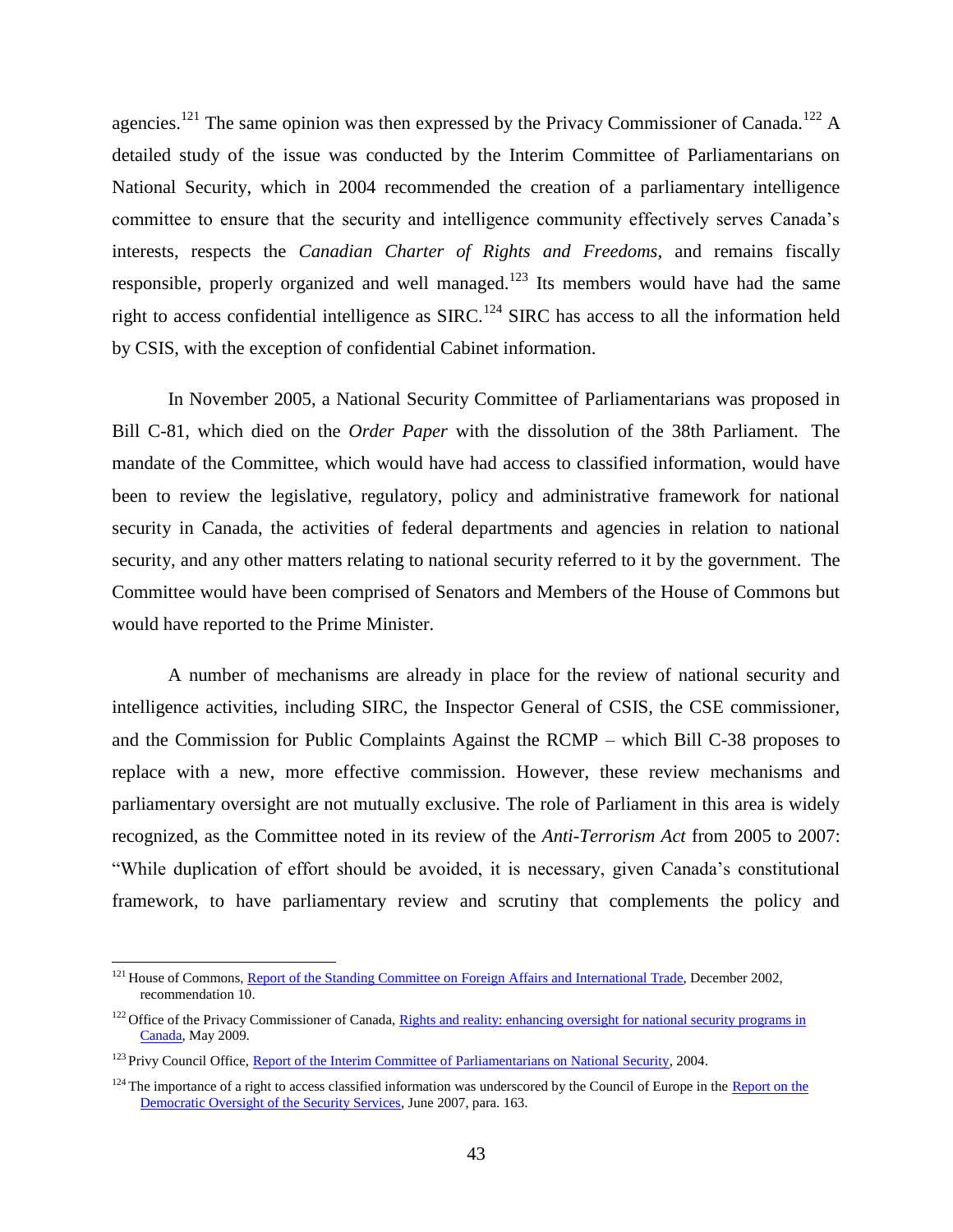operational decisions of the government."<sup>125</sup> Parliamentarians have the advantage of having an overview of the various federal departments to which the many national security agencies are accountable. Furthermore, the creation of a joint committee of parliamentarians from the Senate and the House of Commons would retain significant corporate memory thanks to the greater continuity of the Senators' mandate.

On the international stage, the Committee would like to emphasize that Canada now lags significantly behind its allies on the issue of parliamentary oversight, as the only country that lacks a parliamentary committee with substantial powers of review over matters of national security. In the United Kingdom, for example, an independent reviewer has been appointed to monitor the operation of that country's anti-terrorism legislation. The United Kingdom also has a Security and Intelligence Committee, made up of parliamentarians from the two chambers who oversee the operations of the relevant agencies and report to the Prime Minister. The Prime Minister is charged with appointing its members, after consulting with the Leader of the Opposition. As in other countries, there are rules governing members' access to secret intelligence and their obligation of confidentiality.

Australia has had a joint committee providing parliamentary oversight of the administration and spending of national security agencies since the coming into force of the *Intelligence Services Act 2001*. This committee can also review the operation and effectiveness of security legislation. While it has access to certain confidential information, it cannot, for example, inspect sources of information (e.g. raw material) or a particular secret operation of an agency. On the other hand, the committee can count on the assistance of the Inspector-General of Security and Intelligence, who is able to examine not only every Australian intelligence agency but also any kind of national security function within different departments of the Australian government. Unlike in the United Kingdom, this committee reports directly to Parliament. The executive may suggest candidates, but it is up to Parliament to appoint the members. More recently, Australia has also created the position of National Security Legislation Monitor, who will be required to report annually to the Prime Minister and to Parliament. In November 2010, a parliamentary committee with extended powers was established to oversee the broad operation

<sup>125</sup> Special Senate Committee on the *Anti-Terrorism Act*[, Main Report: Fundamental Justice in Extraordinary Times,](http://parl.gc.ca/39/1/parlbus/commbus/senate/com-e/anti-e/rep-e/rep02feb07-e.htm) February 2007, p. 120.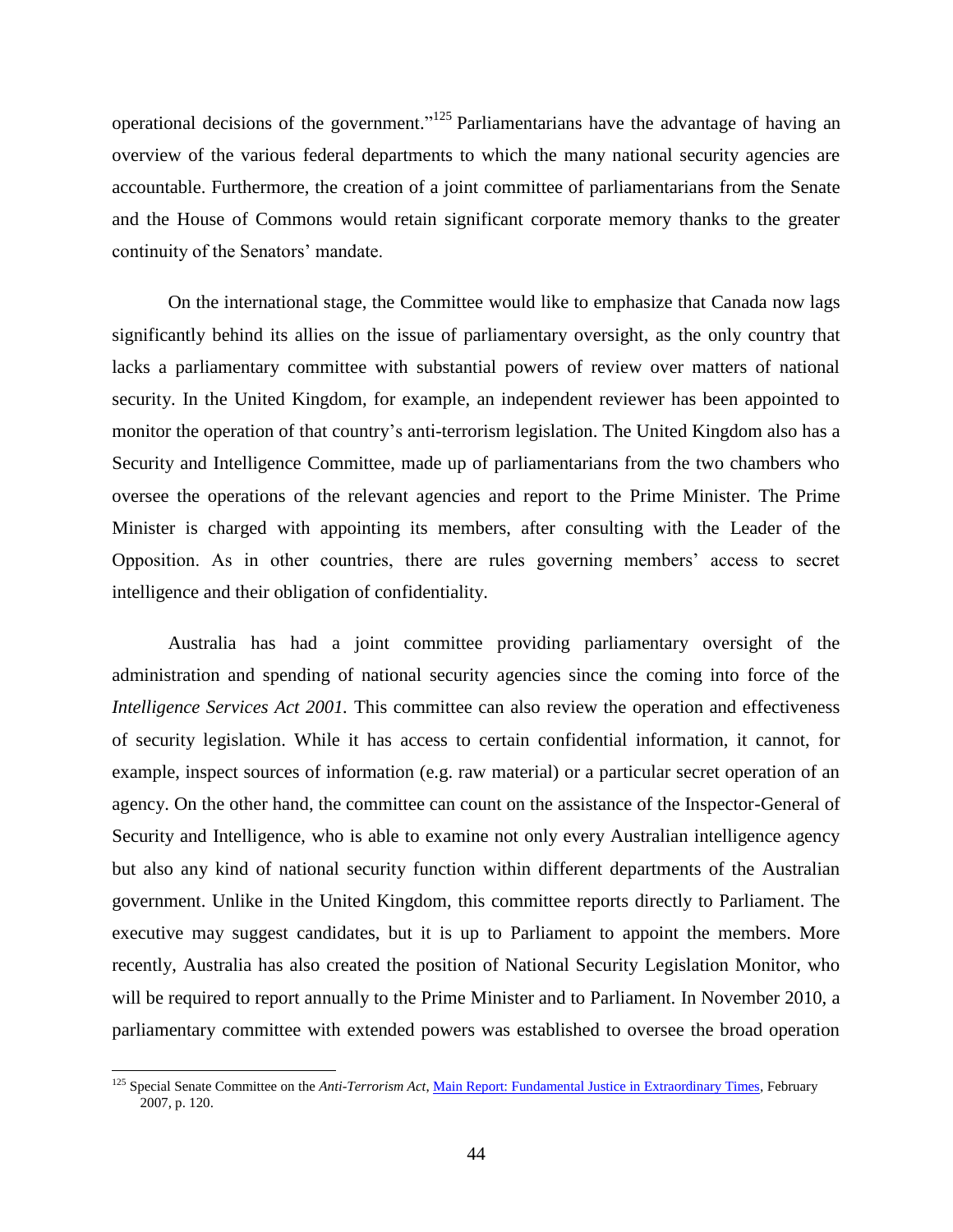and effectiveness of law enforcement agencies. The committee can convene *in camera* and receive confidential information. In exceptional cases, however, the minister responsible may refuse access to this type of information if he or she considers that the public interest in a full review by the committee is outweighed by the prejudicial consequences of its disclosure. This measure is similar to what is provided for in Norway.

The United States also has a Senate Select Committee on Intelligence and a House Permanent Select Committee on Intelligence which have extended powers to review and obtain classified information. The committees of Congress may also be charged with approving certain types of covert actions. In France, Bill 2007-1443 created a "special parliamentary delegation" composed of four members of Parliament and four senators. The delegation holds all its hearings *in camera* and its proceedings are subject to national defence privilege. It may also make recommendations to the Prime Minister and the President.

In addition to those countries where parliamentarians themselves exercise an oversight role through a parliamentary committee, other countries allow for the creation outside Parliament of expert bodies or committees whose members are not parliamentarians and yet still report to Parliament (examples are Belgium, the Netherlands and Portugal). Certain states such as Germany have both parliamentary committees and expert bodies. Parliamentary oversight committees are sometimes chaired by the opposition, as is the case in Hungary.

**(16) That, consistent with the practices in the United Kingdom, Australia, France, the Netherlands, and the United States, the federal government constitute, through legislation, a committee composed of members from both chambers of Parliament, to execute Parliamentary oversight over the expenditures, administration and policy of federal departments and agencies in relation to national security, in order to ensure that they are effectively serving national security interests, are respecting the** *Canadian Charter of Rights and Freedoms,* **and are fiscally responsible and properly organized and managed.** 

**The proposed committee of Parliamentarians shall have the same right to access information as the Security Intelligence Review Committee. Members of the Committee shall be appointed by the Governor in Council, and will hold office during periods of prorogation. Meetings of the Committee shall be held** *in camera* **whenever the Chair, a majority of members present or the Minister considers it necessary for the Committee to do so. Members of the committee shall be required to swear an oath of secrecy similar to that found in the schedule to the** *Canadian Security Intelligence Service Act* **or to the Oath of a Privy Councillor, or both, and be permanently and statutorily bound to secrecy for purposes of application of the** *Security of Information Act.* **The committee shall report to**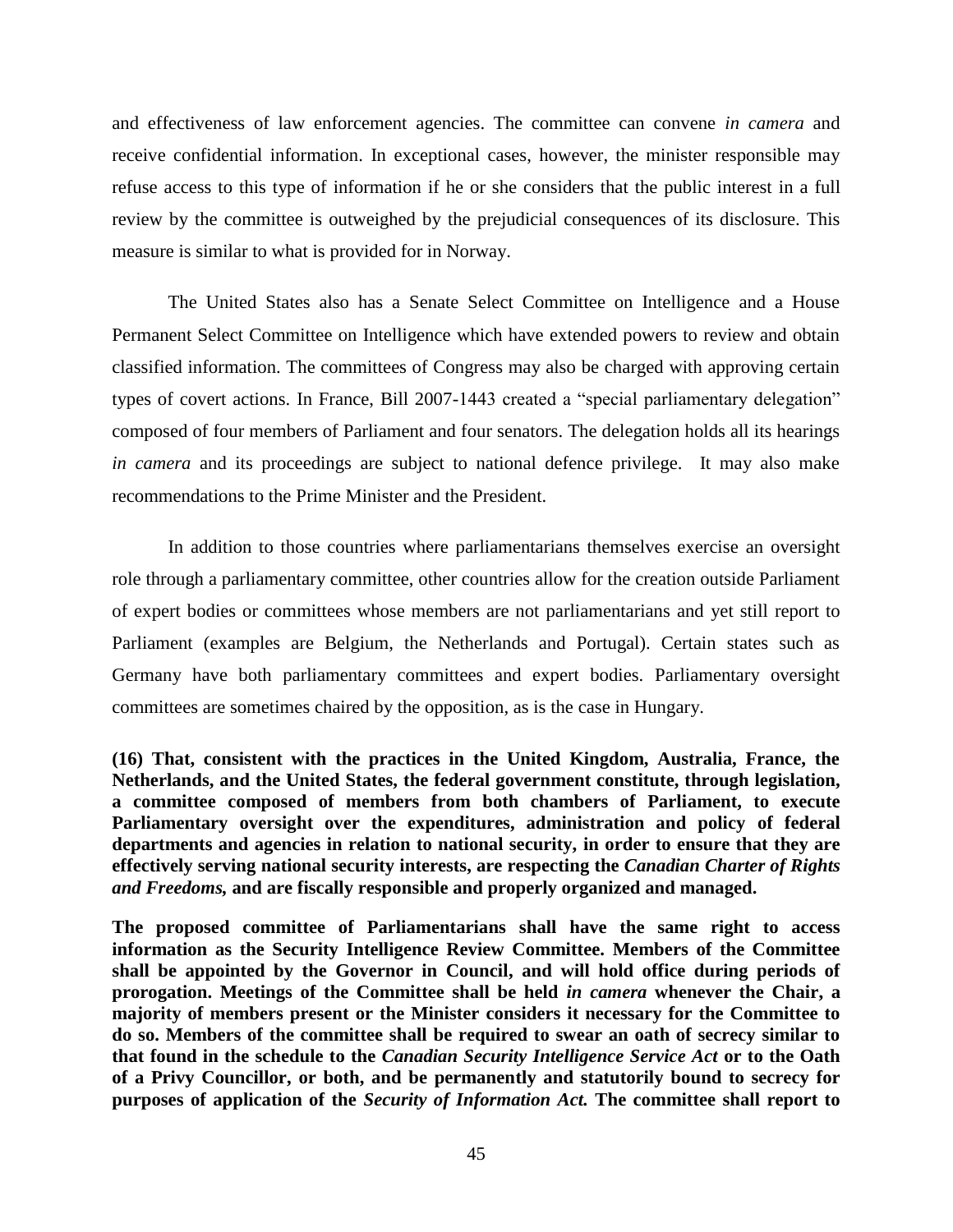**the Prime Minister, who would make that report public within 60 days of receipt. When matters in the report need to be removed for national security reasons, the report, when made public, must indicate that this has transpired.**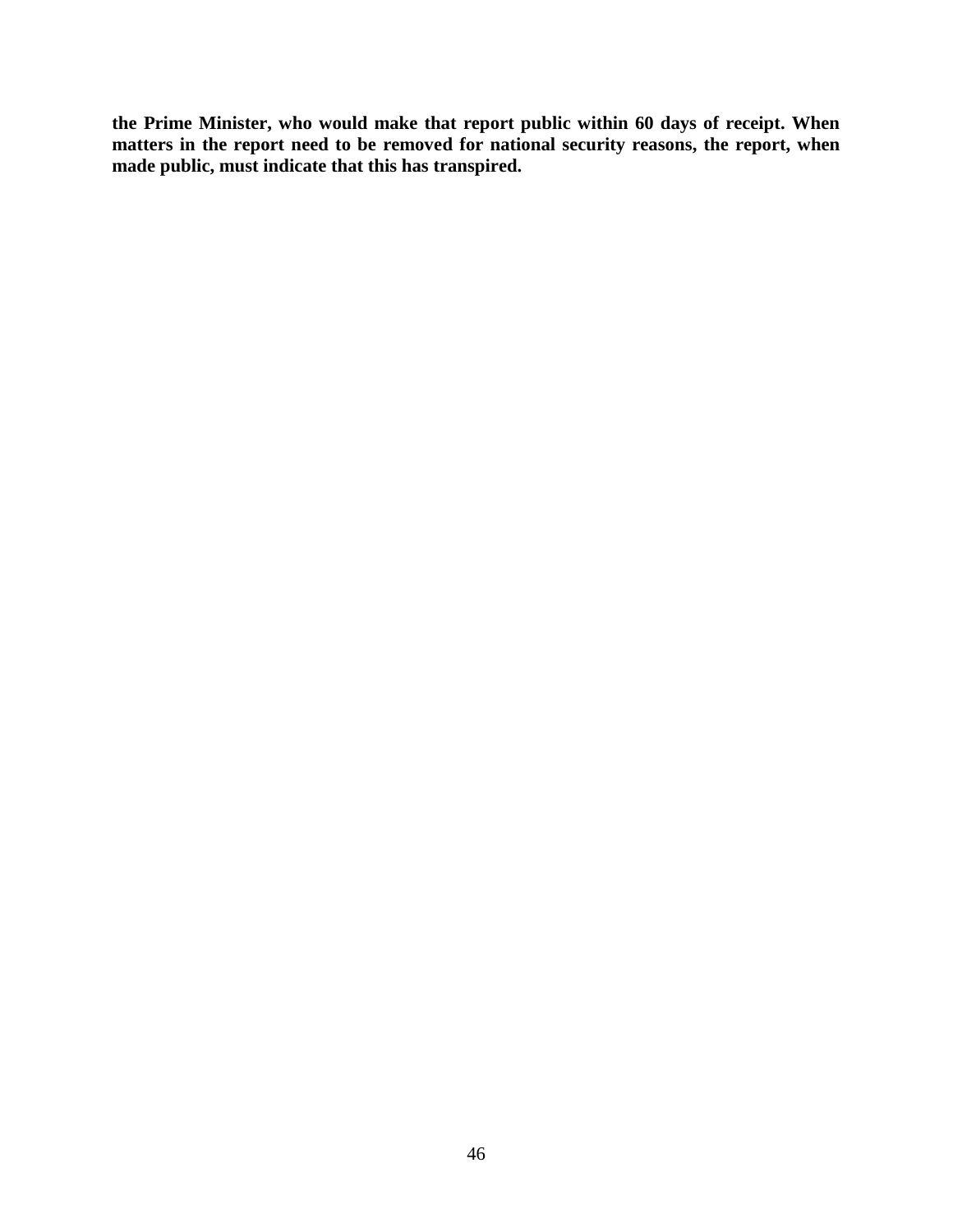# <span id="page-49-0"></span>**APPENDIX I: WITNESSES**

| <b>Meeting Date</b> | <b>Agency and Spokesperson</b>                                                                                                                                                                              |
|---------------------|-------------------------------------------------------------------------------------------------------------------------------------------------------------------------------------------------------------|
| May 31, 2010        | <b>Canadian Security Intelligence Service</b><br>Charles Bisson, Deputy Director, Operations                                                                                                                |
|                     | <b>Integrated Threat Assessment Centre</b><br>Monik Beauregard, Director                                                                                                                                    |
|                     | <b>Royal Canadian Mounted Police</b><br>Assistant Commissioner Gilles Michaud, National Security<br>Criminal Investigations                                                                                 |
|                     | <b>National Defence</b><br>Linda Goldthorp, Director General, Director General Intelligence<br>Production                                                                                                   |
| June 7, 2010        | <b>Mackenzie Institute</b><br>John Thompson, President                                                                                                                                                      |
|                     | As individuals<br>Wesley Wark, Professor, Munk School of Global Affairs,<br>University of Toronto<br>Jez Littlewood, Director, Canadian Centre of Intelligence and<br>Security Studies, Carleton University |
| June 14, 2010       | As an individual<br>Dwight Hamilton, Author, Terror Threat: International and<br>Homegrown Terrorists and Their Threat to Canada                                                                            |
|                     | <b>Northgate Group Corp.</b><br>Michel Juneau-Katsuya, Chief Executive Officer                                                                                                                              |
|                     | As an individual<br>Ronald Crelinsten, Senior Research Associate, Centre for Global<br>Studies, University of Victoria                                                                                      |
| June 21, 2010       | As individuals<br>Martin Rudner, Distinguished Research Professor Emeritus,<br><b>Carleton University</b>                                                                                                   |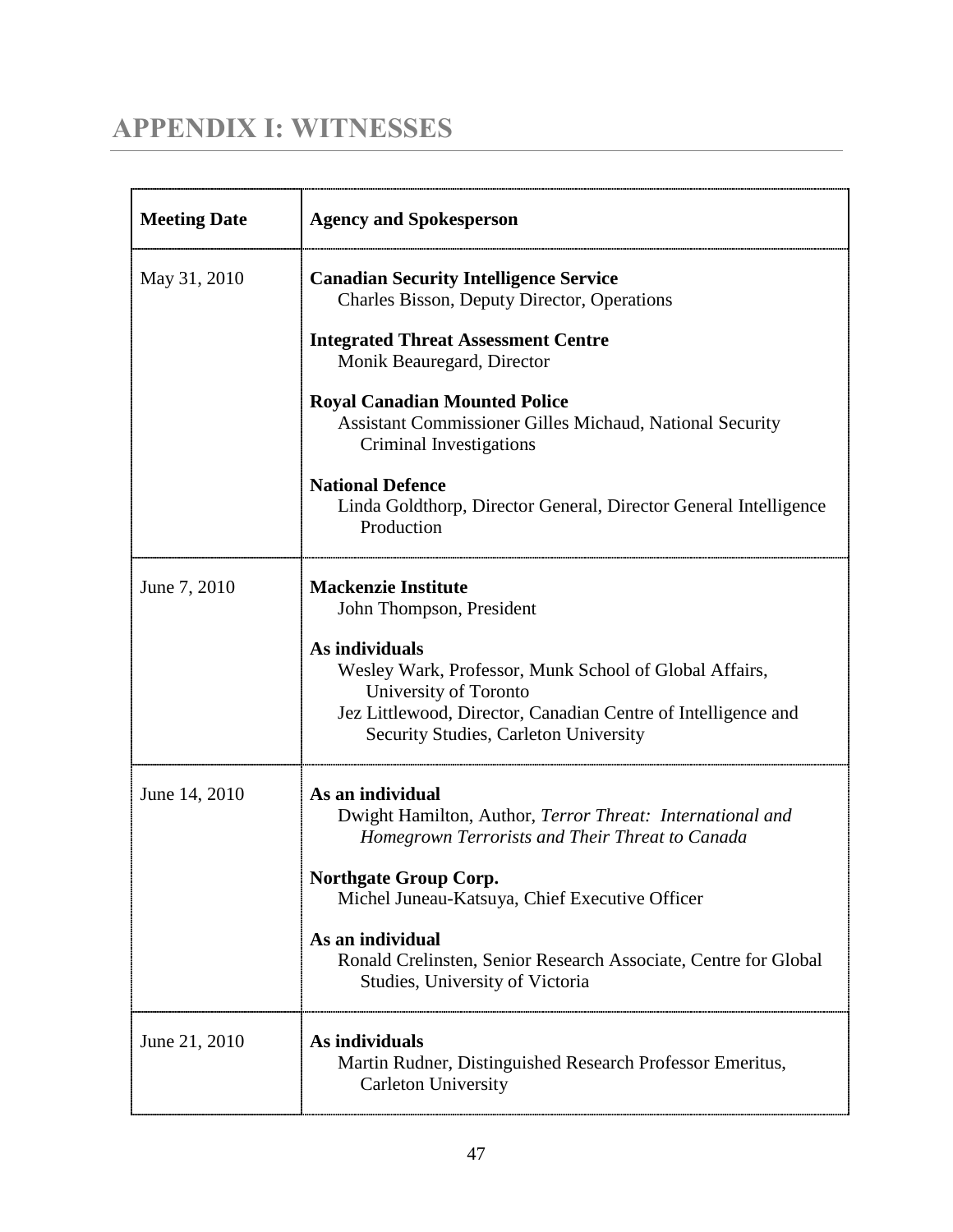|                   | Tom Quiggin, Senior Research Fellow, Canadian Centre of<br>Intelligence and Security Studies, Carleton University<br>Steven Hutchinson, Assistant Professor, Department of<br>Criminology, University of Ottawa                                                                                                                                                                                                                          |
|-------------------|------------------------------------------------------------------------------------------------------------------------------------------------------------------------------------------------------------------------------------------------------------------------------------------------------------------------------------------------------------------------------------------------------------------------------------------|
| October 4, 2010   | As individuals<br>Guillermo R. Aureano, Internship Coordinator, Department of<br>Political Science, University of Montreal, Associate<br>Researcher, CIPSS<br>Stéphane Leman-Langlois, Professor, Laval University, Director,<br>Terrorism and Counterterrorism Research Group<br><b>Al Sunnah Foundation</b><br>Sayyid Ahmed Amiruddin, Chairman                                                                                        |
| November 15, 2010 | <b>Toronto Police Service</b><br>Gordon Sneddon, Inspector, Intelligence Division, Integrated<br><b>National Security Enforcement Team</b><br>Tom Fitzgerald, Superintendent, Unit Commander, Intelligence<br>Division<br><b>Vancouver Police Department</b><br>Robert Stewart, Inspector, Criminal Intelligence Section<br>Service de police de la Ville de Montréal<br>Philippe Pichet, Commander<br>Robert Chartrand, Chief Inspector |
| November 22, 2010 | As an individual<br>Andrew Silke, Director for Terrorism Studies, University of East<br>London (by videoconference)<br><b>Royal United Services Institute</b><br>Tobias Feakin, Director, National Security and Resilience<br>Department (by videoconference)                                                                                                                                                                            |
| December 6, 2010  | <b>Norwegian Defence Research Establishment</b><br>Thomas Hegghammer, Research Fellow (by videoconference)<br><b>RAND Corporation</b><br>Brian Jenkins, Senior Advisor                                                                                                                                                                                                                                                                   |